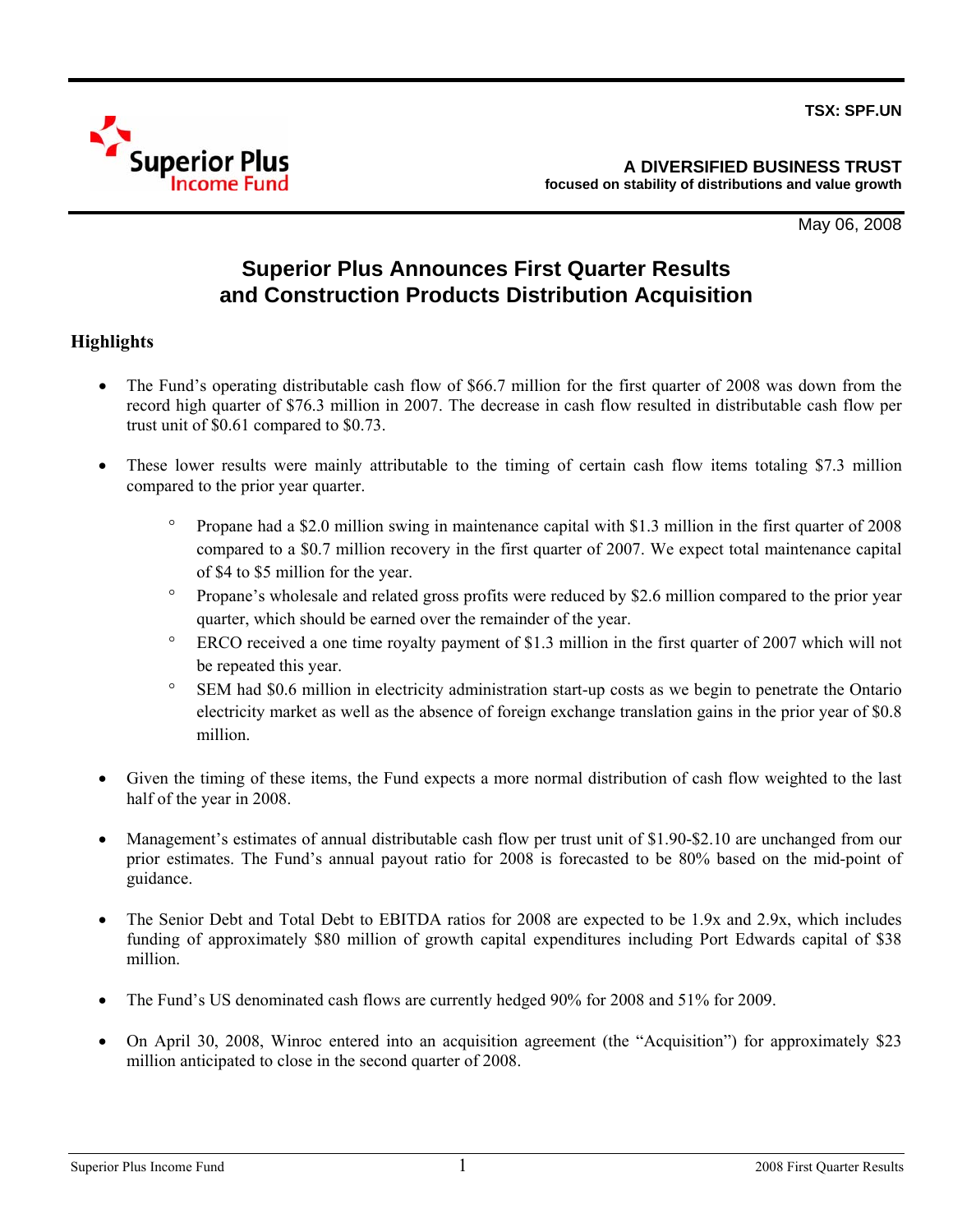# **Financial Summary**

|                                                           | <b>Three Months Ended March 31</b> |        |
|-----------------------------------------------------------|------------------------------------|--------|
| (millions of dollars, except per trust unit amounts)      | 2008                               | 2007   |
| <b>Financial</b>                                          |                                    |        |
| Operating distributable cash flow                         |                                    |        |
| Superior Propane                                          | 36.6                               | 42.3   |
| ERCO Worldwide ("ERCO")                                   | 23.5                               | 24.8   |
| Winroc                                                    | 4.6                                | 6.2    |
| Superior Energy Management ("SEM")                        | 2.0                                | 3.0    |
|                                                           | 66.7                               | 76.3   |
|                                                           |                                    |        |
| Interest                                                  | (9.8)                              | (11.1) |
| Corporate costs                                           | (3.5)                              | (2.9)  |
| Distributable cash flow                                   | 53.4                               | 62.3   |
|                                                           |                                    |        |
| Distributable cash flow per trust unit, basic and diluted | \$0.61                             | \$0.73 |
| Average number of trust units outstanding (millions)      | 88.1                               | 85.7   |
| Distributions paid per trust unit                         | \$0.395                            | \$0.39 |

## **Corporate Growth Strategy**

- Superior Propane expects to complete the final phase of its reorganization of the business into six regional centres in the second quarter while continuing to focus on customer service and retention. The implementation of enhanced asset management, on-board truck computing and GPS technology projects are proceeding as scheduled for 2008.
- ERCO continues to invest in efficiency improvement projects reducing its manufacturing costs and expanding facility capacity. The Port Edwards USD\$95 million conversion project is on-budget and on-schedule for completion in the last half of 2009.
- Winroc continues to identify and execute on acquisition and expansion opportunities as part of its North American growth platform with the latest purchase agreement executed on April 30, 2008.
- Superior Energy Management continues to penetrate the British Columbia and Ontario natural gas and Ontario electricity markets.

## **Propane Distribution**

- Operating distributable cash flow was \$36.6 million, a \$5.7 million decrease from the prior year quarter mainly due to the timing of maintenance capital and wholesale business profit generation.
- Retail propane and delivery gross profit of \$80.7 million was the same as the prior year quarter with a 1.7% reduction in volumes being offset by improved profitability.
- Temperatures across Canada were colder than the five year average, but the 30% increase in the cost of wholesale propane created some customer conservation and was compounded by higher costs resulting from adverse weather conditions.
- Wholesale marketing gross profit was \$2.6 million lower than the prior year quarter due to the timing of the recognition of profits. It is anticipated on a full year basis that wholesale marketing related gross profits will be consistent with the prior year.
- Maintenance capital was \$2.0 million higher than the prior year quarter, primarily due to timing of capital expenditures and the continued investment in infrastructure enhancements as part of the business transformation project.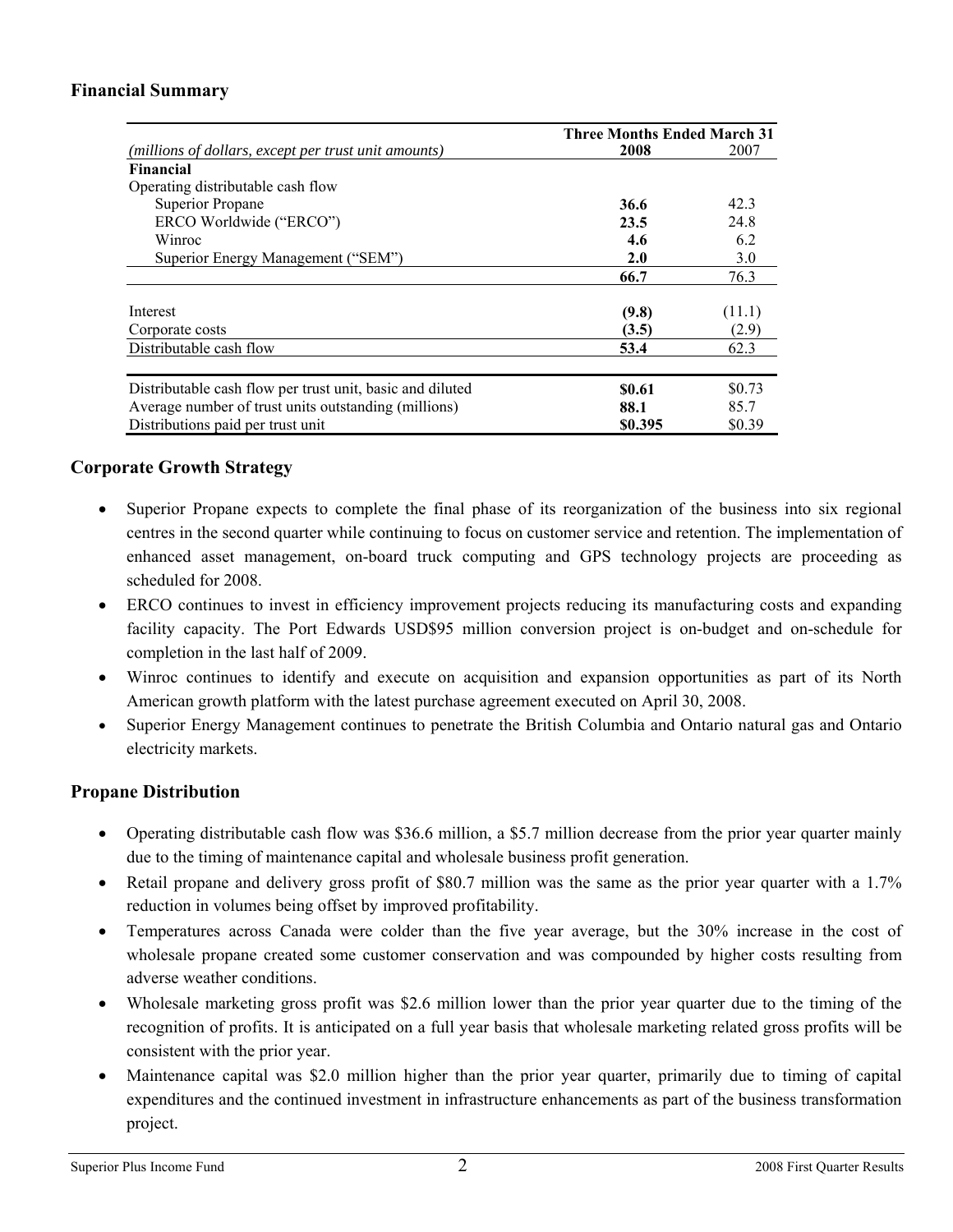• We have reduced our 2008 and 2009 guidance by 2% to reflect the possible impact of customer conservation due to the increased wholesale cost of propane. Our revised operating distributable cash flow guidance is in the range of \$98 - \$103 million for 2008, increasing in 2009 to \$103 - \$108 million. (The guidance assumptions are located in Management's Discussion and Analysis of the 2008 First Quarter Results).

# **Specialty Chemicals**

- Operating distributable cash flow was \$23.5 million, a decrease of \$1.3 million from the prior year quarter primarily as a result of lower technology project activity in 2008 and the timing of maintenance capital projects.
- Pulp prices were high throughout the quarter supporting a stable sodium chlorate demand profile.
- Gross profit was strong at \$52.5 million due to strong pricing received on sodium chlorate and chloralkali/potassium products partially offset by lower technology gross profit.
- Technology gross profit was \$1.4 million lower than the prior year quarter due to a one-time royalty payment received in the prior year quarter.
- Maintenance capital expenditures were \$0.4 million higher than the prior year quarter due to timing of scheduled maintenance.
- Operating distributable cash flow guidance is expected to be in the range of \$78 \$83 million for 2008, increasing in 2009 to \$80 - \$85 million. The increase in guidance range of \$3 million in 2008 and \$2 million for 2009 is primarily as a result of an increase in ERCO's forecasted chemical prices. (The guidance assumptions are located in Management's Discussion and Analysis of the 2008 First Quarter Results).

# **Construction Products Distribution**

- Operating distributable cash flow was \$4.6 million, a decrease of \$1.6 million from the prior year quarter due to lower gross profit and higher operating expenses partially offset by reduced maintenance capital.
- Drywall sales volumes have decreased 11% compared to the prior year quarter due primarily to weakness in United States and softness in Eastern Canada as a result of the continued decline in new residential housing starts.
- Cash operating and administration costs were \$1.5 million higher than the prior year quarter primarily due to increased fuel costs, additional branches, and the implementation of the master truck lease program.
- Winroc continued to implement its master truck lease program throughout the first quarter resulting in a \$0.4 million reduction in maintenance capital compared to the prior year quarter.
- Winroc continues to evaluate tuck-in acquisitions as part of its North American diversification strategy. Current economic conditions are expected to provide additional expansion opportunities at attractive valuation multiples in the United States and Canada.
- Operating distributable cash flow guidance is expected to remain in the \$32 \$37 million range for 2008, increasing by \$2 million in 2009 to \$34 - \$39 million. The increase in guidance for 2009 reflects the full year cash flow from the Acquisition. (The guidance assumptions are located in Management's Discussion and Analysis of the 2008 First Quarter Results).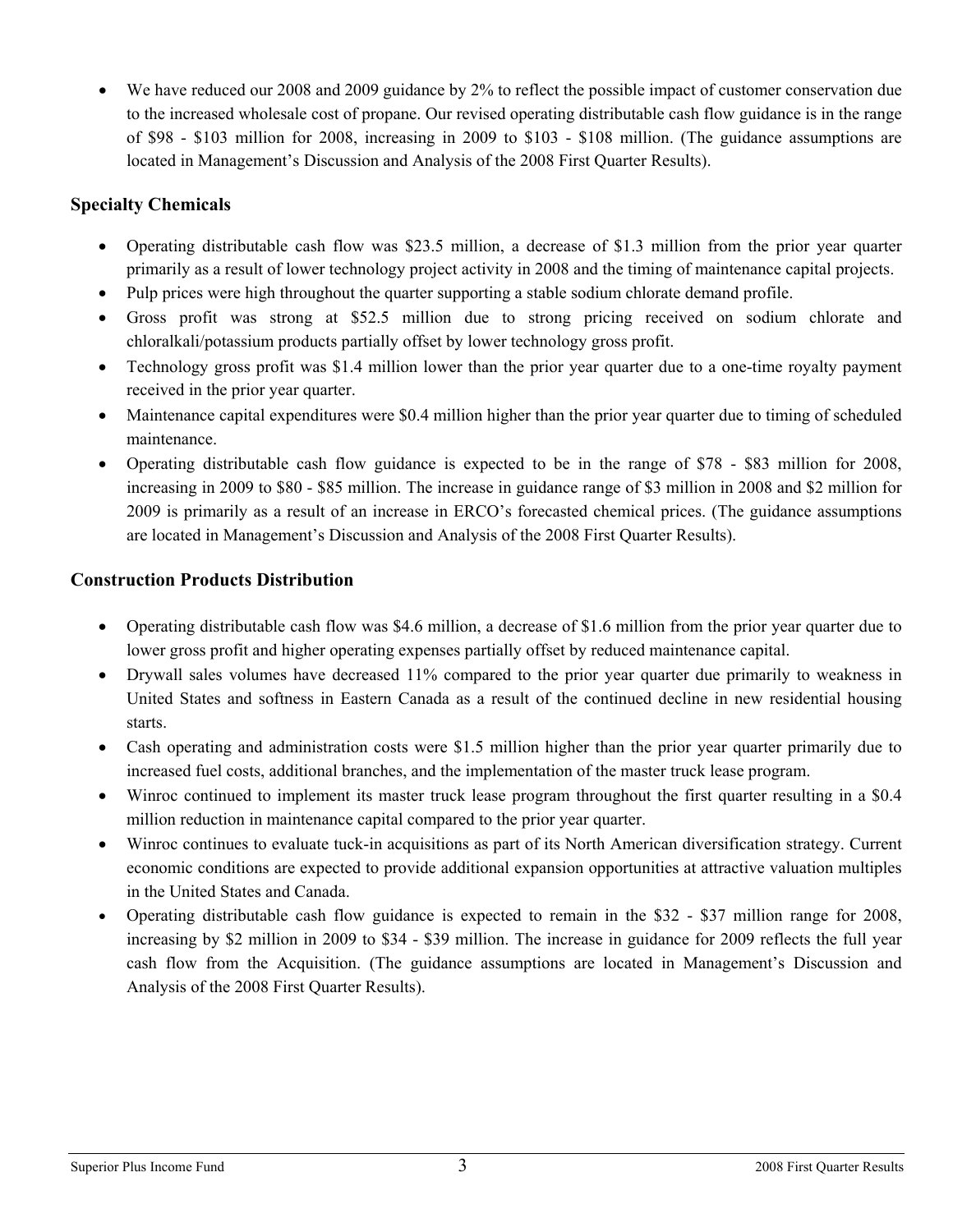# **Fixed-Price Energy Services**

- Operating distributable cash flow was \$2.0 million, a decrease of \$1.0 million from the prior year quarter primarily due to start-up related costs to enter the Ontario electricity market and increased amortization of customer contracts.
- SEM continues to focus on growing its high-margin residential and small commercial customer base.
- The floating price for natural gas and electricity has been low over the past year with minimal volatility in system prices resulting in reduced interest by customers to lock-in future natural gas and electricity prices.
- Acquisition of new customers has been difficult due to confusion created by prescribed changes to the Ontario energy rules creating increased customer mobility and the resulting turnover in sales agents.
- Higher sales activity is forecast in the last half of 2008 due to increased natural gas prices, additions to our sales agent program and greater customer interest in fixed-price services.
- Operating distributable cash flow is expected to be \$10 \$13 million in 2008, increasing to \$13 \$18 million in 2009. The decrease in guidance range of \$5 million in 2008 and 2009 reflects the slower than anticipated entry into the Ontario electricity market and reduced natural gas customer growth due to lower system prices and agent retention. (The guidance assumptions are located in Management's Discussion and Analysis of the 2008 First Quarter Results).

# **Key Quarterly Corporate Items**

- Corporate costs for the first quarter were \$3.5 million, compared to \$2.9 million in the prior year quarter.
- Excluding the impact of long-term incentive plan costs, corporate costs were consistent with the prior year quarter.
- Total interest expense of \$9.8 million in the first quarter decreased by \$1.3 million compared to the prior year quarter due to lower debt levels and the early repayment of \$59.2 million Series II, 8% Debentures.
- Superior Plus has total credit facilities of \$670 million with undrawn credit capacity of \$330 million (excluding its securitization program) as at March 31, 2008.
- As of March 31, 2008, the Fund had undrawn capacity of \$125 million available under its securitization program. The Fund's securitization program is currently unutilized with a maturity date of June 30, 2008.

# **Consolidated Outlook**

- While the Fund has updated the segment guidance, the consolidated distributable cash flow per trust unit and payout guidance for 2008 and 2009 remains unchanged from the 2007 Fourth Quarter release on February 28, 2008 reflecting the Fund's diversified asset base.
- The projected Senior Debt to EBITDA and Total Debt to EBITDA ratios of 1.9x and 2.9x for 2008 and 1.9x and 2.8x for 2009 includes our announced Acquisition in Q2 2008 and a total of USD\$95 million investment in the Port Edwards conversion completed in the last half of 2009.
- We believe the diversification of our four growth-orientated businesses, our improved financial flexibility, and our disciplined approach to capital allocation will result in long-term stability of distributions and high total returns for our Unitholders.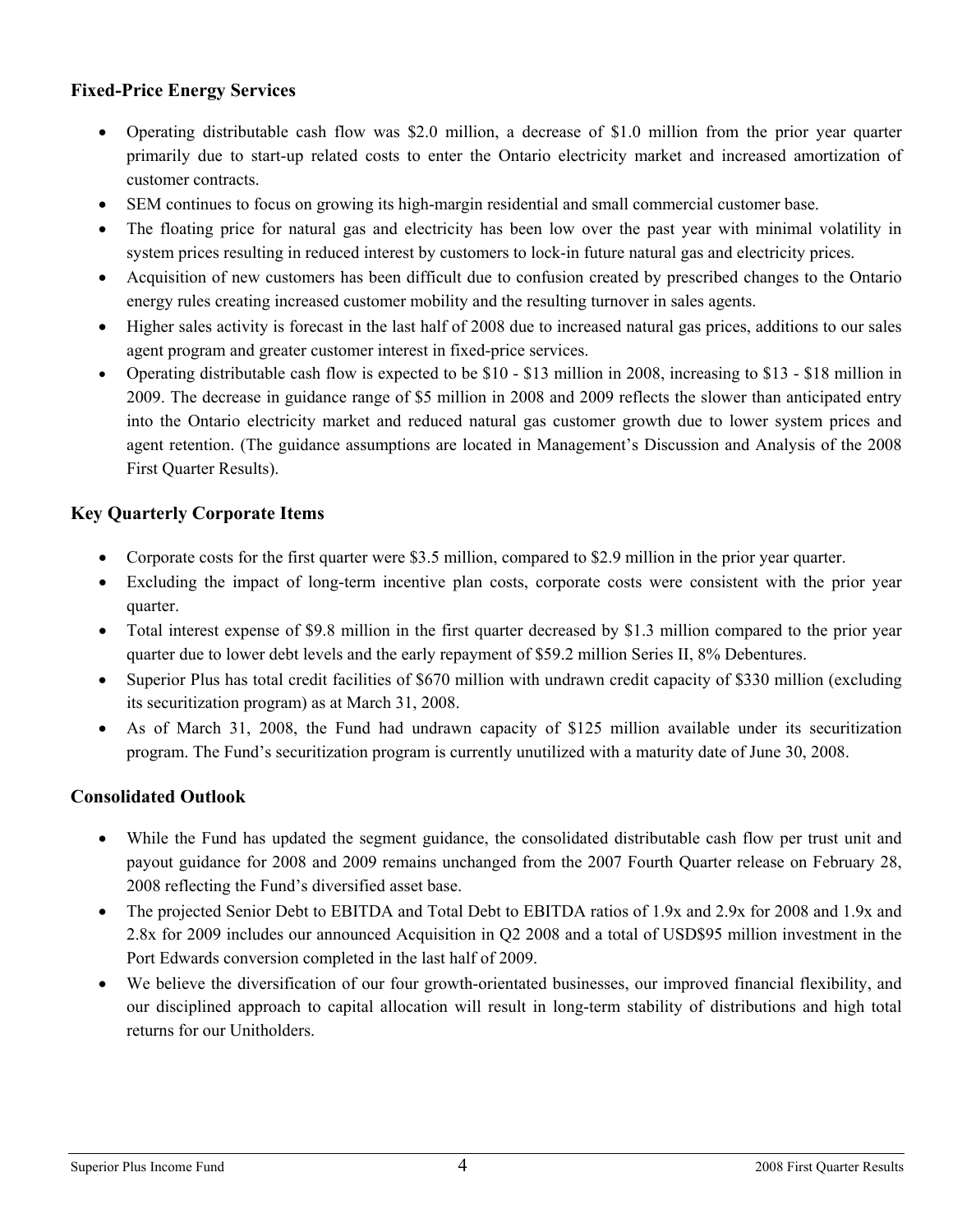## **Financial Outlook**

| т піапсіат Очивок                                    |                              |                 |                              |                 |
|------------------------------------------------------|------------------------------|-----------------|------------------------------|-----------------|
| (millions of dollars, except per trust unit amounts) | 2008<br>Prior <sup>(4)</sup> | 2008<br>Current | 2009<br>Prior <sup>(4)</sup> | 2009<br>Current |
| Operating distributable cash flow                    |                              |                 |                              |                 |
| <b>Superior Propane</b>                              | 100-105                      | 98-103          | $105 - 110$                  | 103-108         |
| <b>ERCO</b>                                          | 75-80                        | 78-83           | 78-83                        | 80-85           |
| Winroc                                               | 32-37                        | 32-37           | 32-37                        | 34-39           |
| <b>SEM</b>                                           | $15 - 18$                    | $10-13$         | $18 - 23$                    | $13 - 18$       |
| Distributable cash per trust unit                    | 1.90-2.10                    | $1.90 - 2.10$   | $2.05 - 2.25$                | $2.05 - 2.25$   |
| Payout ratio (below 90%)                             | $80\%^{(1)}$                 | $80\%^{(1)}$    | $75\%^{(1)}$                 | $75\%^{(1)}$    |
| Average Senior Debt/EBITDA (target of 1.5 to 2.0x)   | $1.7x^{(2)}$                 | $1.9x^{(3)}$    | $1.6x^{(2)}$                 | $1.9x^{(3)}$    |
| Average Total Debt/EBITDA (target of 2.5 to $3.0x$ ) | $2.8x^{(2)}$                 | $2.9x^{(3)}$    | $2.7x^{(2)}$                 | $2.8x^{(3)}$    |

(1) Based on mid-point of the distributable cash flow per unit range.<br>
Superior's debt ratios take into account the impact of the off-b

- Superior's debt ratios take into account the impact of the off-balance sheet receivable sales program amounts, cash on hand, the suspension of the DRIP program, and the Port Edwards conversion project.
- <sup>(3)</sup> Superior's debt ratios take into account the impact of the off-balance sheet receivable sales program amounts, cash on hand, the suspension of the DRIP program, the Port Edwards conversion project, and the Acquisition.
- (4) As provided in the 2007 Fourth Quarter Financial Outlook.<br>
(5) The assumptions and definitions relating to the Einancial  $\ell$
- The assumptions and definitions relating to the Financial Outlook are discussed in Management's Discussion and Analysis of the 2008 First Quarter Results.

## **First Quarter Results**

The Fund's financial statements for the period ended March 31, 2008, including its Management's Discussion and Analysis, are available on Superior's website at: [www.superiorplus.com](http://www.superiorplus.com/) under investor information section and at [www.sedar.com.](http://www.sedar.com/)

## **Conference Call**

Superior Plus will be conducting a conference call and webcast for investors, analysts, brokers and media representatives to discuss the 2008 First Quarter Results 9:30 a.m. EST (7:30 a.m. MST) on Wednesday, May 7, 2008. To participate in the call, dial: 1-800-732-6179. An archived recording of the call will be available for replay until midnight, June 7, 2008. To access the recording, dial: 1-877-289-8525 and enter pass code 21268794 followed by the # key. Internet users can listen to the call live, or as an archived call, on Superior's website at: www.superiorplus.com under the Events and Presentations section.

*For more information about Superior, visit our website at: www.superiorplus.com or contact:* 

| <b>Wayne Bingham</b> | Executive Vice-President and Chief Financial Officer<br>E-mail: whingham@superiorplus.com<br>Phone: (403) 218-2951 / Fax: (403) 218-2973<br>Toll Free: 1-866-490-PLUS (7587) |
|----------------------|------------------------------------------------------------------------------------------------------------------------------------------------------------------------------|
| <b>Scott Daniel</b>  | Vice-President, Treasurer and Investor Relations<br>E-mail: sdaniel@superiorplus.com<br>Phone: (403) 218-2953 / Fax: (403) 218-2973<br>Toll Free: 1-866-490-PLUS (7587)      |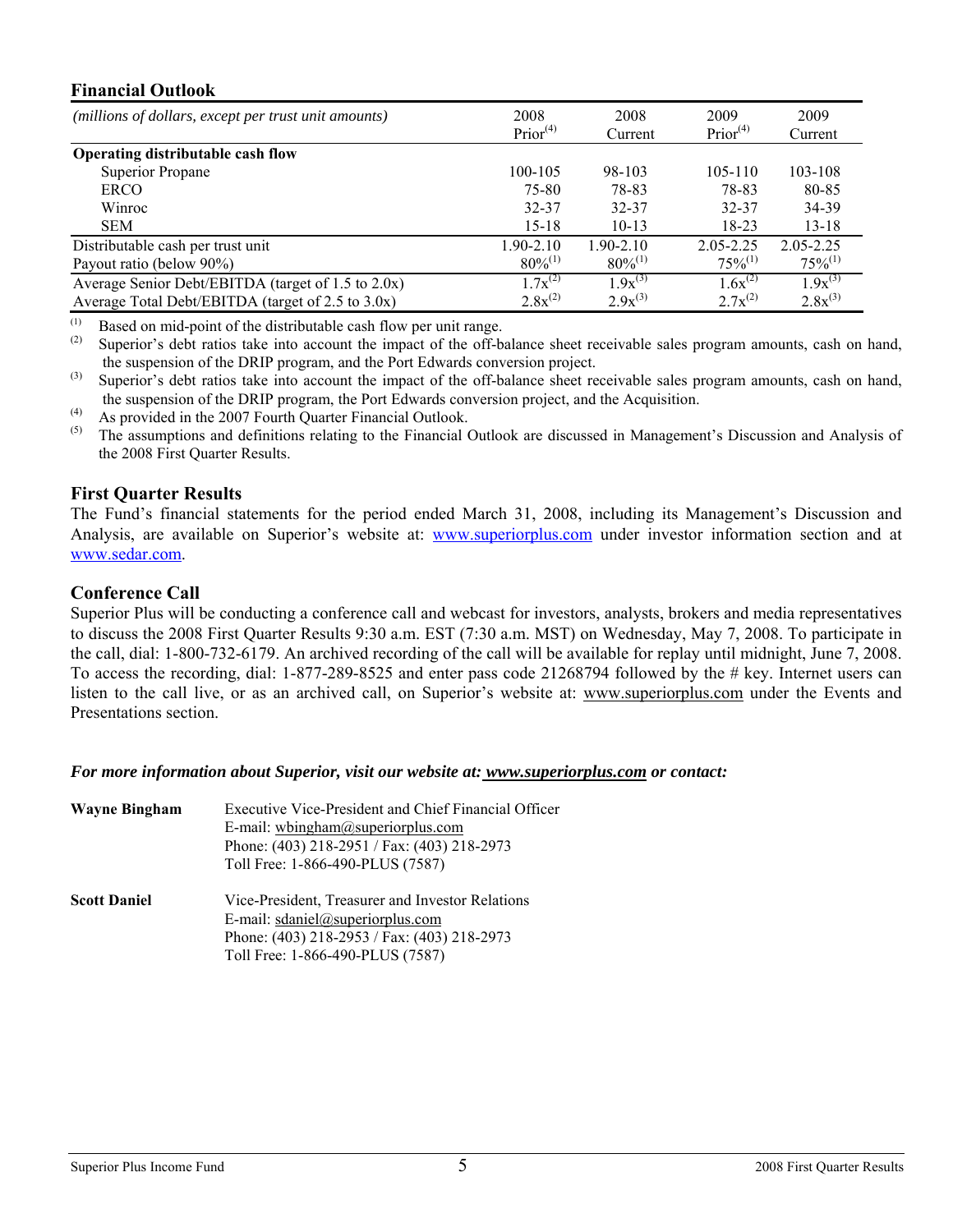# **Management's Discussion and Analysis of 2008 First Quarter Results May 6, 2008**

### **Forward Looking Information**

Certain information included or incorporated by reference herein is forward-looking, within the meeting of applicable Canadian securities laws. Forward-looking information includes, without limitation, statements regarding the future financial position, business strategy, budgets, litigation, projected costs, capital expenditures, financial results, distributable cash flow, taxes and plans and objectives of or involving Superior Plus Income Fund (the Fund) or Superior Plus LP (Superior LP or the Partnership). Much of this information can be identified by looking for words such as "believe", "expects", "expected", "will", "intends", "projects", "anticipates", "estimates", "continues" or similar words. Forward-looking information in this Management's Discussion and Analysis includes but is not limited to, outlooks, capital expenditures, business strategy and objectives. The Fund and Superior LP believe the expectations reflected in such forward-looking information are reasonable but no assurance can be given that these expectations will prove to be correct and such forward-looking statements should not be unduly relied upon.

Forward-looking information is not a guarantee of future performance and involves a number of risks and uncertainties some of which are described herein. Such forward-looking information necessarily involves known and unknown risks and uncertainties, which may cause the Fund's or Superior LP's actual performance and financial results in future periods to differ materially from any projections of future performance or results expressed or implied by such forward-looking information. These risks and uncertainties include but are not limited to the risks identified in the Fund's 2007 Annual Information Form under the heading "Risk Factors". Any forward-looking information is made as of the date hereof and, except as required by law, neither the Fund nor Superior LP undertakes any obligation to publicly update or revise such information to reflect new information, subsequent or otherwise.

### **Non-GAAP Financial Measures**

### *Distributable Cash Flow*

Distributable cash flow of the Fund available for distribution to Unitholders, is equal to cash generated from operations, adjusted for changes in non-cash working capital and natural gas and electricity customer acquisition costs, less maintenance capital expenditures. Maintenance capital expenditures are equal to capital expenditures incurred to maintain the capacity of Superior's operations and are deducted from the calculation of distributable cash flow. Acquisitions and other capital expenditures incurred to expand the capacity of Superior's operations or to increase its profitability (growth capital), are excluded from the calculation of distributable cash flow. The Fund may deduct or include additional items to its calculation of distributable cash flow; these items would generally, but not necessarily, be items of a non-recurring nature. Distributable cash flow is the main performance measure used by management and investors to evaluate the performance of the Fund and its businesses. Readers are cautioned that distributable cash flow is not a defined performance measure under Canadian generally accepted accounting principles (GAAP), and that distributable cash flow cannot be assured. The Fund's calculation of distributable cash flow, maintenance capital and growth capital may differ from similar calculations used by comparable entities. Operating distributable cash flow is distributable cash flow before corporate and interest expenses. It is also a non-GAAP measure and is used by management to assess the performance of the operating divisions.

## *Standardized Distributable Cash Flow*

During 2007, the CICA published an interpretive release, *Standardized Distributable Cash in Income Trusts and Other Flow-Through Entities: Guidance on Preparation and Disclosure,* in order to provide its recommendations related to the measurement and disclosure of cash available for distributions. The guidance was issued in an effort to improve the consistency, comparability, and transparency of the reporting of the measure commonly referred to as distributable cash flow. Superior's calculation of standardized distributable cash flow is, in all material respects, in accordance with the recommendations provided by the CICA.

Superior views the CICA recommendations as a positive step in providing stakeholders with meaningful information, but consistent with the guidance provided by the CICA, Superior has determined, that due to the nature of Superior's businesses, certain adjustments to standardized distributable cash flow are required to better reflect the cash flow available to be distributed to Unitholders. Superior's adjusted standardized distributable cash flow is referred to as distributable cash flow, and is unchanged from Superior's previous definition or measurement of distributable cash flow.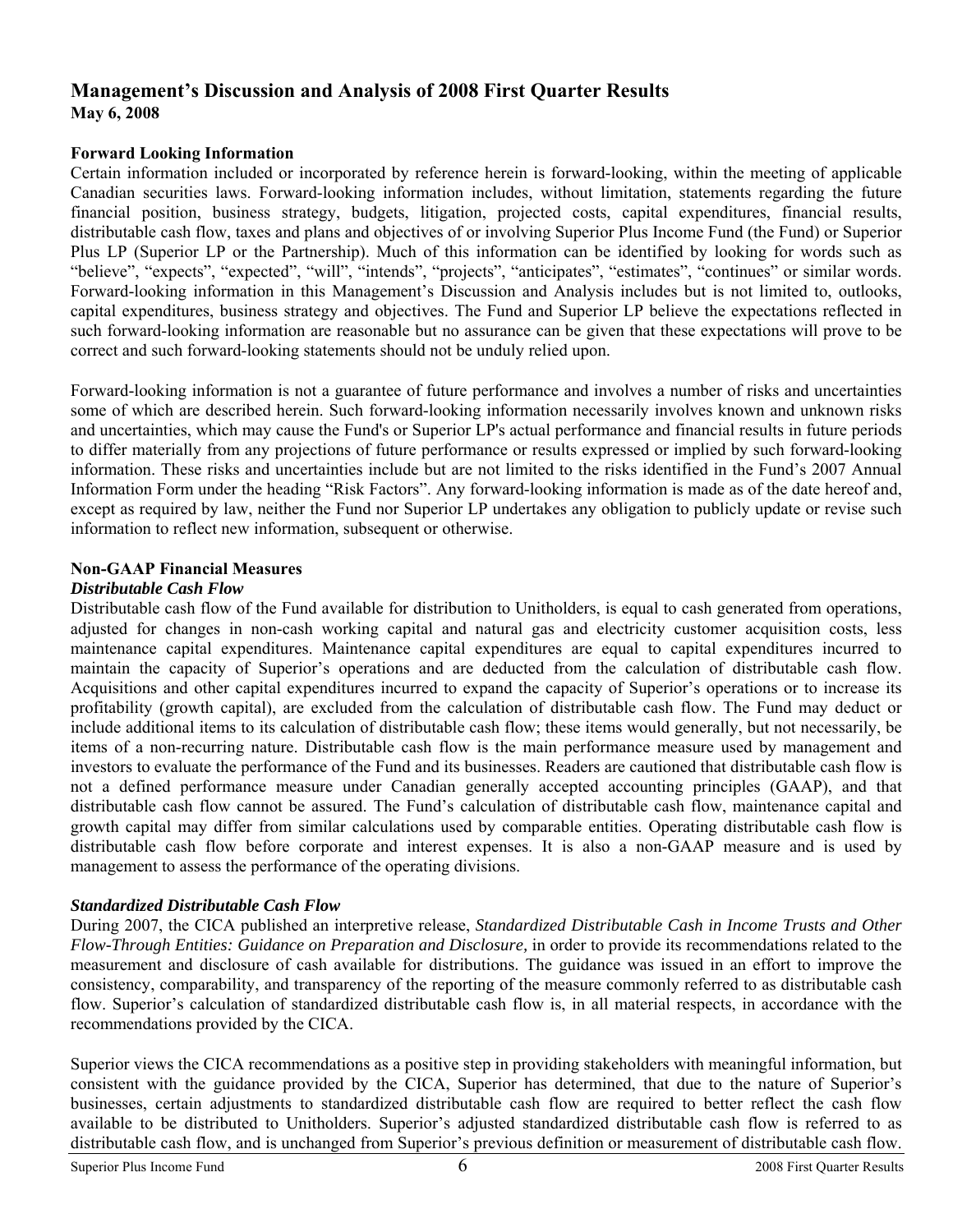Superior's distribution policy is based on distributable cash flow on an annualized basis, accordingly, the seasonality of Superior's individual quarterly results must be assessed in the context of annualized distributable cash flow. Adjustments recorded by Superior as part of its calculation of distributable cash flow include, but are not limited to, the impact of the seasonality of Superior's businesses, principally Superior Propane, by adjusting for non-cash working capital items, thereby eliminating the impact of the timing between the recognition and collection/payment of Superior's revenues and expense, which can from quarter to quarter differ significantly. Superior's calculation also distinguishes between capital expenditures that are maintenance related and those that are growth related, in addition to allowing for the proceeds received on the sale of certain capital items. Adjustments are also made to reclassify the cash flows related to natural gas and electricity customer acquisition costs in a manner consistent with the income statement recognition of these costs.

### *EBITDA*

EBITDA represents earnings before interest, taxes, depreciation and amortization calculated on a 12 month trailing basis giving pro forma effect to acquisitions and divestitures and is used by Superior to calculate its debt covenants and other credit information, and is not a defined performance measure under GAAP. Superior's calculation of EBITDA may differ from similar calculations used by comparable entities.

### **Overview of the Fund**

Superior Plus Income Fund is a diversified business trust. The Fund holds 100% of Superior Plus LP (Superior), a limited partnership formed between Superior Plus Inc., as general partner and the Fund as limited partner. The distributable cash flow of the Fund is solely dependent on the results of Superior LP and is derived from the allocation of Superior LP's income to the Fund by means of partnership allocations. Superior has four operating businesses: a propane distribution and related services business operating under the trade name Superior Propane; a specialty chemicals business operating under the trade name ERCO Worldwide; a construction products distribution business operating under the trade name Winroc; and a fixed-price energy services business operating under the trade name Superior Energy Management or (SEM).

### **First Quarter Results**

First quarter distributable cash flow was \$53.4 million, a decrease of \$8.9 million (14%) over the prior year quarter. The decrease in distributable cash flow was due to reduced operating cash flow at Superior Propane, ERCO, Winroc and SEM which was partially offset by lower interest costs. Distributable cash flow per trust unit was \$0.61 per trust unit in the first quarter, a decrease of \$0.12 per trust unit (16%) from the prior year quarter, due to the decrease in distributable cash flow and a 3% increase in the average number of trust units outstanding.

Net earnings for the first quarter were \$127.2 million compared to \$107.7 million for the prior year quarter. The increase in net earnings is due principally to \$105.3 million of unrealized gains on financial instruments, compared to \$63.7 million in the prior year quarter. The unrealized gains are principally the result of gains on Superior Energy Management's financial natural gas derivative contracts due to changes in the forward price of natural gas and a gain on ERCO Worldwide's fixed-price electricity purchase agreement due to changes in the forecasted price of electricity in deregulated markets. Revenues of \$681.4 million were \$7.2 million higher than the prior year quarter due principally to an increase in the retail selling price of propane because of an increase in the wholesale cost of propane, which more than offset reduced sales volumes. Gross profits of \$169.9 million were \$15.8 million lower than the prior year quarter. The current quarter's gross profit includes \$10.6 million in non-cash amortization that is required to be included as a component of gross profit due to the adoption of a new inventory accounting standard on January 1, 2008, see "Changes in Accounting Policies" for a further discussion on this change. Operating costs of \$113.9 million were \$2.0 million higher than the prior year due principally to general inflationary pressures. Total interest expense of \$9.8 million was \$1.3 million lower than the prior year quarter due to lower debt levels and interest rates. Amortization of \$6.3 million was \$11.2 million lower than the prior year due to the change in accounting policy for ERCO Worldwide's inventory as noted above. Income tax expense of \$18.0 million was \$15.4 million higher than the prior year quarter due principally to the recognition of Canadian future income taxes in the current period as a result of revised income tax legislation which has impacted the Fund, see "Taxation" for a further explanation of this change.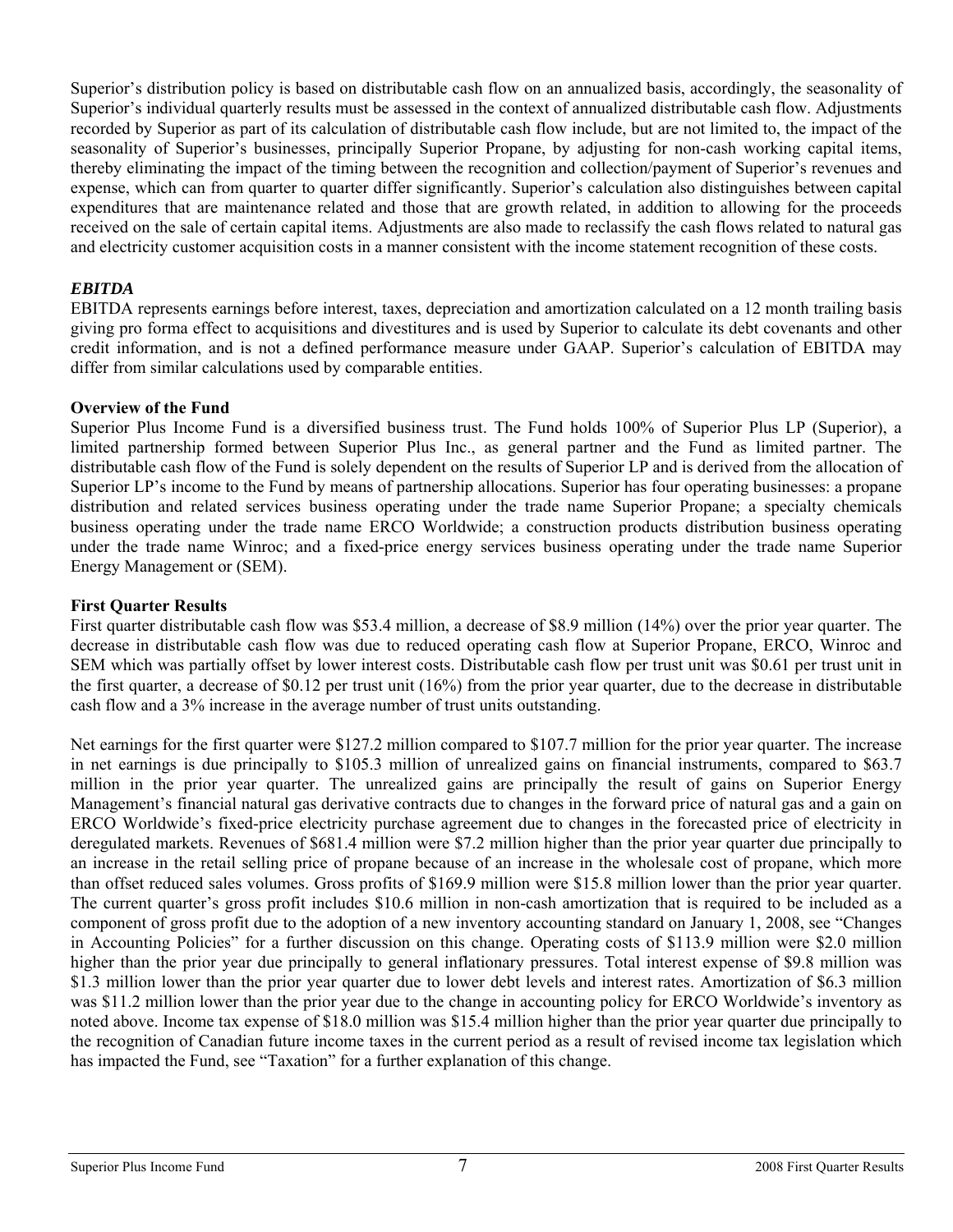# **Distributable Cash Flow (1)**

|                                                                                                                                     | Three months ended |                 |
|-------------------------------------------------------------------------------------------------------------------------------------|--------------------|-----------------|
|                                                                                                                                     |                    | <b>March 31</b> |
| (millions of dollars except per unit amounts)                                                                                       | 2008               | 2007            |
| Cash flows from operating activities of continuing operations                                                                       | 63.2               | 47.3            |
| Less: Total capital expenditures                                                                                                    | (10.7)             | (2.8)           |
| Standardized distributable cash flow $^{(2)}$                                                                                       | 52.5               | 44.5            |
| Growth capital expenditures<br>Add:                                                                                                 | 8.1                | 1.6             |
| Proceeds on disposal of capital items                                                                                               | 0.3                | 0.9             |
| Natural gas customer acquisition costs capitalized                                                                                  | 0.7                | 2.7             |
| Strategic plan costs                                                                                                                |                    | 1.6             |
| Increase in non-cash working capital                                                                                                |                    | 12.1            |
| Less: Decrease in non-cash working capital                                                                                          | (6.6)              |                 |
| Amortization of natural gas customer acquisition costs                                                                              | (1.6)              | (1.1)           |
| Distributable cash flow                                                                                                             | 53.4               | 62.3            |
| Distributable cash flow                                                                                                             | 53.4               | 62.3            |
| Distributable cash flow borrowed (reinvested) <sup>(5)</sup>                                                                        | (18.6)             | (28.9)          |
| Distributed cash flow                                                                                                               | 34.8               | 33.4            |
| Distributable cash flow per trust unit, basic <sup>(3)</sup> and diluted <sup>(4)</sup><br>Distribution payout ratio <sup>(5)</sup> | \$0.61<br>65%      | \$0.73          |
|                                                                                                                                     |                    | 53%             |

(1) See the Interim Consolidated Financial Statements for cash flows from operating activities, management internalization costs, capital expenditures/proceeds (maintenance, growth and acquisitions), natural gas customer acquisition costs and changes in non-cash working capital.

(2) Standardized distributable cash flow is a measure defined by the Canadian Institute of Chartered Accountants (CICA). See "Non-GAAP Financial Measures".

<sup>(3)</sup> The weighted average number of trust units outstanding for the quarter ended March 31, 2008 is 88.1 million (2007 – 85.7 million).

(4) For the three months ended March 31, 2008 and 2007, there were no dilutive instruments.<br>(5) See "Distributions Paid to Unitholders"

See "Distributions Paid to Unitholders".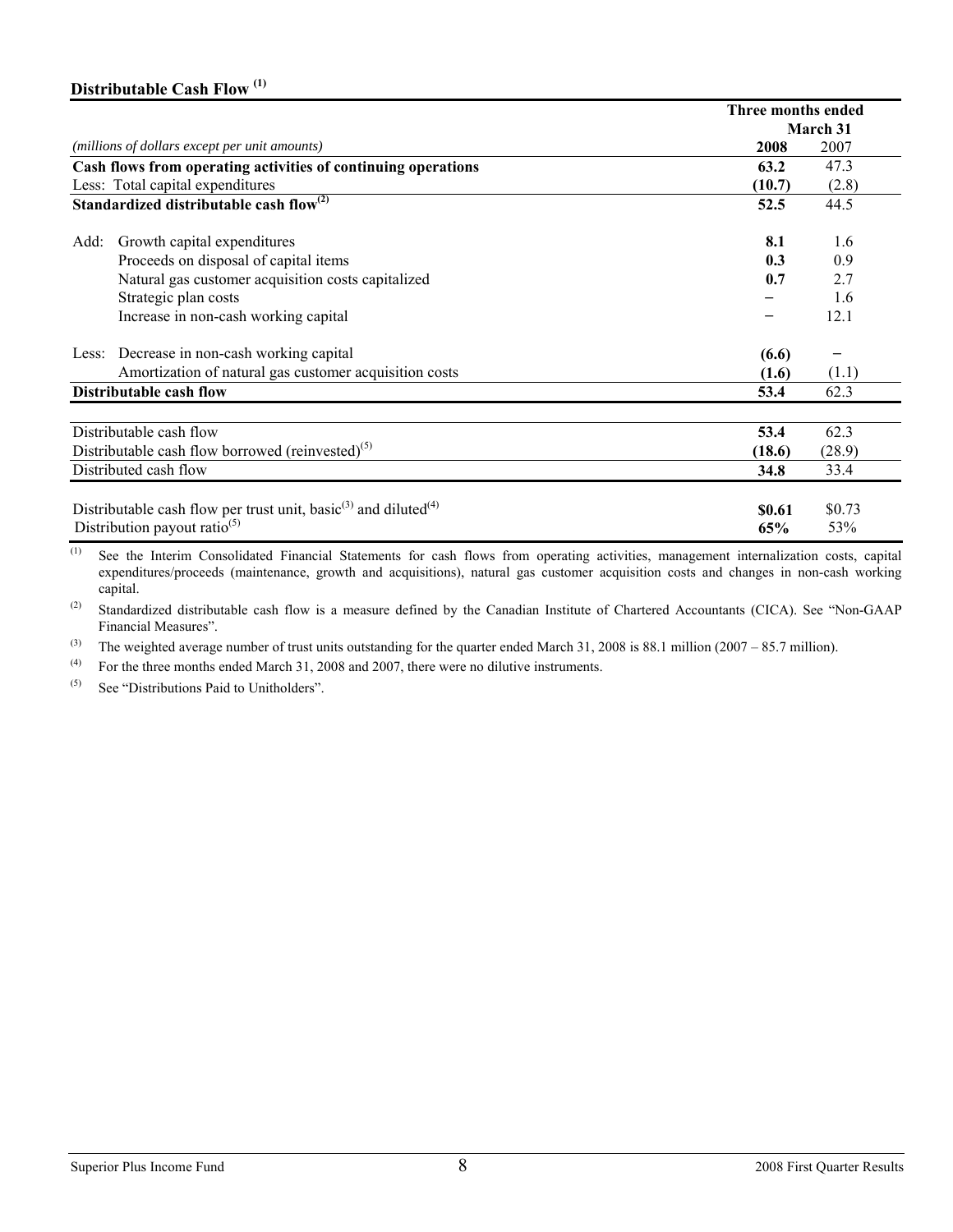### **Superior Propane**

Superior Propane generated operating distributable cash flow of \$36.6 million in the first quarter, a decrease of \$5.7 million (13%) from the prior year quarter due principally to lower gross profit and higher maintenance capital.

Condensed operating results for the three months ended March 31, 2008 and 2007 are provided in the following table. See "Segmented Distributable Cash Flow" for detailed comparative business segment results.

|                                                    | Three months ended March 31 |                          |         |                             |
|----------------------------------------------------|-----------------------------|--------------------------|---------|-----------------------------|
| (millions of dollars except per litre amounts)     | 2008                        |                          | 2007    |                             |
|                                                    |                             | $\frac{\ell}{\ell}$ itre |         | $\frac{\phi}{\text{litre}}$ |
| Revenue                                            | 369.7                       | 78.8                     | 353.7   | 74.2                        |
| Cost of sales                                      | (277.7)                     | (59.2)                   | (258.7) | (54.2)                      |
| Gross profit                                       | 92.0                        | 19.6                     | 95.0    | 20.0                        |
| Less: cash operating, administration and tax costs | (54.1)                      | (11.5)                   | (53.4)  | (11.2)                      |
| Cash generated from operations before changes in   |                             |                          |         |                             |
| net working capital                                | 37.9                        | 8.1                      | 41.6    | 8.8                         |
| Maintenance capital proceeds (expenditures), net   | (1.3)                       | (0.3)                    | 0.7     | 0.2                         |
| Operating distributable cash flow                  | 36.6                        | 7.8                      | 42.3    | 9.0                         |
| Propane retail volumes sold (millions of litres)   | 469                         |                          | 477     |                             |

Effective January 1, 2007, Superior discontinued hedge accounting for all economic hedging activities. As such amounts related to these contracts must be accounted for separately on Superior's financial statements (see Notes 7 and 11 to the Interim Consolidated Financial Statements). In order to better reflect the results of its operations, Superior has reclassified these amounts for purposes of this management discussion and analysis to present its results as if it had accounted for these transactions as accounting hedges. As such, included in revenue for the three months ended March 31, 2008 and 2007 is \$1.0 million and (\$0.1) million in realized foreign currency forward contract losses (gains).

Revenues for the first quarter of 2008 were \$369.7 million, an increase of \$16.0 million from revenues of \$353.7 million in 2007. The increase in revenues was due to higher retail propane prices offset in part by reduced propane sales volumes. Total gross profit for the first quarter of 2008 was \$92.0 million, a decrease of \$3.0 million (3%) over the prior year quarter. Total gross profit per litre for the first quarter of 2008 was 19.6 cents per litre, a decrease of 0.4 cents per litre (2%) compared to the prior year quarter. A summary and detailed review of gross profit by segment is provided below.

### **Gross Profit by Segment**

|                             | Three months ended March 31 |      |
|-----------------------------|-----------------------------|------|
| (millions of dollars)       | 2008                        | 2007 |
| Retail propane and delivery | 80.7                        | 80.7 |
| Other services              | 5.2                         | 5.6  |
| Wholesale and related       | 6. I                        | 8.7  |
| Total gross profit          | 92.0                        | 95.0 |

Propane retail and delivery gross profit for the first quarter was \$80.7 million which was consistent with the prior year quarter, as a 0.3 cents per litre (2%) increase in the average retail and delivery sales margin was fully offset by an 8 million (2%) reduction in sales volumes. Residential and commercial volumes decreased by 11 million litres (6%), due principally to customer conservation as a result of an increase in the average retail selling price of propane due to the approximate 30% increase in the wholesale cost of propane. Weather did not have a material impact on volumes in the quarter. Despite average weather across Canada being 3% colder than the prior year and the five year average, regionalized warmer weather in Quebec and Atlantic Canada had a negative impact on heating related volumes. Industrial volumes increased by 10 million litres (4%), due principally to improved mining and oil field volumes as a result of colder than average weather in the Prairies, offset in part by reduced forklift volumes in Ontario. Automotive propane volumes declined by 4 million litres (14%), consistent with historical decline trends in this end-use market. Propane continued to actively manage sales margins in the first quarter, resulting in average retail propane and delivery sales margins of 17.2 cents per litre, which was 0.3 cents per litre higher than the prior year quarter average margin of 16.9 cents per litre. Average margins compared to the prior year quarter were positively impacted by strong margin management despite the high retail cost of propane and higher delivery charges due to increased fuel costs, offset in part, by the continued competitive pressures on automotive margins.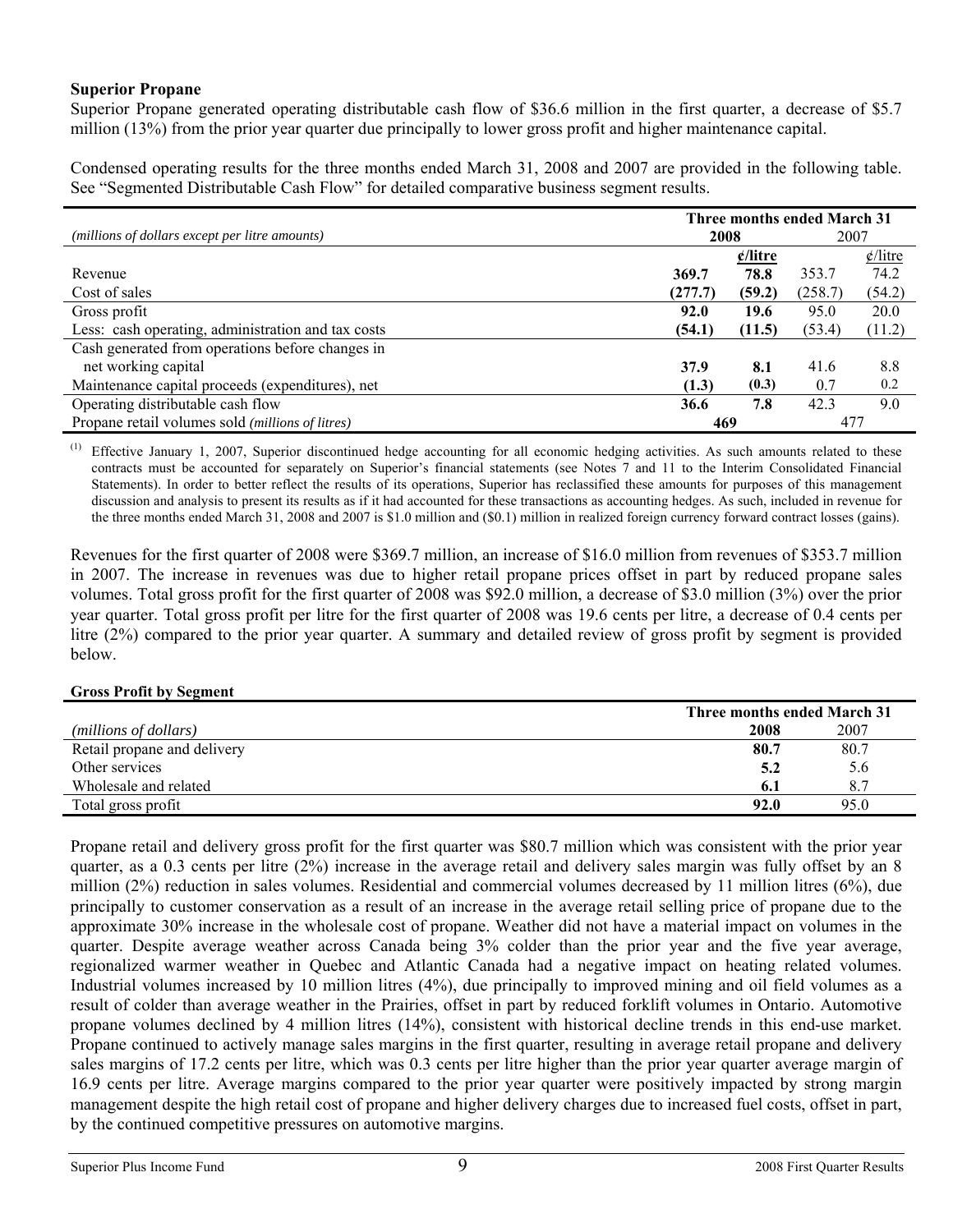Other services gross profit was \$5.2 million for the first quarter, a decrease of \$0.4 million (7%) over the prior year quarter, due to reduced demand for service and installation services. Superior Propane is continuing to focus on building its service and rental gross profits in conjunction with its focus on its service business. Wholesale and related gross profits were \$6.1 million for the first quarter, a decrease of \$2.6 million compared to the prior year quarter due to reduced gross profits within the trading business, principally due to the timing of the recognition of profits compared to the prior year quarter. Superior Propane is anticipating that on a full year basis, wholesale and related gross profits will be consistent with the prior year.

| Volumes by End-Use Application $(1)$ |                             |      | Volumes by Region $(1)(2)$ |                             |      |
|--------------------------------------|-----------------------------|------|----------------------------|-----------------------------|------|
|                                      | Three months ended March 31 |      |                            | Three months ended March 31 |      |
|                                      | 2008                        | 2007 |                            | 2008                        | 2007 |
| Residential                          | 66                          |      | Western Canada             | 264                         | 259  |
| Commercial                           | 118                         | 124  | Eastern Canada             | 173                         | 183  |
| Agricultural                         | 25                          | 28   | Atlantic Canada            | 32                          | 35   |
| Industrial                           | 236                         | 226  |                            |                             |      |
| Automotive                           | 24                          | 28   |                            |                             |      |
|                                      | 469                         | 477  |                            | 469                         | 477  |
|                                      |                             |      |                            |                             |      |

### **Superior Propane Annual Sales Volumes and Gross Profit:**

(1) **Volume**: Volume of retail propane sold (millions of litres).

(2) **Regions**: Western Canada region consists of British Columbia, Alberta, Saskatchewan, Manitoba, Northwest Ontario, Yukon and Northwest Territories; Eastern Canada region consists of Ontario (except for Northwest Ontario) and Quebec.

Cash operating and administrative costs of \$54.1 million, increased by \$0.7 million (1%) from the prior year quarter due to higher truck fuel, maintenance and leasing costs, offset by reduced wages and benefits. Leasing costs were higher than the prior year as a result of the implementation of the comprehensive operating lease program in 2007. Net maintenance capital expenditures for the quarter were \$1.3 million, compared to proceeds of \$0.7 million in the prior year quarter. The increase in maintenance capital expenditures compared to the prior year quarter is due to the timing of expenditures and the absence of the sale of excess fleet that occurred in the prior year quarter.

### **Outlook**

Superior Propane expects operating distributable cash flow for 2008 to be between \$98 million and \$103 million, increasing in 2009 to between \$103 million and \$108 million. Superior Propane's previous outlook, as provided in the 2007 fourth quarter earnings release and 2007 annual report was: 2008 - \$100 million to \$105 million and 2009 - \$105 million to \$110 million. The reduction in Superior Propane's outlook is due to the ongoing impact of customer conservation as a result of increases in the wholesale cost of propane. Superior Propane's significant assumptions underlying its current outlook are:

- Superior Propane forecasts average temperatures across Canada to be consistent with the most recent five year average;
- Superior Propane expects that wholesale propane prices will not further impact demand for propane and related propane services;
- Total gross profit for Superior Propane is projected to increase due to the on-going implementation of customer service programs and an increase in propane volumes; and
- Market opportunities for Superior Propane's wholesale trading division are expected to be consistent with the prior years.

In addition to Superior Propane's significant assumptions detailed above, refer to the Fund's 2007 Annual Information Form for a detailed review of Superior Propane's operations and its significant business risks.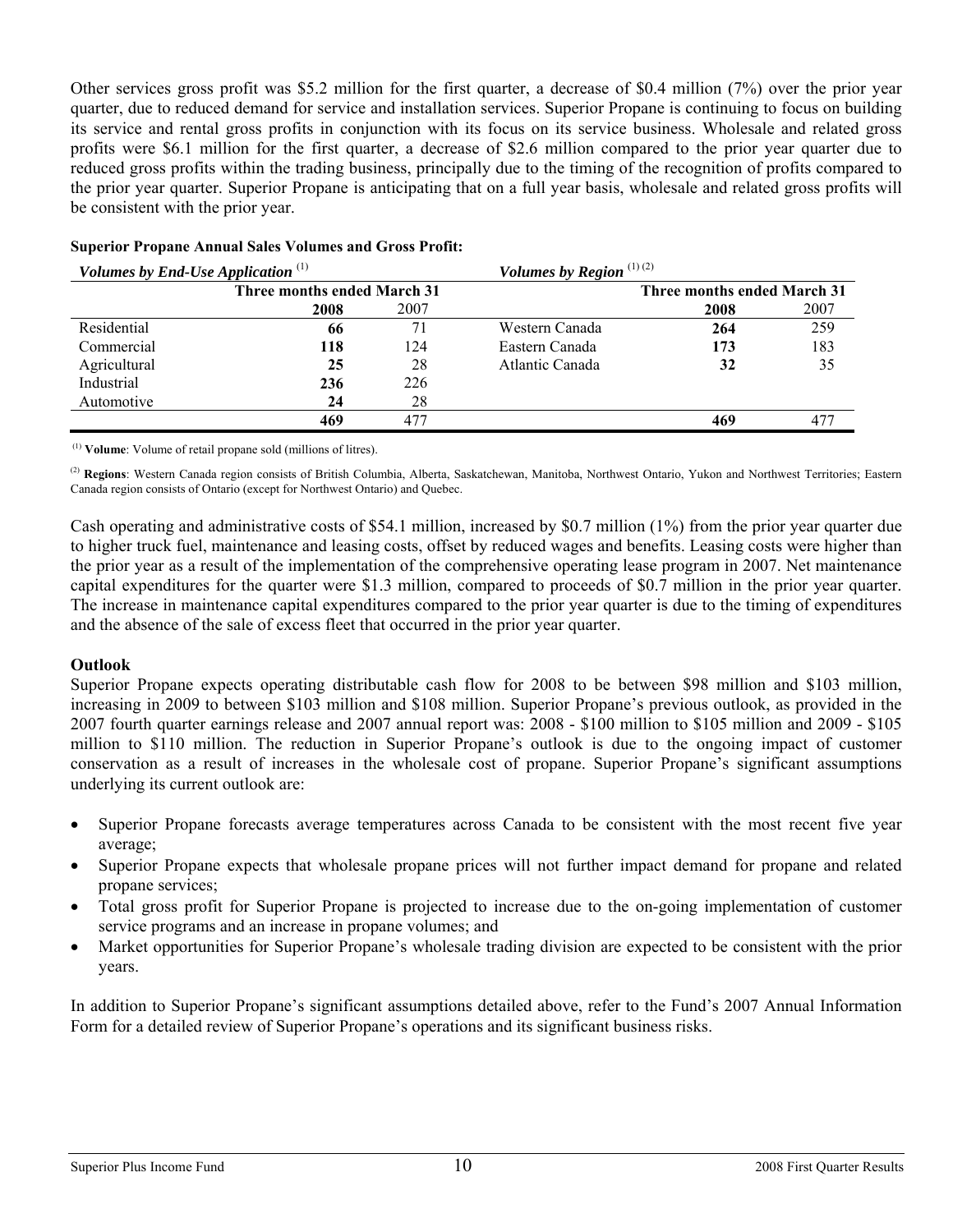### **ERCO Worldwide**

ERCO Worldwide generated operating distributable cash flow in the first quarter of \$23.5 million, a decrease of \$1.3 million (5%) from the prior year quarter due to a reduction in chemical and technology gross profits, offset in part, by lower operating expenditures.

Condensed operating results for the three months ended March 31, 2008 and 2007 are provided in the following table. See "Segmented Distributable Cash Flow" for detailed comparative business segment results.

| (millions of dollars except per metric tonne (MT) amounts) | Three months ended March 31 |                 |        |           |
|------------------------------------------------------------|-----------------------------|-----------------|--------|-----------|
| 2008                                                       |                             |                 | 2007   |           |
| Revenue                                                    |                             | <b>S</b> per MT |        | \$ per MT |
| Chemical $^{(1)}$                                          | 110.4                       | 578             | 109.7  | 565       |
| Technology                                                 | 5.5                         | 29              | 12.2   | 63        |
| Cost of Sales                                              |                             |                 |        |           |
| Chemical <sup><math>(1)</math></sup> $(2)$                 | (59.8)                      | (313)           | (58.2) | (300)     |
| Technology                                                 | (3.6)                       | (19)            | (8.9)  | (46)      |
| Gross Profit                                               | 52.5                        | 275             | 54.8   | 282       |
| Less: Cash operating, administrative and tax costs         | (28.0)                      | (147)           | (29.4) | (151)     |
| Cash generated from operations                             |                             |                 |        |           |
| before changes in net working capital                      | 24.5                        | 128             | 25.4   | 131       |
| Maintenance capital expenditures                           | (1.0)                       | (5)             | (0.6)  | (3)       |
| Operating distributable cash flow                          | 23.5                        | 123             | 24.8   | 128       |
| Chemical volumes sold (thousands of MTs)                   | 191                         |                 |        | 194       |

Effective January 1, 2007, Superior discontinued hedge accounting for all economic hedging activities. As such, amounts related to these contracts must be accounted for separately on Superior's financial statements (see Notes 7 and 11 to the Interim Consolidated Financial Statements.) In order to better reflect the results of its operations, Superior has reclassified these amounts for purposes of this management discussion and analysis to present its results as if it had accounted for these transactions as accounting hedges. As such, included in revenue for the three months ended March 31, 2008 and 2007 is \$2.5 million and \$2.4 million in realized foreign currency forward contract gains and included in chemical cost of sales for the three months ended March 31, 2008 and 2007 is \$3.3 million and \$1.9 million in realized fixed-price electricity gains.

Effective January 1, 2008, Superior adopted a revised CICA Handbook section related to Inventory. This section impacts the calculation of the cost of inventory at ERCO Worldwide, due to the requirement to inventory the cost of certain fixed overhead items, principally the amortization of property, plant and equipment. Additionally, this section requires that the amortization that is inventoried be classified as a component of cost of products sold once sold. As such, Superior has excluded \$10.6 million in non-cash amortization from cost of sales in the calculation of ERCO Worldwide's operating distributable cash flow.

Chemical and technology revenues for the first quarter of \$115.9 million were \$6.0 million lower than the prior year quarter as higher pricing on chemical volumes was more than offset by reduced technology revenues and lower chemical sales volumes. First quarter gross profit was \$52.5 million, comprised of \$50.6 million from chemical sales and \$1.9 million from technology projects. Chemical sales gross profit was \$0.9 million lower than the prior year quarter, due to marginally lower sodium chlorate and chloralkali/potassium gross profits. Sodium chlorate gross profits were modestly lower than the prior year due to a 1% decrease in sodium chlorate sales volumes and higher realized electricity costs. Sodium chlorate sales prices and hedging gains were consistent with the prior year quarter. Chloralkali/potassium gross profits were modestly lower than the prior year quarter, as a reduction in sales volumes was partially offset by higher realized selling prices. Technology gross profit was \$1.4 million lower than the prior year quarter due to the absence of a one-time royalty payment that was received in the prior year quarter and the normal course expiration of royalty revenues. Cash operating, administration and tax costs of \$28.0 million were \$1.4 million (5%) lower than the prior year quarter, due principally to a reduction in US denominated expenses as a result of the appreciation of the Canadian dollar. Maintenance capital expenditures of \$1.0 million were \$0.4 million greater than the prior year quarter due to the timing of projects.

Growth capital expenditures of \$7.3 million were incurred in the first quarter, with \$2.1 million incurred in relation to a number of small projects, including continued work related to anode cell replacement. ERCO incurred \$5.2 million (US\$ 5.1 million) related to its Port Edwards, Wisconsin chloralkali facility (US\$ 6.5 million, cumulatively).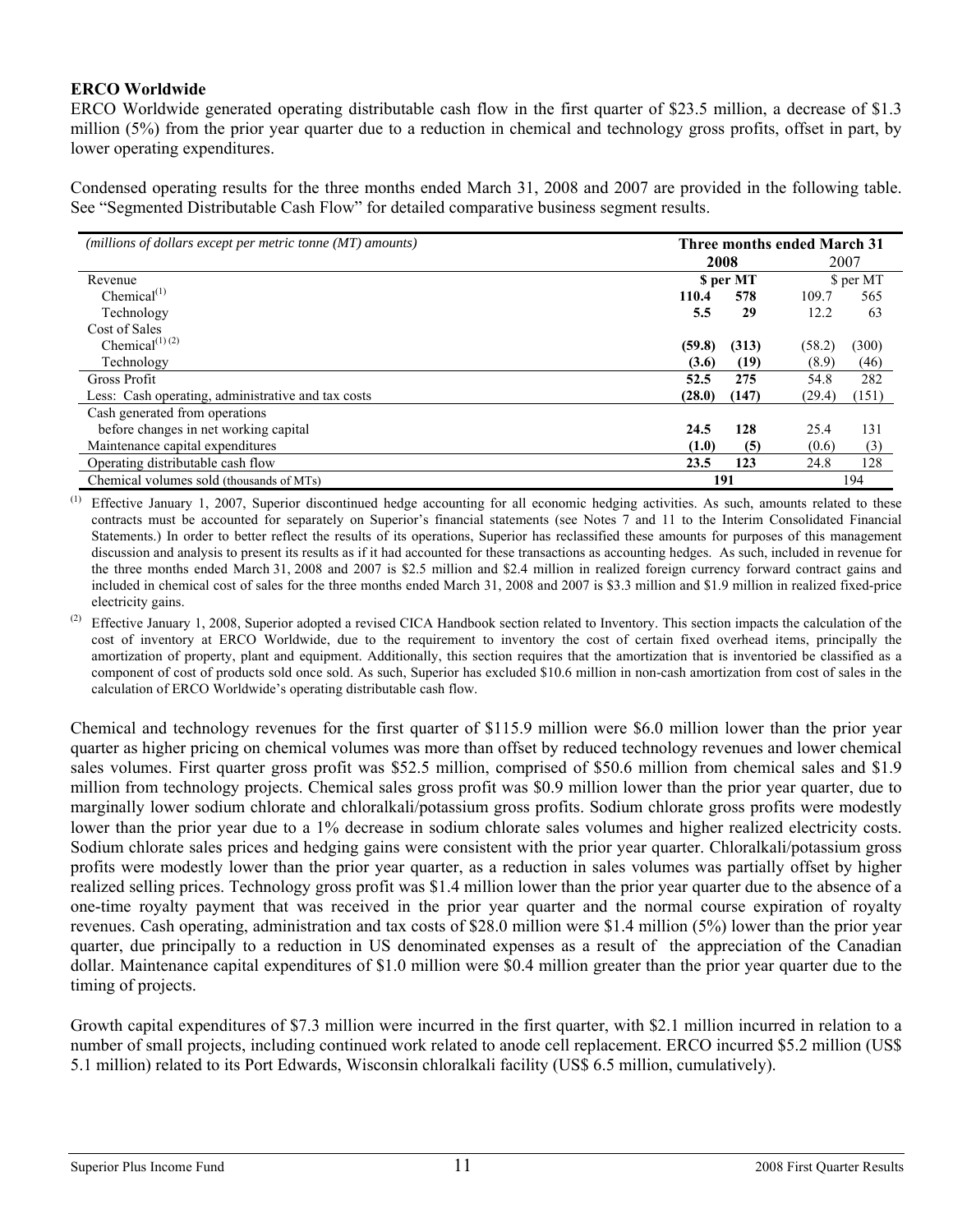During 2007, ERCO determined that it will convert its Port Edwards, Wisconsin chloralkali facility from mercury based technology to membrane technology. The project maintains the facility's ability to produce both sodium and potassium products, provides increased production capacity of approximately 30%, provides a significant extension of the plant life and enhances the efficiency of ERCO's use of electrical energy. The cost of the conversion is estimated to be US \$95 million.

# **Outlook**

ERCO Worldwide expects operating distributable cash flow for 2008 to be between \$78 million and \$83 million, increasing in 2009 to between \$80 million and \$85 million. ERCO's previous outlook, as provided in the 2007 fourth quarter earnings release and 2007 annual report was: 2008 - \$75 million to \$80 million and 2009 - \$78 million to \$83 million. The increase in ERCO's outlook is principally due to an increase in ERCO's forecasted chemical prices. ERCO Worldwide's significant assumptions underlying its current outlook are:

- Current supply and demand fundamentals for both sodium chlorate and potassium/chloralkali products will remain stable, resulting in no significant changes to the total assumed chemical sales prices and sales volumes;
- ERCO's average plant utilization is expected to be greater than 90%;
- The foreign currency exchange rate between the Canadian and United States dollar is expected to be par on all unhedged foreign currency transactions; and
- ERCO's conversion of its Port Edwards, Wisconsin chloralkali facility from mercury based technology to membrane technology for US \$95 million is expected to be completed on budget in the second half of 2009.

In addition to ERCO Worldwide's significant assumptions detailed above, refer to the Fund's 2007 Annual Information Form for a detailed review of ERCO Worldwide's operations and its significant business risks.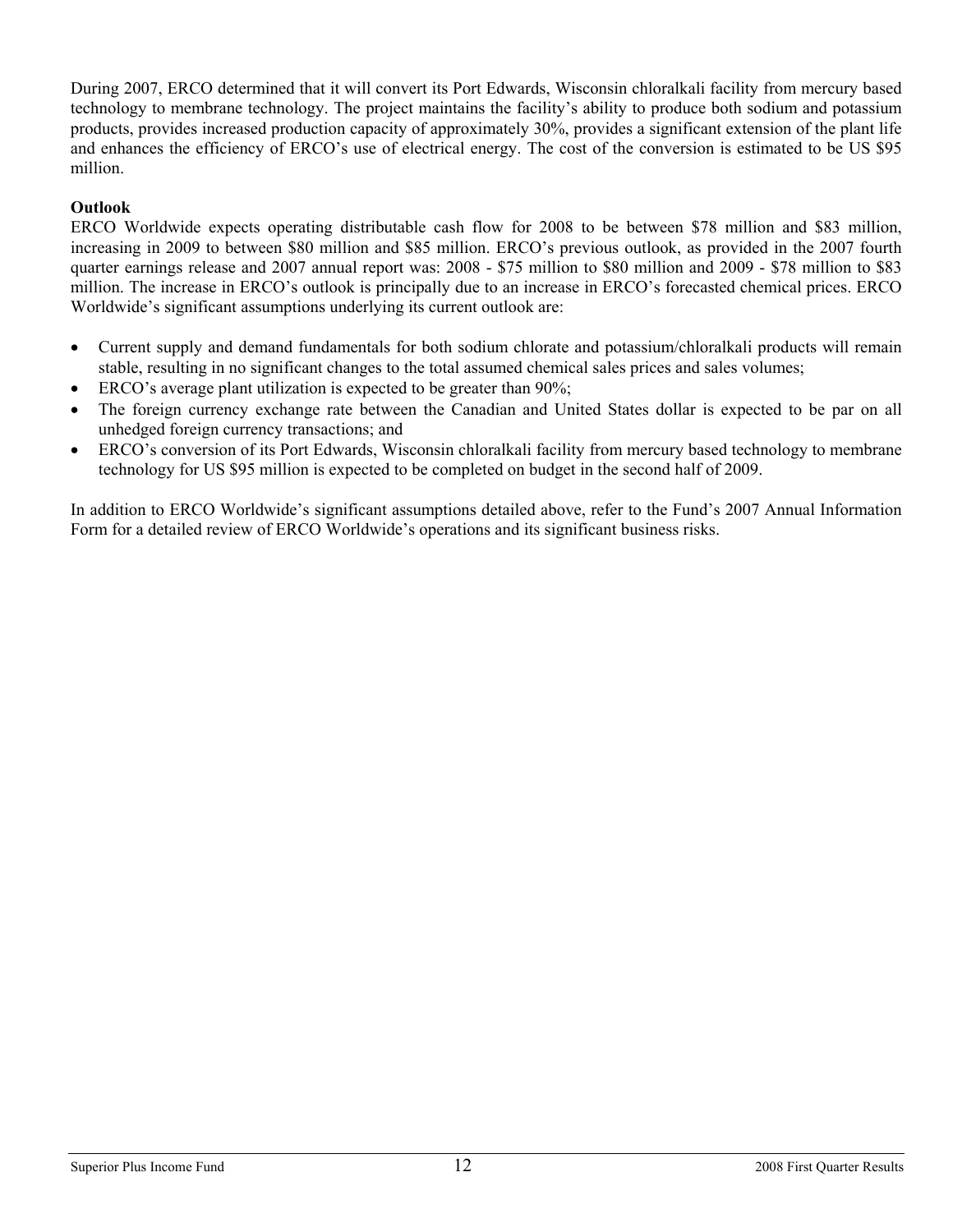## **Winroc**

Winroc generated operating distributable cash flow of \$4.6 million, a decrease of \$1.6 million (26%) from the prior year quarter, due to lower gross profit and higher operating expenses, offset partially by lower maintenance capital expenditures.

Condensed operating results for the three months ended March 31, 2008 and 2007 are provided in the following table. See "Segmented Distributable Cash Flow" for detailed comparative business segment results.

|                                                                      | <b>Three months ended March 31</b> |        |
|----------------------------------------------------------------------|------------------------------------|--------|
| (millions of dollars)                                                | 2008                               | 2007   |
| Distribution and direct sales revenue                                | 115.4                              | 117.0  |
| Distribution and direct sales cost of sales                          | (86.8)                             | (87.9) |
| Distribution and direct sales gross profit                           | 28.6                               | 29.1   |
| Less: Cash operating, administrative and cash tax costs              | (24.0)                             | (22.5) |
| Cash generated from operations before changes in net working capital | 4.6                                | 6.6    |
| Maintenance capital expenditures, net                                |                                    | (0.4)  |
| Operating distributable cash flow                                    | 4.6                                | 62     |

Distribution and direct sales revenues of \$115.4 million for the first quarter of 2008 were \$1.6 million (1%) lower than the prior year quarter due principally to reduced sales volumes. Distribution and direct sales gross profit of \$28.6 million in the first quarter was \$0.5 million (2%) lower than the prior year quarter, as decreased sales volumes in all regions except for British Columbia, was partially offset by increased sales margins. Direct drywall sales volumes, an indicator of overall direct sales volumes, decreased 11% compared to the prior year quarter. The decrease in direct sales volumes was principally due to weakness in the United States reflecting the ongoing slowdown in new residential housing starts, particularly in the Midwest US. Sales margins remained strong in all operating regions except for British Columbia which had modestly lower sales margins; improved overall sales margins are the result of Winroc's strong focus on margin management. Cash operating and administrative costs were \$1.5 million (7%) higher than the prior year quarter due to general inflationary pressures, increased fuel costs, increased occupancy costs due to additional operating branches in the current year quarter and the implementation of a comprehensive operating lease program in 2007, which results in higher operating expenses and lower maintenance capital. Winroc continues to focus on closely managing its cost structure. Maintenance capital expenditures were \$nil million for the first quarter, compared to \$0.4 million in the prior year quarter due to the timing of expenditures and the implementation of the leasing program in 2007 related to Winroc's fleet requirements.

On April 30, 2008, Winroc entered into an agreement to acquire all of the shares of a privately held gypsum and related products distributor for consideration of approximately \$23.0 million (not including acquisition costs and normal course closing adjustments). The acquisition is anticipated to close in the second quarter of 2008.

### **Outlook**

Winroc expects operating distributable cash flow for 2008 to between \$32 million and \$37 million, increasing in 2009 to between \$34 million and \$39 million. Winroc's previous outlook, as provided in the 2007 fourth quarter earnings release and 2007 annual report was: 2008 - \$32 million to \$37 million and 2009 - \$32 million to \$37 million. The outlook for 2009 has been increased to reflect the anticipated full year contribution of the acquisition, as noted above. Winroc's significant assumptions underlying its current outlook are:

- The current economic conditions in Canada and the United States are expected to prevail in 2008 with slight improvement in 2009;
- Gross profit is expected to be stable as, strong demand in Western Canada for residential and commercial sales volumes, continues to offset weakness in Ontario and United States residential sales volumes; and
- The acquisition in the second quarter of 2008 is completed.

In addition to Winroc's significant assumptions detailed above, refer to the Fund's 2007 Annual Information Form for a detailed review of Winroc's operations and its significant business risks.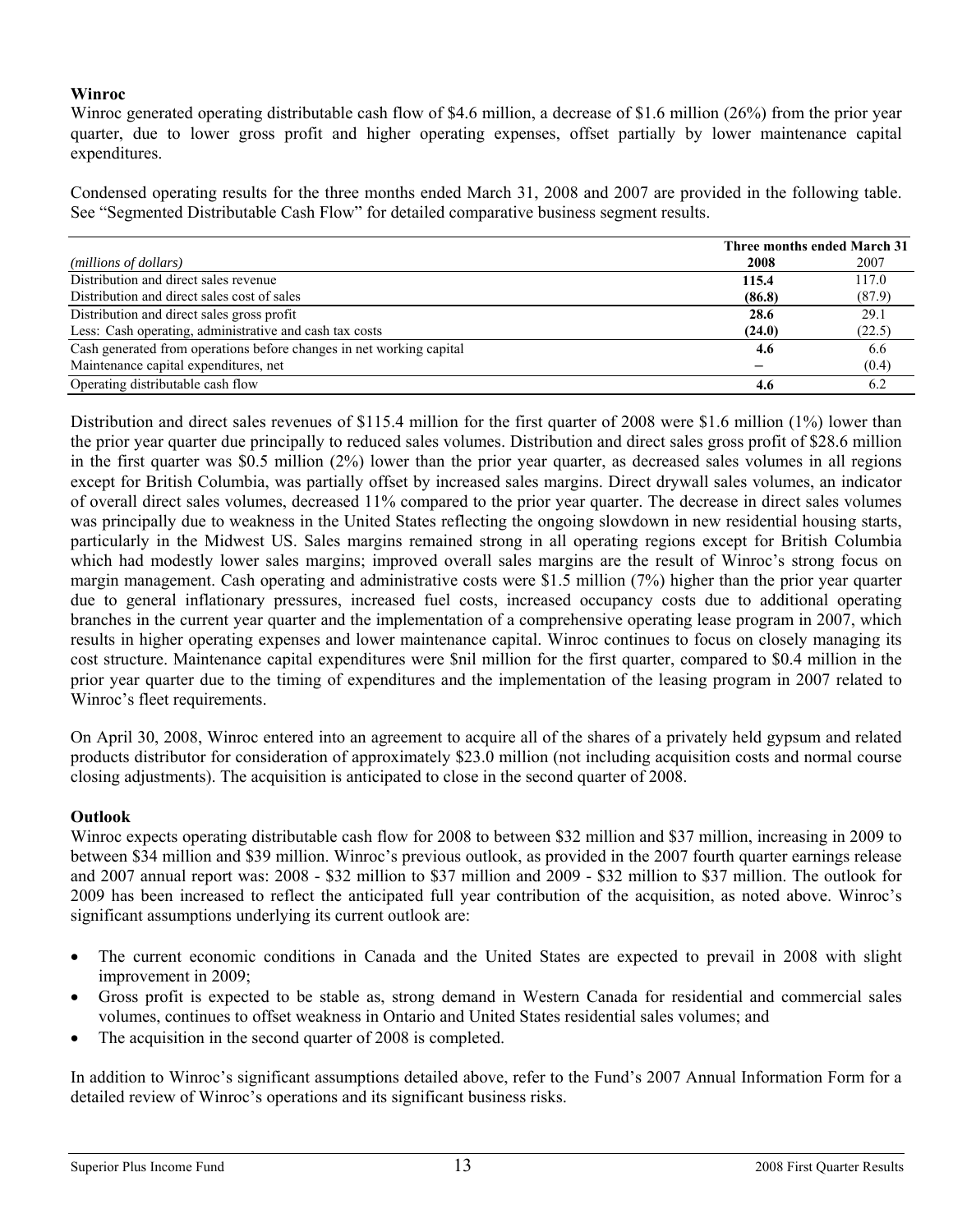### **Superior Energy Management ("SEM")**

SEM's condensed operating results for the three months ended March 31, 2008 and 2007 are provided below. See "Segmented Distributable Cash Flow" for detailed comparative business segment results.

|                                                   | Three months ended March 31 |        |  |
|---------------------------------------------------|-----------------------------|--------|--|
| (millions of dollars)                             | 2008                        | 2007   |  |
|                                                   |                             |        |  |
| Revenue                                           | 81.9                        | 84.1   |  |
| Cost of sales $(1)$                               | (74.5)                      | (77.3) |  |
| Gross profit                                      | 7.4                         | 6.8    |  |
| Less: Operating, administrative and selling costs | (5.4)                       | (3.8)  |  |
| Operating distributable cash flow                 | 2.0                         | 3.0    |  |

Effective January 1, 2007, Superior discontinued hedge accounting for all economic hedging activities. As such, amounts related to these contracts must be accounted for separately on Superior's financial statements (see Notes 7 and 11 to the Interim Consolidated Financial Statements.) In order to better reflect the results of its operations, Superior has reclassified these amounts for purposes of this management discussion and analysis to present its results as if it had accounted for these transactions as accounting hedges. As such, included in cost of sales for the three months ended March 31, 2008 and 2007 is \$6.3 million and \$1.8 million in realized foreign currency forward contract losses and \$1.7 million and (\$2.5) million related to natural gas commodity realized fixed price gains (losses).

### **Gross Profit by Segment**

| (millions of dollars except volume and per unit amounts) |              |        |                  |                                    |                          |                              |  |  |
|----------------------------------------------------------|--------------|--------|------------------|------------------------------------|--------------------------|------------------------------|--|--|
| Three months ended 2008<br>Three months ended 2007       |              |        |                  |                                    |                          |                              |  |  |
|                                                          | Gross Profit | Volume | Per Unit         | Per Unit<br>Volume<br>Gross Profit |                          |                              |  |  |
| Natural Gas <sup><math>(1)</math></sup>                  | 7.24         | 8.7    | 83.2 $\ell$ /GJ  | 6.8                                | 10.3                     | 66.0 $\mathcal{C}/\text{GJ}$ |  |  |
| Electricity <sup>(2)</sup>                               | 0.16         | 10.4   | 1.54 $\ell$ /KwH | $\overline{\phantom{0}}$           | $\overline{\phantom{0}}$ |                              |  |  |
| Total                                                    | 7.40         |        |                  |                                    |                          |                              |  |  |

 $^{(1)}$  Natural gas volumes and per unit amounts are expressed in millions of gigajoules (GJ).

 $^{(2)}$  Electricity volumes and per unit amounts are express in millions of kilowatt hours (KwH).

SEM generated operating distributable cash flow of \$2.0 million in the first quarter, a decrease of \$1.0 million compared to the prior year quarter. SEM's revenues were \$81.9 million in the first quarter, compared to \$84.1 million in the prior year quarter. Revenues were impacted by reduced sales volumes, offset by higher selling prices. Natural gas gross profit was \$7.2 million in the first quarter, an increase of \$0.4 million (6%) compared to the prior year quarter, as gross profit per gigajoule (GJ) was 83.2 cents per GJ, a 26% increase from the prior year quarter, offsetting the 16% decrease in natural gas volume sold. The increase in gross margin per GJ and the decrease in natural gas volume sold, reflect SEM's continued strategy of increasing gross profit through growth in its lower-volume, higher-margin residential and small commercial customer base. Residential and small commercial customer volumes comprised approximately 30% of total sales volumes in the first quarter (2007 first quarter  $-27\%$ ). Operating, administration and selling costs of \$5.4 million were \$1.6 million higher than the prior year quarter due to higher amortization of customer acquisition costs which represented approximately \$0.5 million of the total increase in costs. The remaining increase in costs is due to higher administrative costs, in part due to infrastructure associated with the marketing of fixed-price electricity contracts, in addition to losses on the translation of US denominated payables. Foreign currency translation losses result in higher realized gains on foreign currency forward contracts, the impact of which is recorded as a component of gross profit.

SEM invested \$0.7 million in customer acquisition costs during the quarter, resulting in a customer base of 95,400 residential, 6,000 commercial natural gas customers and 2,500 electricity customers. The acquisition of new customers and the retention rate of SEM's existing customers has been challenged in all of SEM's markets due in part to retention and recruitment problems with SEM's residential direct sales channels. Additionally, the low system price of natural gas, compared to the fixed-rate alternative SEM is able to offer. The system price of natural gas has been both constant and low due to the absence of volatility in the spot price of natural gas over the prior quarters, resulting in reduced customer demand for long-term, fixed-price natural gas contracts, as the immediate perceived benefit of entering into a long-term deal is reduced at the current fixed-price rates. Similar to the sign-up of natural gas customers, SEM's sign-up for fixedprice electricity customers has been lower than expected due to the absence of volatility in the spot price of electricity. The average remaining term of SEM's sales contracts at March 31, 2008 was 30 months (March 31, 2007 – 43 months).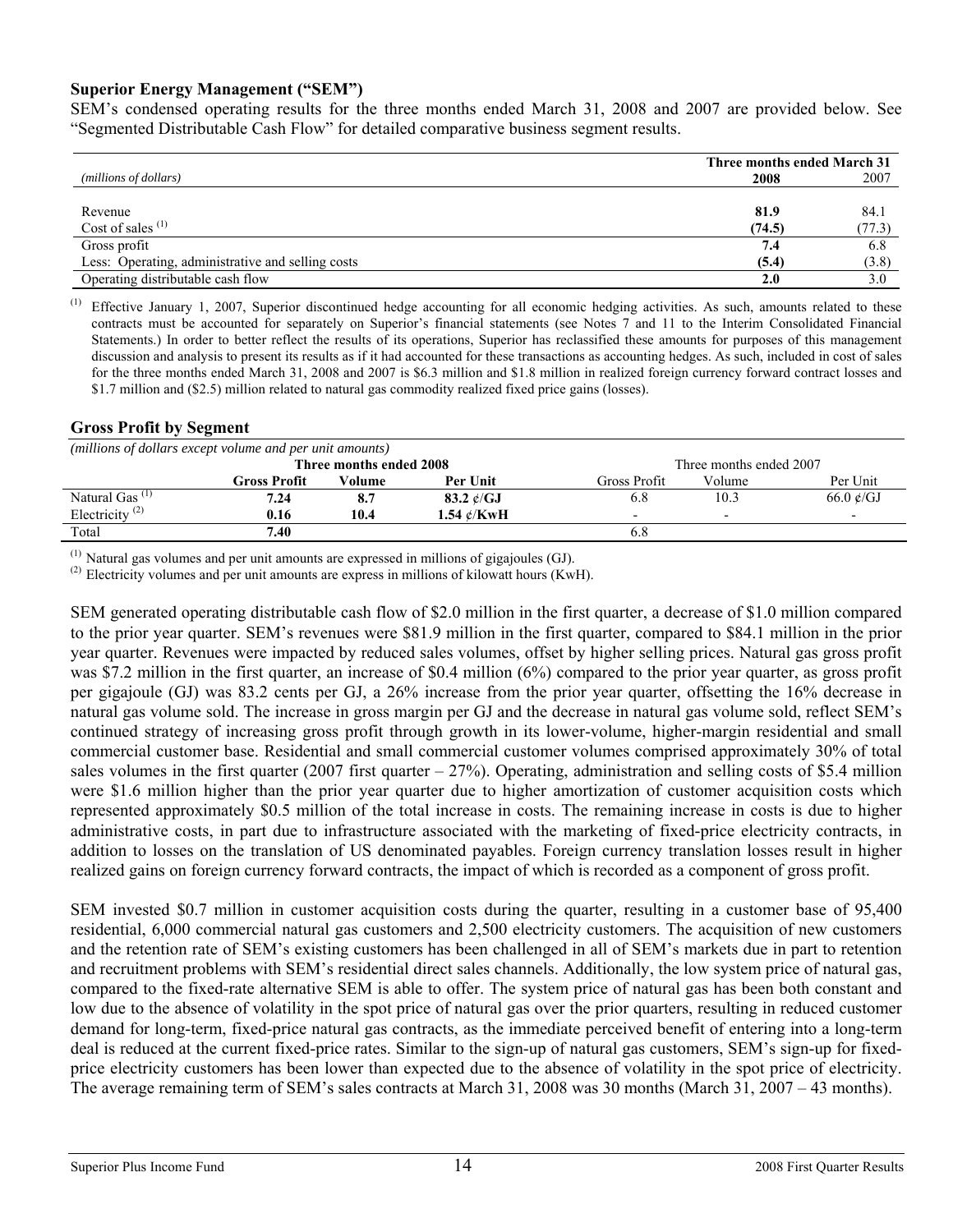## **Outlook**

SEM expects operating distributable cash flow for 2008 to be between \$10 million and \$13 million, increasing in 2009 to between \$13 million to \$18 million. SEM's previous outlook, as provided in the 2007 fourth quarter earnings release and 2007 annual report was: 2008 - \$15 million to \$18 million and 2009 - \$18 million to \$23 million. The outlook for 2008 and 2009 has been reduced to reflect the slower than anticipated entry into the Ontario electricity market and reduced growth in the natural gas customer base due to the low system price of natural gas and the retention of sales agents. SEM's significant assumptions underlying its current outlook are:

- SEM is able to access sales channel agents on acceptable contract terms;
- Natural gas markets in Ontario and British Columbia will continue to provide significant growth opportunities for SEM; and
- The electricity market in Ontario is expected to provide an additional growth opportunity for SEM.

In addition to SEM's significant assumptions detailed above, refer to the Fund's 2007 Annual Information Form for a detailed review of SEM's operations and its significant business risks.

## **Corporate**

Corporate costs for the first quarter were \$3.5 million, compared to \$2.9 million in the prior year quarter. Corporate costs were impacted by a increase in the Fund's trust unit value during the first quarter of 2008, increasing the cost of the Fund's long-term incentive plans by \$0.6 million compared to the prior year quarter. Excluding the impact of trust unit based compensation, corporate costs were consistent with the prior year quarter.

Interest expense on revolving term bank credits and term loans was \$6.1 million for the first quarter, which was consistent with the prior year quarter. Interest costs were consistent with the prior year quarter as the impact of lower interest rates on floating rate debt and the appreciation of the Canadian dollar on US dollar denominated interest was fully offset by higher average revolving term bank credit and term loan debt levels. Revolving term bank credits and term loans are higher than the prior year quarter due to a reduction in the utilization of the accounts receivable securitization and the repayment and redemption of the Series I, 8% and Series II, 8% convertible unsecured subordinated debentures during 2007. See "Liquidity and Capital Resources" discussion for further details.

Interest on the Fund's convertible unsecured subordinated debentures (the Debentures) was \$3.7 million for the first quarter of 2008, a decrease of \$1.3 million from the prior year quarter. The reduction in Debenture interest is due to the maturity of \$8.1 million Series I, 8% Debentures on July 31, 2007 and the Fund's early redemption of \$59.2 million Series II, 8% Debentures on November 5, 2007.

## **Taxation**

Total income tax expense for the first quarter was \$18.0 million, comprised of \$1.7 million in cash income taxes and a \$16.3 million future income tax expense, compared to a total income tax expense of \$2.6 million in the prior year quarter, which was comprised of \$2.1 million in cash income taxes and a \$0.5 million future income tax expense.

Cash income and withholding taxes for the first quarter were limited to cash taxes in the United States and were \$1.7 million (2007 Q1 – \$2.1 million). Cash income taxes have been charged to the businesses from which the taxable income was derived. Future income tax expense for the first quarter was \$16.3 million (2007 Q1 - \$0.5 million future income tax expense), resulting in a corresponding future income tax asset of \$4.3 million as at March 31, 2008. The change in future income tax expense compared to the prior year quarter is due principally to the presence of Canadian future income taxes in the current quarter which were not present in the prior year quarter as a result of changes to taxation legislation that have impacted the Fund.

In June 2007 the Government of Canada enacted new legislation imposing additional income taxes upon publicly traded income trusts, including Superior Plus Income Fund, effective January 1, 2011. Prior to this legislation, the Fund was only taxable on any taxable income not allocated to the Unitholders and estimated its future income tax on certain temporary differences between amounts recorded on its balance sheet for book and tax purposes at a nil effective tax rate. Under the legislation, the Fund estimates the effective tax rate on the post 2010 reversal of these temporary differences to be 29.5 percent in 2011 and 28.0 percent in 2012 and thereafter. Temporary differences reversing before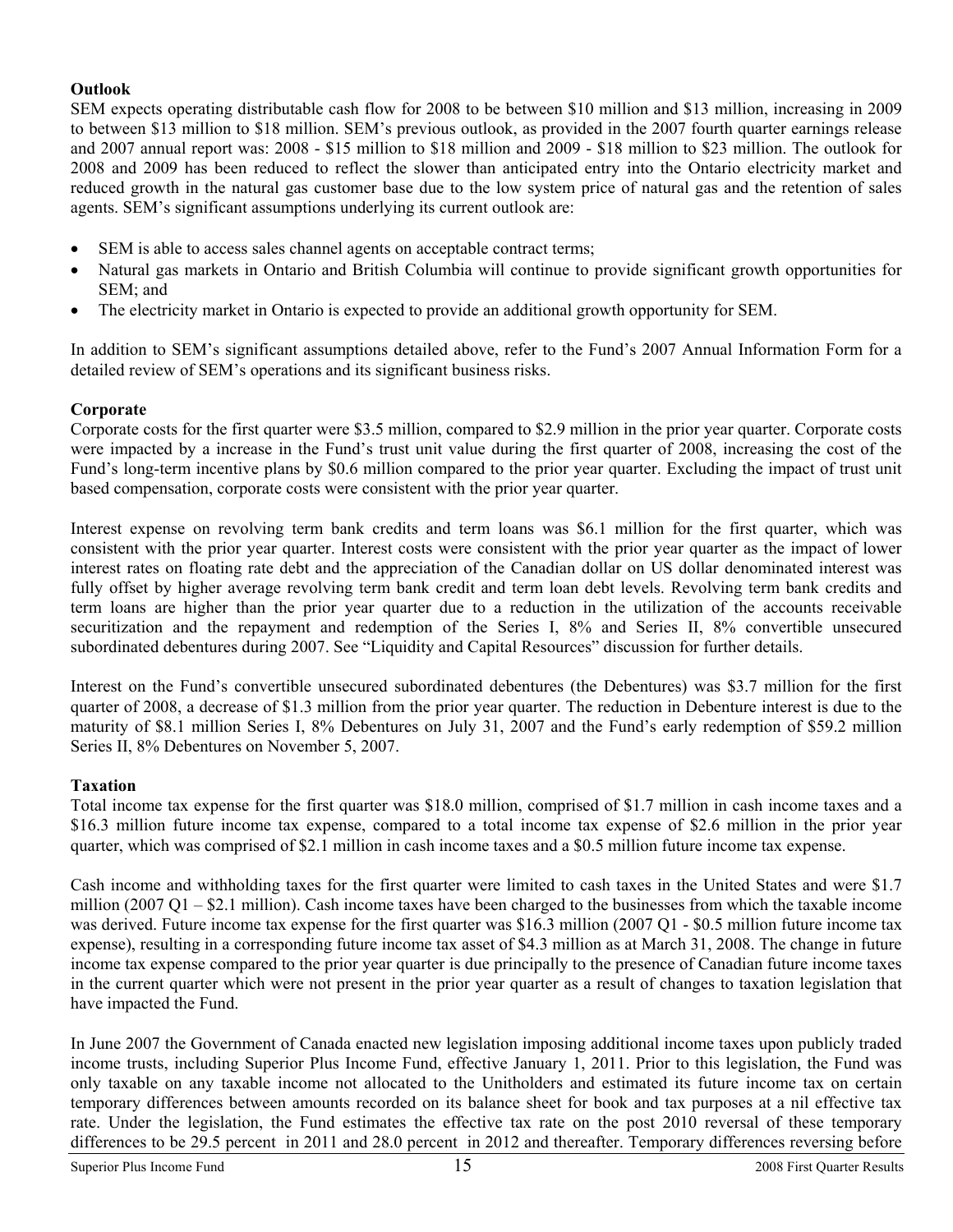2011 will still give rise to nil future income taxes. Consistent with prior periods, the Fund also recognizes a provision for income taxes for its subsidiaries that are subject to current and future income taxes, including United States income tax, United States non-resident withholding tax and Chilean income tax.

The Fund believes it will be subject to current and future income taxes under the new legislation, however, the estimated effective tax rate on temporary difference reversals after January 1, 2011 may change in future periods. As the legislation is new, future technical interpretations of the legislation may occur and could materially affect management's estimate of the future income tax asset/liability. The amount and timing of reversals of temporary differences will also depend on the Fund's future operating results, acquisitions and dispositions of assets and liabilities, and distribution policy. A significant change in any of the preceding assumptions could materially affect the Fund's estimate of the future income tax asset/liability.

As a result of the Government of Canada's enacted legislation imposing additional income taxes on the Fund for taxation years commencing January 1, 2011, the Fund is continuing to evaluate the new legislation and the Fund's organizational alternatives in order to maximize Unitholder value. As the legislation is not effective until 2011, the Fund's current financial condition is unaffected from this change. The Fund anticipates that it has sufficient growth opportunities to grow our businesses to offset the impact of this legislation on the distributable cash flow of the Fund. Superior currently has approximately \$415 to \$430 million in Canadian tax pools as at March 31, 2008. These tax pools will be impacted by adjustments to reduce tax at the Fund level due to a payout ratio below 100% and additional capital outlays.

# **Other Corporate**

Superior did not incur any strategic plan costs in the first quarter of 2008. Strategic plan costs incurred in the prior year quarter were \$1.6 million and consisted of \$1.0 million of employee severance and retention and \$0.6 million related to ERCO's closure of its Bruderheim, Alberta facility.

# **Consolidated Outlook**

The Fund expects consolidated distributable cash flow per trust unit for 2008 to be between \$1.90 and \$2.10 per trust unit, increasing in 2009 to between \$2.05 and \$2.25 per trust unit, unchanged from the outlook provided in the 2007 fourth quarter earnings release and the 2007 annual report. The Fund's consolidated distributable cash flow outlook is dependent on the operating results of its four divisions. See the discussion of operating results by division for additional details on the Fund's 2008 and 2009 outlook. In addition to the operating results of the Fund's four divisions, significant assumptions underlying the Fund's current 2008 and 2009 outlook are:

- The Fund expects current economic conditions in Canada and the United States to prevail for 2008 with an improved outlook for 2009;
- The Fund continues to attract capital and obtain financing on acceptable terms;
- The foreign currency exchange rate between the Canadian and United States dollar is expected to be par on all unhedged foreign currency transactions;
- Superior's average interest rate on floating rate debt is expected to remain stable to marginally lower throughout 2008, increasing modestly in 2009;
- Financial and physical counterparties continue to fulfill their obligations with Superior; and
- Regulatory authorities do not impose any new regulations impacting the Fund.

In addition to the Fund's significant assumptions detailed above, refer to the Fund's 2007 Annual Information Form for a detailed review of the Fund's operations and its significant business risks.

# **Liquidity and Capital Resources**

As at March 31, 2008, revolving term bank credits and term loan borrowings before deferred financing fees totaled \$423.3 million (\$423.3 million including accounts receivable securitization), compared to \$340.5 million (\$440.5 million including accounts receivable securitization) as at December 31, 2007. The increase in revolving term bank credits and term loans is due to reduced utilization of Superior's securitization program in order to take advantage of lower borrowing costs on existing debt facilities, offset in part, by the repayment of debt facilities with operating cash flow in excess of distributions for the first quarter. Superior's existing revolving term credit facility (capacity of \$595.0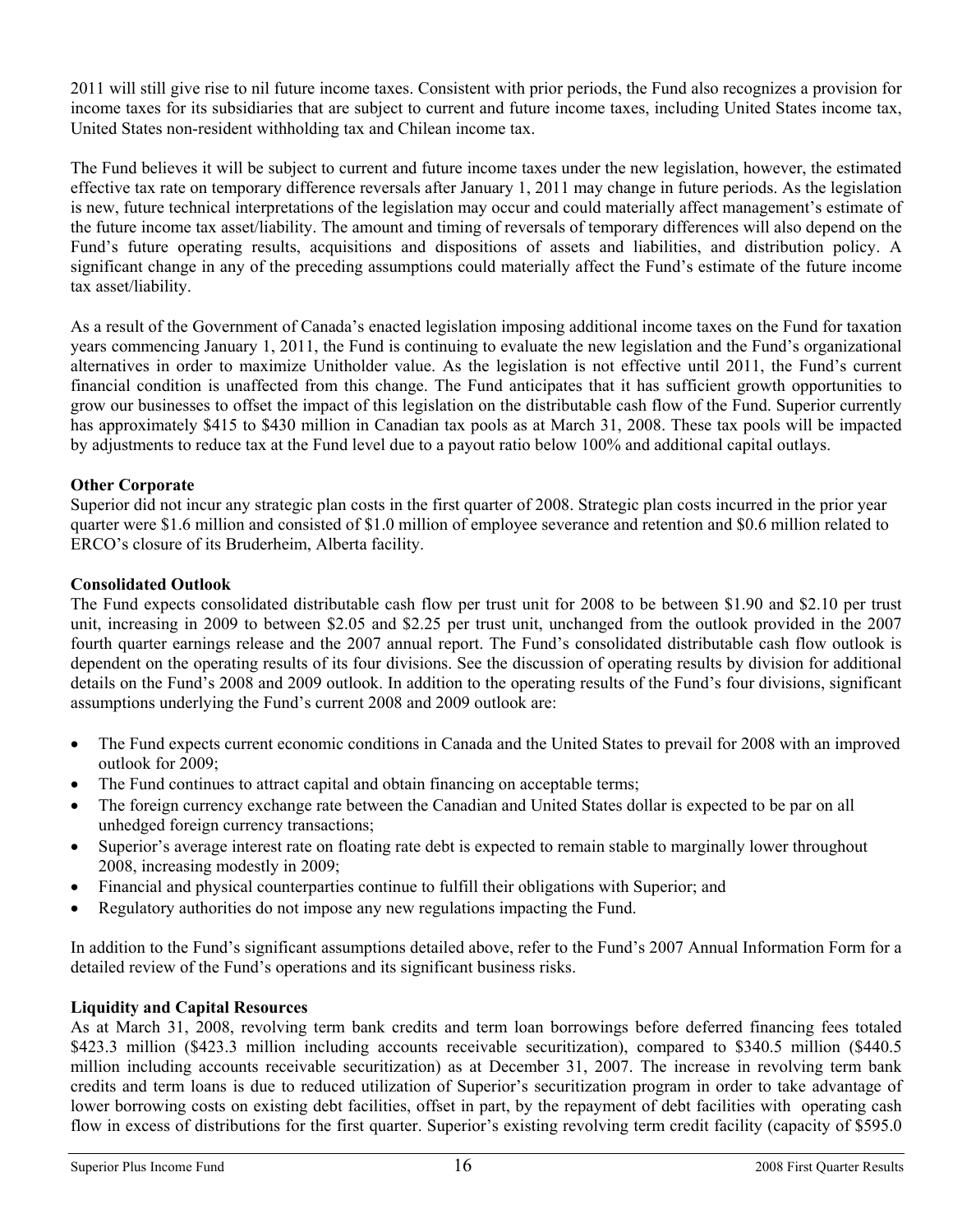million) matures on June 28, 2010. Superior has determined at the current time, that it will not seek an extension of this facility past its current maturity. Superior will continue to assess credit markets to determine the appropriate time to negotiate an extension of its existing facility.

As at March 31, 2008, Debentures before deferred issue costs issued by the Fund totaled \$247.4 million, which is consistent with the balance at December 31, 2007.

Consolidated net working capital was \$273.9 million as at March 31, 2008, an increase of \$100.9 million compared to December 31, 2007 (\$173.0 million). The increase in net working capital is principally the result of reducing the accounts receivable securitization program to \$nil as at March 31, 2008 from \$100.0 million at December 31, 2007, allowing Superior to take advantage of lower interest rates on revolving term facilities compared to the securitization program. (See Note 11 to the Interim Consolidated Financial Statements for segmented net working capital levels by division, net of the accounts receivable sales program.) Superior's net working capital requirements are financed from revolving term bank credit facilities and, when utilized, proceeds raised from the accounts receivable securitization program. The program expires on June 30, 2008.

Proceeds received from Superior's distribution reinvestment plan (DRIP) were \$8.9 million for the three months ended March 31, 2008. On February 28, 2008, Superior announced that it would suspend the DRIP after the February 2008 distribution.

As at March 31, 2008, Superior's senior debt and total debt to EBITDA are 1.9 and 3.0 times, respectively, (December 31, 2007, 1.9 and 3.0 times), after taking into account the impact of the off-balance sheet receivable sales program amounts and the impact of cash on hand. These ratios are within the requirements contained in Superior's debt covenants which restrict its ability to pay distributions. In accordance with the Fund's credit facilities, the Fund must maintain a consolidated debt to EBITDA ratio of not more than 5.0 to 1.0, a consolidated senior debt to EBITDA of not more than 3.0 to 1.0 and distributions (including payment to debenture holders) cannot exceed EBITDA (plus \$25.0 million) on a trailing twelve month rolling basis. At March 31, 2008, the senior debt ratio when calculated in accordance with Superior's senior banking agreements was 2.0 to 1.0 (December 31,  $2007 - 2.0$  to 1.0) and the total debt ratio when calculated in accordance with Superior's senior bank agreements was 2.0 times to 1.0 (December 31, 2007 – 2.0 times to 1.0). Total debt to EBITDA for purposes of senior credit agreements does not include the Debentures.

Superior has entered into an agreement to sell, with limited recourse, certain accounts receivable on a 30-day revolving basis to an entity sponsored by a Canadian chartered bank to finance a portion of its working capital requirements and represents an off-balance sheet obligation. The receivables are sold at a discount to face value based on prevailing money market rates. As at March 31, 2008, proceeds of \$nil (December 31, 2007 - \$100.0 million) had been raised from this program and were used to repay revolving term bank credits. (See Note 4 to the Interim Consolidated Financial Statements). Superior is able to adjust the size of the securitization program and requires Superior to maintain a minimum secured credit rating of BB and meet certain collection performance standards. Superior is currently fully compliant with program requirements.

On April 26, 2007, DBRS confirmed Superior's senior secured notes rating at BBB (low), the Fund's stability rating at STA-3 (low) and changed Superior's negative outlook to stable. On August 2, 2007, Standard and Poor's confirmed Superior's BBB- (negative outlook) secured long-term debt credit rating.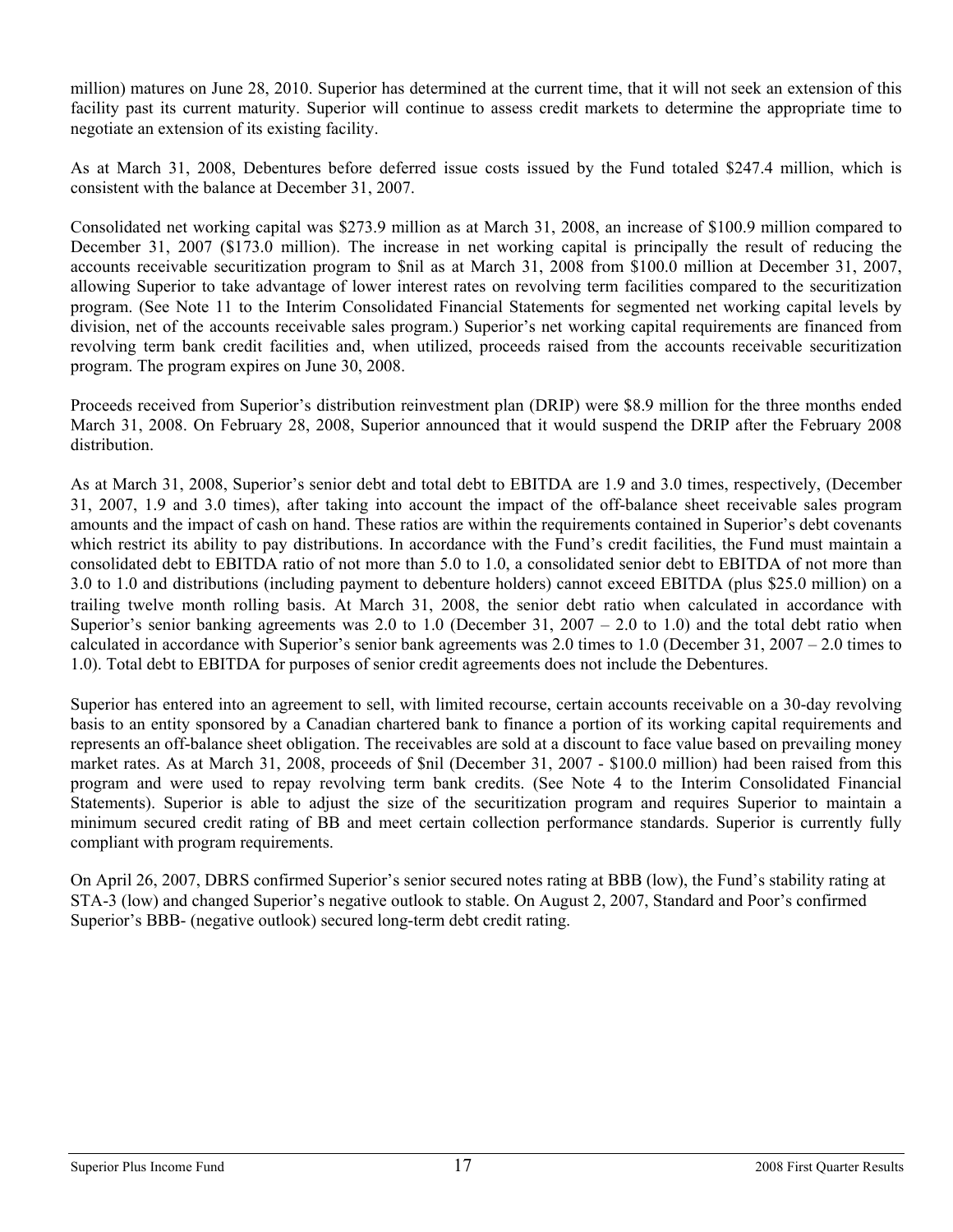## **Unitholders' Capital**

The weighted average number of trust units outstanding during the first quarter was 88.1 million trust units, an increase of 2.4 million trust units compared to the prior year quarter, due to trust units issued under the DRIP.

As at March 31, 2008 and December 31, 2007, the following trust units, and securities convertible into trust units, were outstanding:

|                                                                    | <b>March 31, 2008</b> |              | December 31, 2007 |       |
|--------------------------------------------------------------------|-----------------------|--------------|-------------------|-------|
|                                                                    | Convertible           | <b>Trust</b> | Convertible       | Trust |
| (millions)                                                         | <b>Securities</b>     | <b>Units</b> | Securities        | Units |
| Trust units outstanding                                            |                       | 88.4         |                   | 87.6  |
| Series 1, 5.75% Debentures (convertible at \$36 per trust unit)    | \$174.9               | 4.9          | \$174.9           | 4.9   |
| Series 1, 5.85% Debentures (convertible at \$31.25 per trust unit) | \$75.0                | 2.4          | \$75.0            | 2.4   |
| Warrants (exercisable @ \$20 per trust unit until May 2008)        | 2.3                   | 2.3          | 2.3               | 2.3   |
| Trust units outstanding, and issuable upon                         |                       |              |                   |       |
| conversion of Debenture and Warrant securities                     |                       | 98.0         |                   | 97.2  |

As at March 31, 2008, there were 250,500 trust unit options outstanding (December 31, 2007 – 500,500 trust units) with a weighted average exercise price of \$28.09 per trust unit (December 31, 2007 – \$23.87 per trust unit). The number of trust units issued upon exercise of the trust unit options is equal to the growth in the value of the options at the time the options are exercised, (represented by the market price less the exercise price) times the number of options exercised, divided by the current trust unit market price.

## **Distributions Paid to Unitholders**

The Fund distributes to holders of trust units (Unitholders), income earned by Superior LP, after interest payments to holders of the convertible unsecured subordinated debentures (the "Debentures") of the Fund (Debentureholders), and provision for administrative expenses and reserves of the Fund. The Fund's distributions to Unitholders are sourced entirely from its equity in Superior LP. See "Summary of Cash Flows" detailed in the table below for additional details on the sources and uses of cash. The Fund's investments are in turn financed by trust unit equity and by the Debentures.

Distributions paid to Unitholders in the first quarter were \$34.8 million or \$0.395 per trust unit, compared to \$33.4 million or \$0.39 per trust unit in the first quarter of 2007. Effective with the March 2008 distribution, the Fund increased its monthly distribution to \$0.135 per trust unit (\$1.62 on an annualized basis).

Distributable cash flow exceeded distributions paid to Unitholders \$18.6 million in the first quarter (2007 Q1 – \$28.9 million) resulting in a payout ratio of  $65\%$  (2007 Q1 –  $54\%$ ). Superior's distributions are based on the typical results of an entire fiscal year, with the first and fourth quarters having a payout ratio below 100% and the second and third quarters have payout ratios that are greater than 100%, reflecting the seasonality of Superior's operations, principally Superior Propane.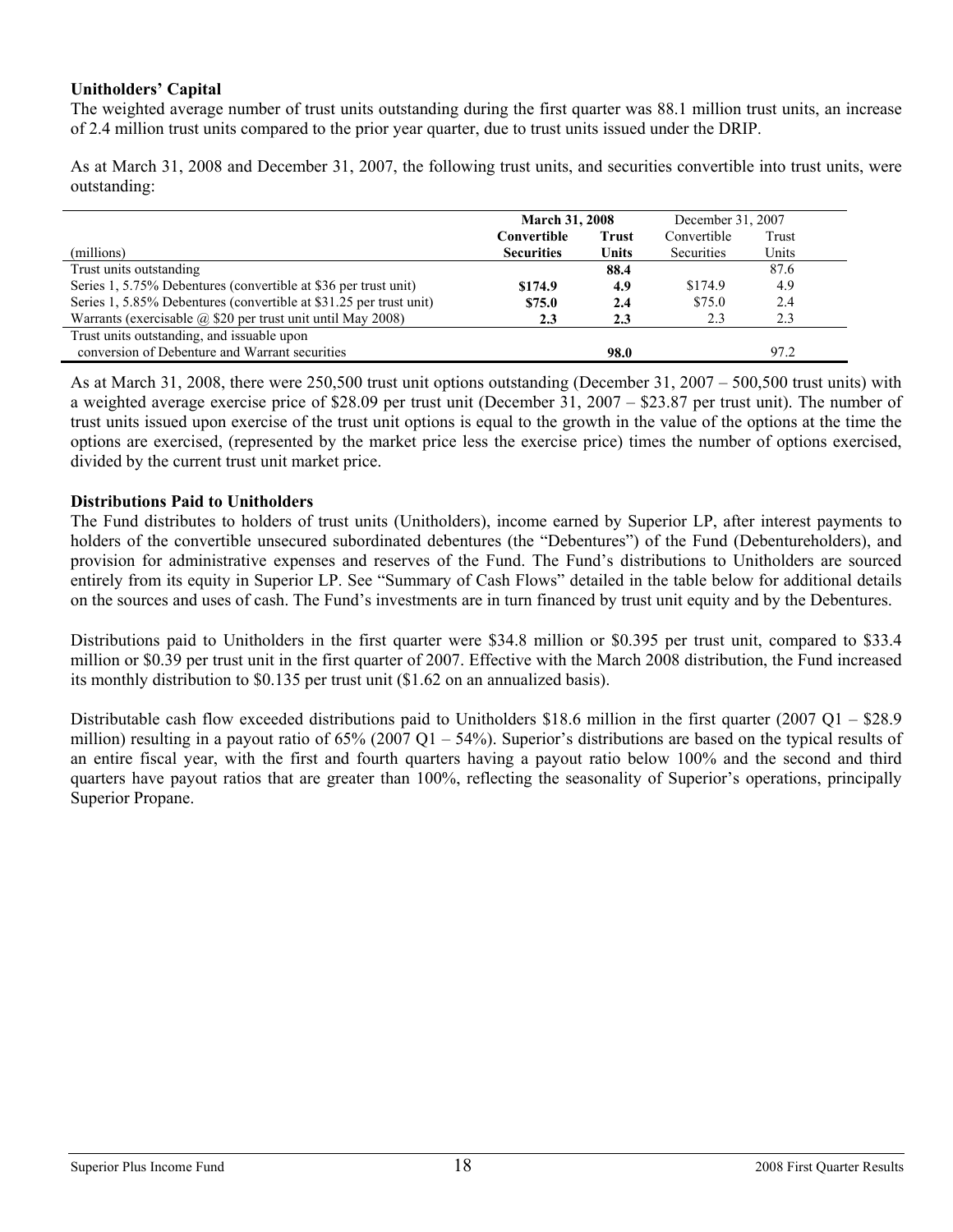The Fund's primary sources and uses of cash have been detailed in the table below:

# **Summary of Cash Flows** (1)

|                                                         | Three months ended |                 |  |
|---------------------------------------------------------|--------------------|-----------------|--|
|                                                         |                    | <b>March 31</b> |  |
|                                                         | 2008               | 2007            |  |
| Cash flows from operating activities                    | 63.2               | 47.3            |  |
| Investing activities:                                   |                    |                 |  |
| Maintenance capital expenditures                        | (2.3)              | (0.3)           |  |
| Other capital expenditures – growth                     | (8.1)              | (1.6)           |  |
| Proceeds on the sale of JW Aluminum                     |                    | 1.4             |  |
| Cash flows from investing activities                    | (10.4)             | (0.5)           |  |
| Financing activities:                                   |                    |                 |  |
| Distributions to Unitholders                            | (34.8)             | (33.4)          |  |
| Proceeds from DRIP                                      | 8.9                | 3.3             |  |
| Revolving term bank credits and term loans              | 74.0               | (43.7)          |  |
| Repayment of accounts receivable securitization program | (100.0)            | (15.0)          |  |
| <b>Cash flows from financing activities</b>             | (51.9)             | (88.8)          |  |
|                                                         |                    |                 |  |
| Net increase (decrease) in cash                         | 0.9                | (42.0)          |  |
| Cash, beginning of period                               | 14.1               | 33.6            |  |
| Cash, end of period                                     | 15.0               | (8.4)           |  |

 $<sup>(1)</sup>$  See the Interim Consolidated Statements of Cash Flows for additional details.</sup>

# **Financial Instruments – Risk Management**

Derivative and non-financial derivatives are used by the Fund to manage its exposure to fluctuations in foreign currency exchange rates, interest rates and commodity prices. The Fund assesses the inherent risks of these instruments by grouping derivative and non-financial derivatives related to the exposures these instruments mitigate. The Fund's policy is not to use derivative or non-financial derivative instruments for speculative purposes. The Fund does not formally designate its derivatives as hedges, as a result, the Fund does not apply hedge accounting and is required to designate its derivatives and non-financial derivatives as held for trading.

SEM enters into NYMEX and AECO natural gas financial swaps with ten counterparties to manage the economic exposure of providing fixed-price natural gas to its customers. SEM monitors its fixed-price natural gas positions on a daily basis to monitor compliance with established risk management policies. SEM maintains a substantially balanced fixed-price natural gas position in relation to its customer supply commitments.

SEM enters into electricity financial swaps with a single counterparty to manage the economic exposure of providing fixed-price electricity to its customers. SEM monitors its fixed-price electricity positions on a daily basis to monitor compliance with established risk management policies. SEM maintains a substantially balanced fixed-price electricity position in relation to its customer supply commitments.

ERCO has entered into fixed-price electricity purchase agreements to manage the economic exposure of certain of its chemical facilities to changes in the market price of electricity, in markets where the price of electricity is not fixed. Substantially all of the fair value with respect to these agreements is with a single counterparty.

Superior Propane enters into various propane forward purchase and sale agreements with more than twenty counterparties to manage the economic exposure of its wholesale customer supply contracts. Superior Propane monitors its fixed-price propane positions on a daily basis to monitor compliance with established risk management policies. Propane maintains a substantially balanced fixed-price propane gas position in relation to its wholesale customer supply commitments.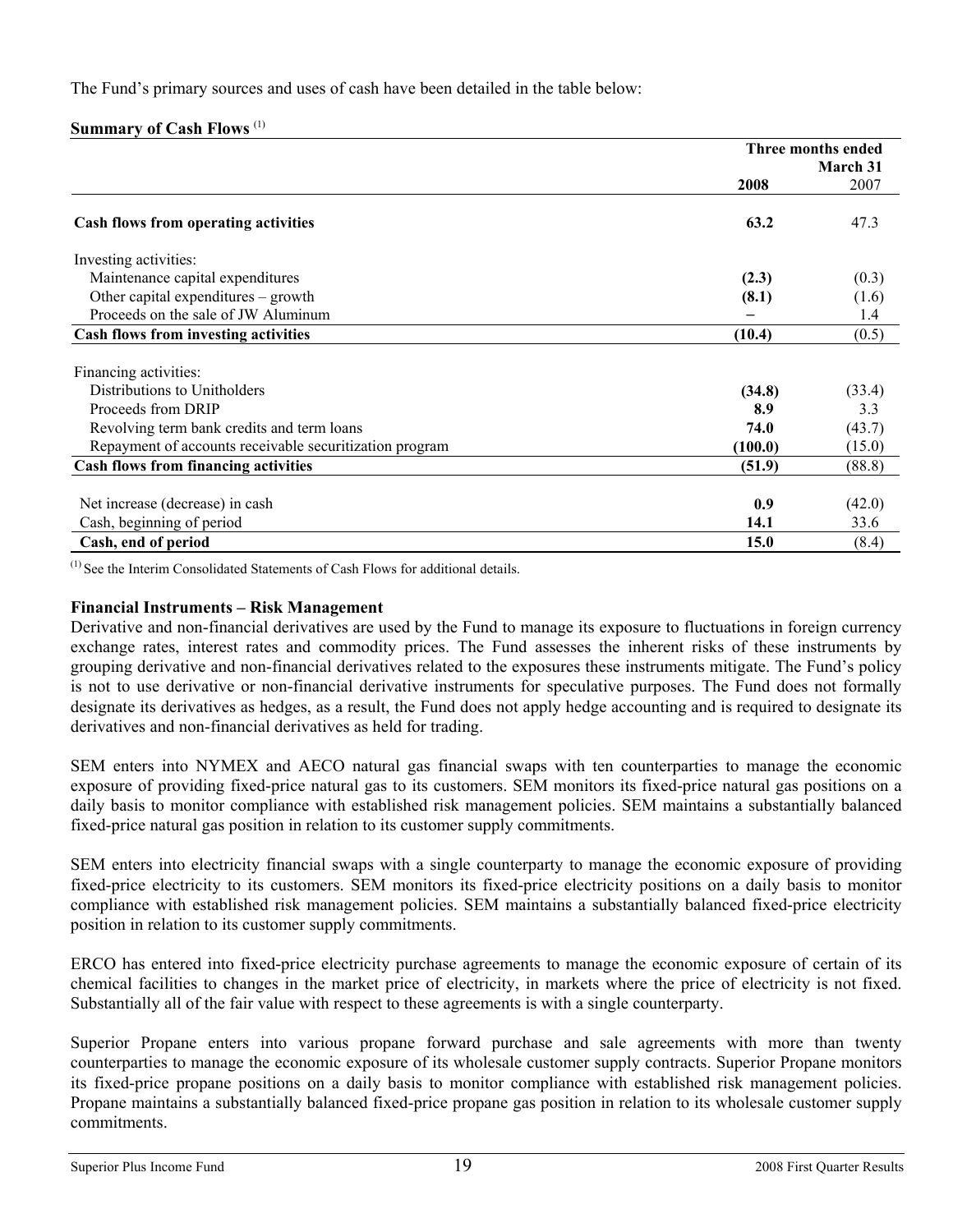Superior, on behalf of its operating divisions, enters into foreign currency forward contracts with nine counterparties to manage the economic exposure of Superior's operations to movements in foreign currency exchange rates. SEM and Superior Propane contract a portion of their fixed-price natural gas, and propane purchases and sales in US dollars and enter into forward US dollar purchase contracts to create an effective Canadian dollar fixed-price purchase cost. ERCO Worldwide enters into US dollar forward sales contracts on an ongoing basis to mitigate the impact of foreign exchange fluctuations on sales margins on production from its Canadian plants that is sold in US dollars. Interest expense on Superior's US dollar debt is also used to mitigate the impact of foreign exchange fluctuations.

As at March 31, 2008, SEM and Superior Propane had hedged approximately 100% of their US dollar natural gas and propane purchase (sales) obligations and ERCO Worldwide had hedged 80%<sup>(3)</sup> and 40%<sup>(3)</sup> of its estimated US dollar exposure for the remainder of 2008 and 2009. The estimated distributable cash flow sensitivity for Superior, including divisional US exposures and the impact on US denominated debt with respect to a \$0.01 change in the Canadian to United States exchange rate is: 2008 - \$0.1 million and 2009 - \$0.6 million, after giving effect to United States forward contracts for 2008 and 2009, as shown in the table below. Superior's sensitivities and guidance are based on an anticipated Canadian to USD foreign currency exchange rate for 2008 and 2009 of 1.00.

|                                                          |        |        |                          |      |      | 2013 and   |              |
|----------------------------------------------------------|--------|--------|--------------------------|------|------|------------|--------------|
| (US\$ millions)                                          | 2008   | 2009   | 2010                     | 2011 | 2012 | Thereafter | <b>Total</b> |
| SEM – US \$ forward purchases <sup>(1)</sup>             | 88.4   | 111.2  | 61.9                     | 5.4  | -    | -          | 266.9        |
| Superior Propane – US \$ forward purchases (sales)       | 9.5    | 3.6    | $\overline{\phantom{0}}$ |      |      | -          | 13.1         |
| Superior Plus $LP^{(2)}$                                 |        |        |                          |      |      | 30.0       | 30.0         |
| $ERCO - US$ \$ forward sales $(3)$                       | (65.6) | (48.0) |                          |      |      |            | (113.6)      |
| Net US \$ forward purchases                              | 32.3   | 66.8   | 61.9                     | 5.4  |      | 30.0       | 196.4        |
|                                                          |        |        |                          |      |      |            |              |
| SEM – Average US \$ forward purchase rate <sup>(1)</sup> | 1.22   | 1.21   | 1.16                     | 1.11 |      |            | 1.20         |
| Superior Propane – Average US \$ forward rate            | 1.00   | 1.01   |                          |      |      |            | 1.00         |
| Superior Plus LP $^{(2)}$                                |        |        |                          |      | —    | 1.00       | 1.00         |
| $ERCO - Average US $$ forward sales rate <sup>(3)</sup>  | 1.11   | 1.06   |                          |      |      |            | 1.09         |
| Net average external US\$/Cdn\$ exchange rate            | l.16   | 1.16   | 1.16                     | 0.11 |      | .00        | 1.15         |

(1) SEM is now sourcing its fixed-price natural gas requirements in Canadian dollars, as such, SEM will no longer be required to use United States dollar forward contracts to fix its Canadian dollar exposure.

<sup>(2)</sup> Superior has entered into a US\$ forward purchase contract for \$30.0 million in 2015 in relation to the repayment profile of its US dollar senior secured notes. (See Note 5 of the interim consolidated financial statements).

<sup>(3)</sup> Does not include the impact of the United States dollar conversion of ERCO's Port Edwards, Wisconsin chloralkali facility which is anticipated to cost US \$95.0 million in aggregate, of which \$5.2 million (US \$5.1 million) was incurred in 2008, (US\$6.5 million cumulatively) with the remaining costs expected as follows: the remainder of 2008 – US \$33.9 million and 2009 – US \$54.6 million.

Superior has interest rate swaps with a single counterparty to manage the interest rate mix of its total debt portfolio and related overall cost of borrowing. Superior manages its overall liquidity risk in relation to its general funding requirements by utilizing a mix of short-term and longer-term maturity debt instruments. Superior reviews it mix of short-term and longer-term debt instruments on a on-going basis to ensure it is able to meet its liquidity requirements.

Superior utilizes a variety of counterparties in relation to its derivative and non-financial derivative instruments in order to mitigate its counterparty risk. Superior assesses the credit worthiness of its significant counterparties at the inception and through out the term of a contract. Superior is also exposed to customer credit risk. Superior Propane and Winroc deal with a large number of small customers, thereby reducing this risk. ERCO, due to the nature of its operations, sells its products to a relatively small number of customers. ERCO mitigates its customer credit risk by actively monitoring the overall credit worthiness of its customers. SEM has minimal exposure to customer credit risk as local natural gas and electricity distribution utilities have been mandated, for a nominal fee, to provide SEM with invoicing, collection and the assumption of bad debts risk for residential and small commercial customers. SEM actively monitors the credit worthiness of its industrial customers.

For additional details on the Fund's financial instruments, including the amount and classification of gains and losses recorded in the Fund's Interim Consolidated Financial Statements and significant assumptions used in the calculation of the fair value of the Fund's financial instruments see Note 7 to the Interim Consolidated Financial Statements.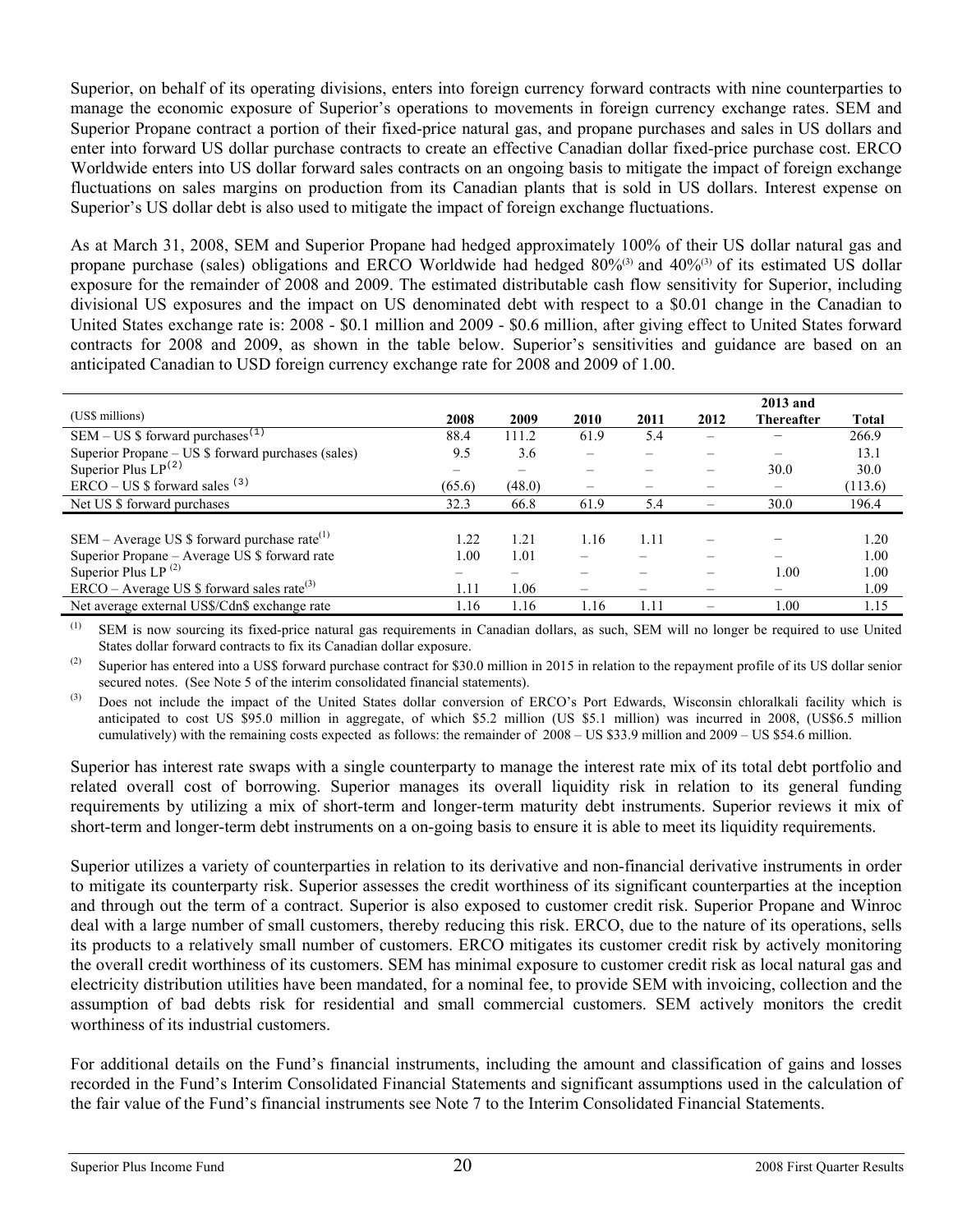In the normal course of business, Superior is subject to lawsuits and claims. Superior believes the resolution of these matters will not have a material adverse effect, individually or in the aggregate, on Superior's liquidity, consolidated financial position or results of operations. Superior records costs as they are incurred or when they become determinable.

Superior and Superior's operating divisions are exposed to market risks and various operational risks. For a detailed discussion of these risks see our 2007 Annual Information Form filed on the Canadian Securities Administrator's web site, [www.sedar.com](http://www.sedar.com/) and Superior's website, [www.superiorplus.com](http://www.superiorplus.com/).

### **Critical Accounting Policies and Estimates**

The Fund's unaudited Interim Consolidated Financial Statements have been prepared in accordance with Canadian GAAP. The significant accounting policies are described in the Consolidated Financial Statements, see Note 2 on pages 49 to 55 of the 2007 annual report. Certain of these accounting policies, as well as estimates made by management in applying such policies, are recognized as critical because they require management to make subjective or complex judgments about matters that are inherently uncertain. Our critical accounting estimates relate to the allowance for doubtful accounts, employee future benefits, future income tax assets and liabilities, the valuation of derivatives and non-financial derivatives and asset impairments.

### **Changes in Accounting Policies**

### *Inventory*

On January 1, 2008, the Fund adopted CICA Handbook Section 3031 *Inventory*. This section provides increased guidance on the determination of the cost and financial statement presentation of inventory. The implementation of Section 3031 impacts the calculation of the cost of inventory at ERCO Worldwide, due to the requirement to inventory the cost of certain fixed overhead items, principally, the amortization of property, plant and equipment. Additionally, Section 3031 requires that amortization that is inventoried be classified as a component of costs of product sold. Previously, all amortization was expensed and classified on the income statement as amortization. The Fund adopted Section 3031 retrospectively, but did not restate prior periods. Accordingly, the Fund increased the carrying value of its inventory as at January 1, 2008 by \$1.2 million, with a corresponding decrease to the Fund's opening accumulated deficit; comparative earnings and inventory balances for prior periods have not been restated.

## *Financial Instruments – Disclosure and Presentation*

On January 1, 2008, the Fund adopted CICA Handbook Section 3862 *Financial Instruments – Disclosures* and Handbook Section 3863 *Financial Instruments – Presentation*. These standards provide enhanced disclosure and presentation requirements, with an increased emphasis on disclosures about the nature and extent of risks arising from financial instruments and how the entity manages these risks.

## *Capital Disclosures*

On January 1, 2008, the Fund adopted CICA Handbook Section 1535 *Capital Disclosures*. This section requires the disclosure of (i) the Fund's objectives, policies and processes for managing capital; (ii) quantitative data about what the Fund regards as capital; (iii) whether the Fund has complied with any capital requirements; and (iv) if the Fund has not complied, the consequences of such non-compliance.

## **Future Accounting Changes**

## *International Financial Reporting Standards*

In April 2008, the CICA published an exposure draft related to the adoption of International Financial Reporting Standards (IFRS) in Canada. This exposure draft includes an outline of key decisions that the CICA will need to make as it implements its strategic plan for publicly accountable enterprises what will converge Canadian GAAP with IFRS. The changeover date from Canadian GAAP to IFRS is for annual and interim financial statements relating to fiscal years beginning on or after January 1, 2011.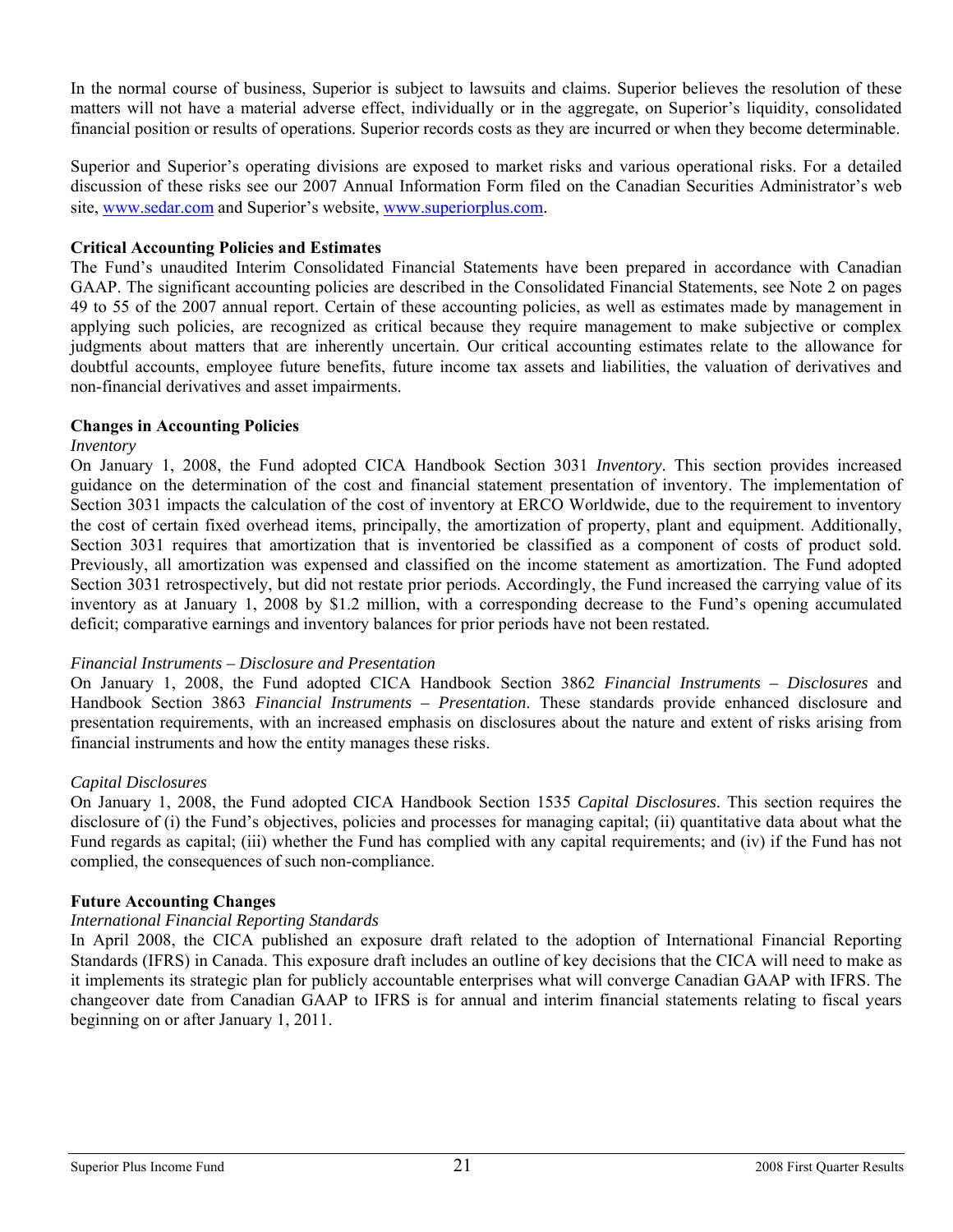#### *Goodwill and Intangible Assets*

In February 2008, the CICA issued Handbook Section 3064, *Goodwill and Intangible Assets*, replacing Handbook Section 3062, *Goodwill and Other Intangible Assets* and Handbook Section 3450, *Research and Development Costs*. The purpose of Section 3064 is to provide more specific guidance on the recognition of internally developed intangible assets and requires that research and development expenditures be evaluated against the same criteria as expenditures for intangible assets. The Section harmonizes Canadian GAAP with IFRS and applies to annual and interim financial statements relating to fiscal years beginning on or after October 1, 2008. The Fund does not anticipate that this Section will have a material impact on its consolidated financial statements.

|                                                     | 2008   |                | 2006       |            |        |        |          |          |        |
|-----------------------------------------------------|--------|----------------|------------|------------|--------|--------|----------|----------|--------|
|                                                     | Quarte |                | Quarters   |            |        |        | Quarters |          |        |
|                                                     | r      |                |            |            |        |        |          |          |        |
| (millions of dollars except per trust unit amounts) | First  | Fourth         | Third      | Second     | First  | Fourth | Third    | Second   | First  |
| Propane sales volumes (millions of litres)          | 469    | 416            | 256        | 280        | 477    | 407    | 261      | 270      | 448    |
| Chemical sales volumes                              |        |                |            |            |        |        |          |          |        |
| (thousands of metric tonnes)                        | 191    | 194            | 187        | 193        | 194    | 191    | 190      | 183      | 191    |
| Natural gas sales volumes (millions of GJs)         | 9      | 9              | 9          | 9          | 10     | 10     | 11       | 10       | 9      |
| Electricity sales volumes (millions of KwH)         | 10     | $\overline{2}$ |            |            |        |        |          |          |        |
| Gross profit                                        | 169.9  | 185.8          | 145.9      | 144.4      | 185.7  | 174.1  | 143.5    | 141.2    | 172.1  |
| Asset impairments, net of tax                       |        |                |            |            |        |        | 56.3     | 170.8    |        |
| Net earnings (loss) from                            |        |                |            |            |        |        |          |          |        |
| continuing operations                               | 127.2  | 64.5           | (25.9)     | (25.5)     | 106.3  | 25.3   | 46.3     | (157.4)  | 30.2   |
| Net earnings (loss)                                 | 127.2  | 64.5           | (26.9)     | (25.5)     | 107.7  | 38.1   | 1.1      | (153.3)  | 33.3   |
| Per basic trust unit from                           |        |                |            |            |        |        |          |          |        |
| continuing operations                               | \$1.44 | \$0.74         | (\$0.30)   | (\$0.30)   | \$1.24 | \$0.30 | \$0.54   | (\$1.84) | \$0.35 |
| Per diluted trust unit from                         |        |                |            |            |        |        |          |          |        |
| continuing operations                               | \$1.44 | \$0.74         | (S0.30)    | $(\$0.30)$ | \$1.24 | \$0.30 | \$0.54   | (\$1.84) | \$0.35 |
| Per basic trust unit                                | \$1.44 | \$0.74         | (S0.31)    | (S0.30)    | \$1.26 | \$0.45 | \$0.01   | (\$1.79) | \$0.39 |
| Per diluted trust unit                              | \$1.44 | \$0.74         | $(\$0.31)$ | (\$0.30)   | \$1.26 | \$0.45 | \$0.01   | (\$1.79) | \$0.39 |
| Distributable cash flow                             | 53.4   | 63.0           | 25.7       | 19.4       | 62.3   | 55.6   | 33.8     | 34.6     | 56.5   |
| Per basic trust unit                                | \$0.61 | \$0.72         | \$0.30     | \$0.23     | \$0.73 | \$0.65 | \$0.40   | \$0.40   | \$0.66 |
| Per diluted trust unit                              | \$0.61 | \$0.72         | \$0.30     | \$0.23     | \$0.73 | \$0.65 | \$0.40   | \$0.40   | \$0.66 |
| Net working capital $(2)$                           | 273.9  | 173.0          | 141.9      | 134.1      | 162.7  | 178.9  | 237.9    | 294.8    | 310.6  |

#### **Quarterly Financial and Operating Information**

(1) Net working capital reflects amounts as at the quarter end and is comprised of cash and cash equivalents, accounts receivable and inventories, less bank indebtedness, accounts payable and accrued liabilities.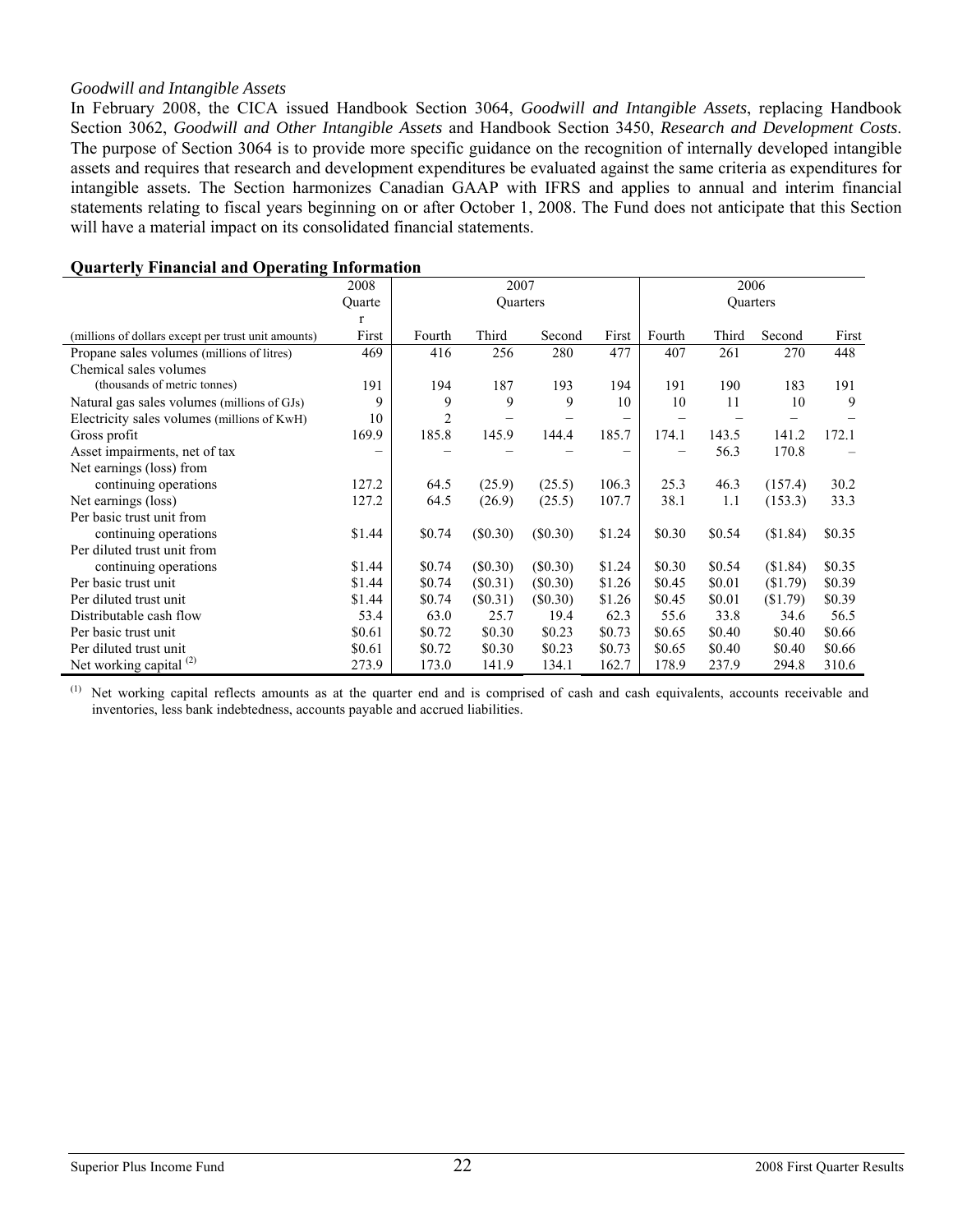## **Segmented Distributable Cash Flow** (1)

|                                            | <b>Superior</b> |             |        |            |           | <b>Total</b> |
|--------------------------------------------|-----------------|-------------|--------|------------|-----------|--------------|
| For the three months ended March 31, 2008  | Propane         | <b>ERCO</b> | Winroc | <b>SEM</b> | Corporate | Consolidated |
| Net earnings (loss)                        | 26.7            | 19.5        | 3.2    | 86.0       | (8.2)     | 127.2        |
| Add: Amortization of property, plant and   |                 |             |        |            |           |              |
| equipment, intangible assets and accretion |                 |             |        |            |           |              |
| of convertible debenture issue costs       | 3.8             | 1.0         | 1.0    |            | 0.5       | 6.3          |
| Amortization included in Cost of Sales     |                 | 10.6        |        |            |           | 10.6         |
| Future income tax expense (recovery)       | 3.8             | 9.8         | 0.4    | 1.1        | 1.2       | 16.3         |
| Superior Propane non-cash pension expense  | 0.6             |             |        |            |           | 0.6          |
| Unrealized (gains) losses on financial     |                 |             |        |            |           |              |
| instruments                                | 3.0             | (16.4)      | -      | (85.1)     | (6.8)     | (105.3)      |
| Strategic plan costs (recovery)            | —               |             |        |            | —         |              |
| Less: Maintenance capital expenditures     | (1.3)           | (1.0)       |        |            |           | (2.3)        |
| Distributable cash flow                    | 36.6            | 23.5        | 4.6    | 2.0        | (13.3)    | 53.4         |

|                                                     | <b>Superior</b> |             |        |            |           | <b>Total</b> |
|-----------------------------------------------------|-----------------|-------------|--------|------------|-----------|--------------|
| For the three months ended March 31, 2007           | Propane         | <b>ERCO</b> | Winroc | <b>SEM</b> | Corporate | Consolidated |
| Net earnings (loss) from continuing operations      | 32.4            | 23.8        | 5.5    | 59.3       | (14.7)    | 106.3        |
| Add: Amortization of property, plant and equipment, |                 |             |        |            |           |              |
| intangible assets and accretion of convertible      |                 |             |        |            |           |              |
| debenture issue costs                               | 5.2             | 10.6        | 1.1    |            | 0.6       | 17.5         |
| Future income tax expense (recovery)                |                 | 0.5         |        |            |           | 0.5          |
| Superior Propane non-cash pension expense           | 0.4             | -           |        |            | -         | 0.4          |
| Unrealized (gains) losses on financial              | 3.3             | (10.1)      |        | (56.6)     | (0.3)     | (63.7)       |
| instruments                                         |                 |             |        |            |           |              |
| Strategic plan costs                                | 0.3             | 0.6         |        | 0.3        | 0.4       | 1.6          |
| Less: Maintenance capital proceeds (expenditures)   | 0.7             | (0.6)       | (0.4)  |            |           | (0.3)        |
| Distributable cash flow                             | 42.3            | 24.8        | 6.2    | <b>3.0</b> | (14.0)    | 62.3         |

 (1) See the Interim Consolidated Financial Statements for net earnings (loss), amortization of property, plant and equipment, intangible assets and accretion of convertible debenture issue costs, future income tax expense (recovery), trust unit incentive plan expense (recovery), management internalization costs, impairment of property, plant and equipment and goodwill, non-cash pension expense, unrealized (gains) losses on financial instruments and maintenance capital expenditures.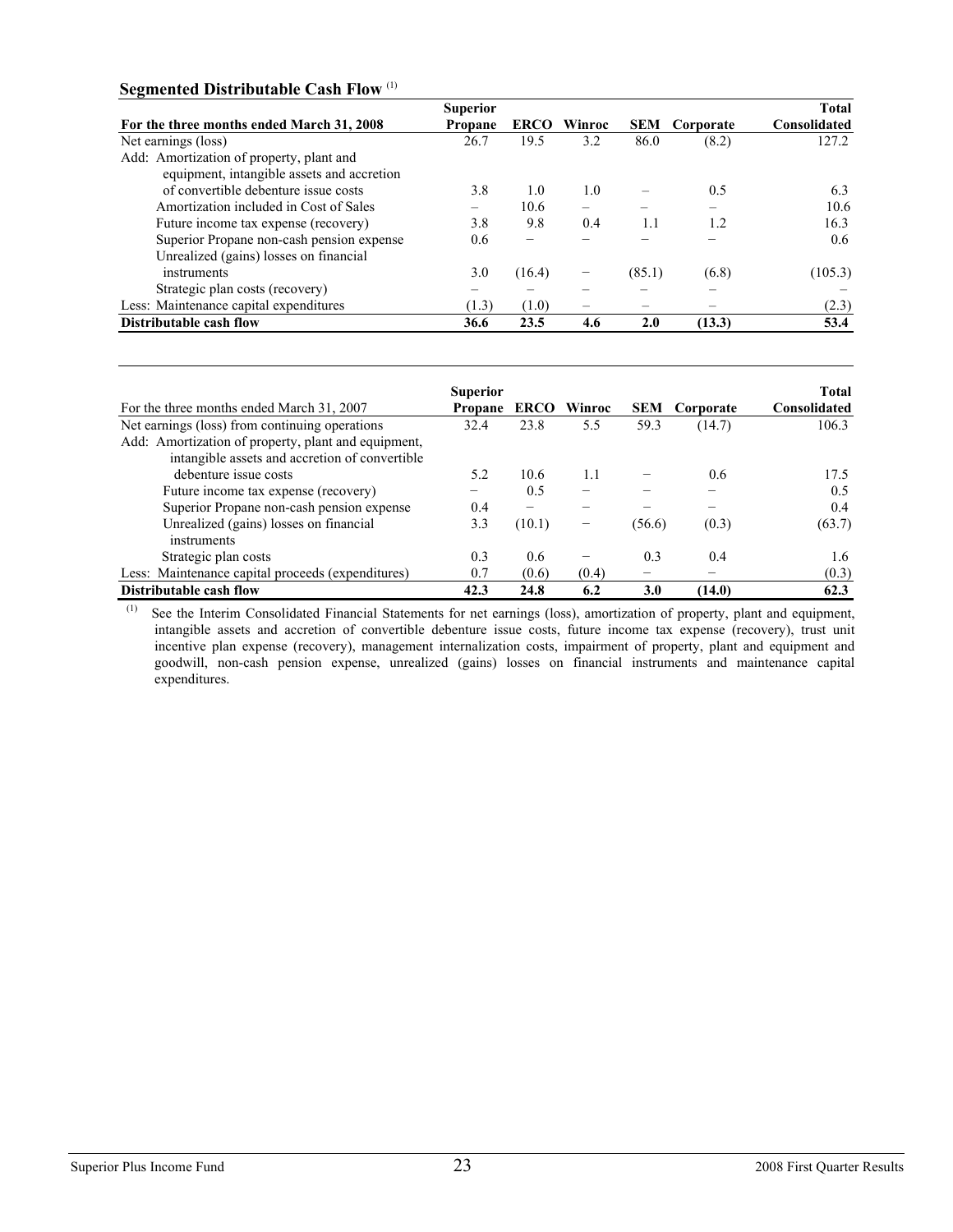## **SUPERIOR PLUS INCOME FUND Consolidated Balance Sheets**

|                                                                          | March 31 | December 31 |
|--------------------------------------------------------------------------|----------|-------------|
| (unaudited, millions of dollars)                                         | 2008     | 2007        |
| <b>Assets</b>                                                            |          |             |
| <b>Current Assets</b>                                                    |          |             |
| Cash and cash equivalents                                                | 15.0     | 14.1        |
| Accounts receivable and other (Note 4)                                   | 362.2    | 265.8       |
| Inventories                                                              | 90.0     | 105.2       |
| Current portion of unrealized gains on financial instruments (Note 7)    | 98.4     | 48.0        |
|                                                                          | 565.6    | 433.1       |
|                                                                          |          |             |
| Property, plant and equipment                                            | 512.4    | 514.4       |
| Customer acquisition costs                                               | 16.5     | 17.4        |
| Intangible assets                                                        | 23.2     | 23.5        |
| Goodwill                                                                 | 452.3    | 451.8       |
| Accrued pension asset                                                    | 21.3     | 21.9        |
| Future income tax asset (Note 8)                                         | 4.3      | 20.3        |
| Long-term portion of unrealized gains on financial instruments (Note 7)  | 89.7     | 60.4        |
|                                                                          |          |             |
|                                                                          | 1,685.3  | 1,542.8     |
|                                                                          |          |             |
| Liabilities and Unitholders' Equity                                      |          |             |
| <b>Current Liabilities</b>                                               |          |             |
| Accounts payable and accrued liabilities                                 | 193.3    | 212.1       |
| Current portion of term loans (Note 5)                                   | 1.3      | 3.9         |
| Distributions and interest payable to Unitholders and Debentureholders   | 16.3     | 12.1        |
| Current portion of unrealized losses on financial instruments (Note 7)   | 34.7     | 51.1        |
|                                                                          | 245.6    | 279.2       |
| Revolving term bank credits and term loans (Note 5)                      | 419.7    | 334.1       |
| Convertible unsecured subordinated debentures (Note 6)                   | 240.5    | 240.0       |
| Future employee benefits                                                 | 18.8     | 18.5        |
| Long-term portion of unrealized losses on financial instruments (Note 7) | 37.0     | 54.3        |
| <b>Total Liabilities</b>                                                 | 961.6    | 926.1       |
|                                                                          |          |             |
| <b>Unitholders' Equity</b>                                               |          |             |
| Unitholders' capital (Note 9)                                            | 1,375.7  | 1,366.8     |
| Accumulated deficit                                                      | (636.2)  | (729.8)     |
| Accumulated other comprehensive income (loss) (Note 9)                   | (15.8)   | (20.3)      |
|                                                                          | 723.7    | 616.7       |
|                                                                          |          |             |
|                                                                          | 1,685.3  | 1,542.8     |

(See Notes to the Interim Consolidated Financial Statements)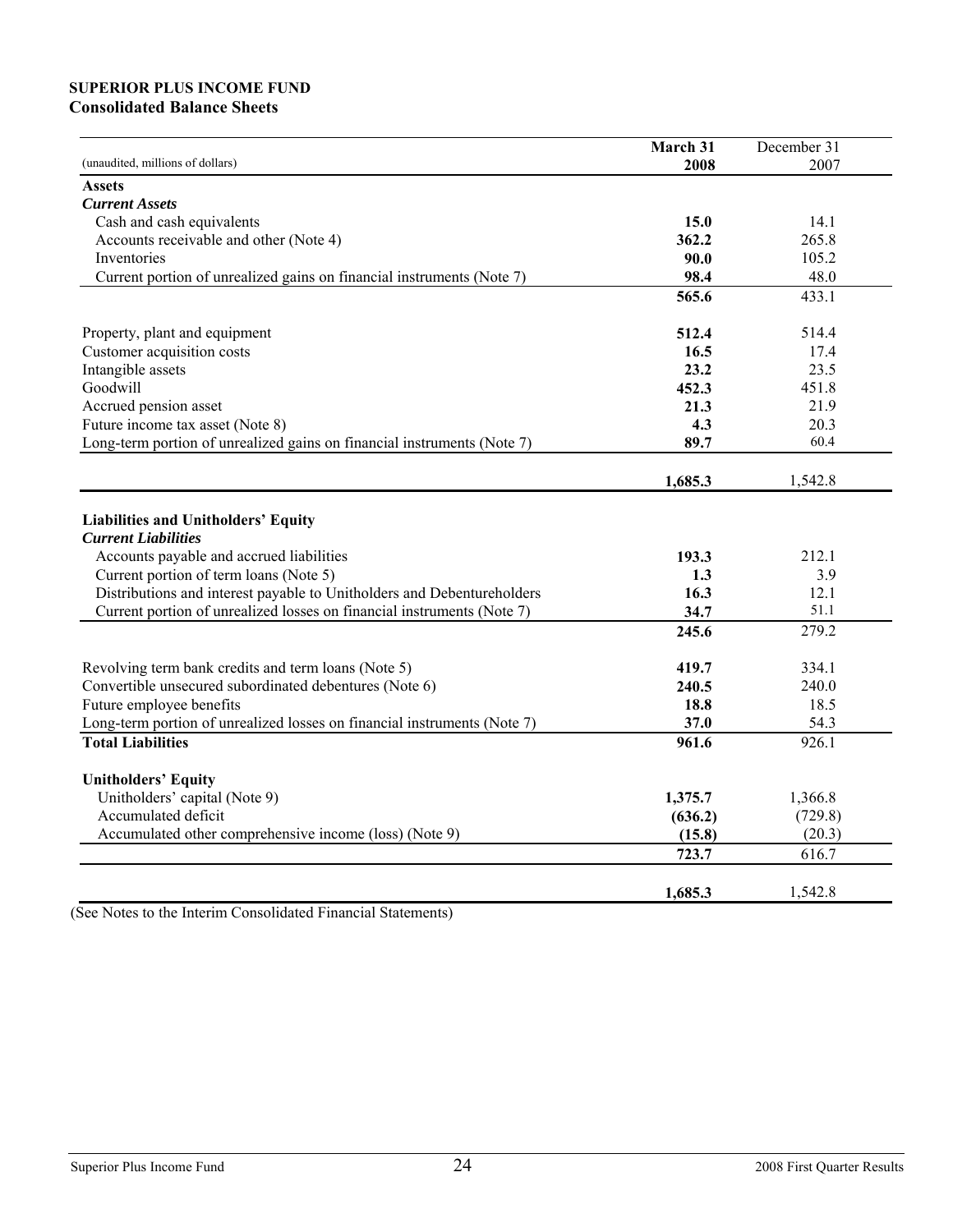# **SUPERIOR PLUS INCOME FUND**

|                                                                        | Three months ended March 31 |                |
|------------------------------------------------------------------------|-----------------------------|----------------|
| (unaudited, millions of dollars except per trust unit amounts)         | 2008                        | 2007           |
| <b>Revenues</b>                                                        | 681.4                       | 674.2          |
| Cost of products sold (Note 1(b))                                      | (511.7)                     | (488.6)        |
| Realized gains (losses) on financial instruments (Note 7)              | 0.2                         | 0.1            |
| Gross profit                                                           | 169.9                       | 185.7          |
|                                                                        |                             |                |
| <b>Expenses</b>                                                        |                             |                |
| Operating and administrative                                           | 113.9                       | 111.9          |
| Amortization of property, plant and equipment                          | 4.7                         | 15.6           |
| Amortization of intangible assets                                      | 1.1                         | 1.3            |
| Interest on revolving term bank credits and term loans                 | 6.1                         | 6.1            |
| Interest on convertible unsecured subordinated debentures              | 3.7                         | 5.0            |
| Accretion of convertible debenture issue costs                         | 0.5                         | 0.6            |
| Unrealized losses (gains) on financial instruments (Note 7)            | (105.3)                     | (63.7)         |
|                                                                        | 24.7                        | 76.8           |
|                                                                        | 145.2                       | 108.9          |
| Net earnings before income taxes from continuing operations            | (18.0)                      |                |
| Income tax expense (Note 8)<br>Net earnings from continuing operations | 127.2                       | (2.6)<br>106.3 |
|                                                                        |                             | 1.4            |
| Net earnings from discontinued operations (Note 3)                     | 127.2                       | 107.7          |
| <b>Net Earnings</b>                                                    |                             |                |
| Net earnings                                                           | 127.2                       | 107.7          |
| Other comprehensive income (loss), net of tax:                         |                             |                |
| Unrealized foreign currency gains (losses) on translation of self-     |                             |                |
| sustaining foreign operations                                          | (3.6)                       | (0.7)          |
| Reclassification of derivative gains and losses                        | 8.1                         | 7.4            |
| <b>Comprehensive Income (Loss)</b>                                     | 131.7                       | 114.4          |
|                                                                        |                             |                |
| <b>Deficit, Beginning of Period</b>                                    | (729.8)                     | (745.3)        |
| Cumulative impact of adopting new accounting requirements for          |                             |                |
| inventory (Note $1(b)$ )                                               | 1.2                         |                |
| Cumulative impact of adopting new accounting requirements for          |                             |                |
| financial instruments                                                  |                             | 30.6           |
| Net earnings                                                           | 127.2                       | 107.7          |
| Distributions to Unitholders                                           | (34.8)                      | (33.4)         |
| Deficit, End of Period                                                 | (636.2)                     | (640.4)        |
| Net earnings per trust unit from continuing operations, basic          |                             |                |
| and diluted (Note 10)                                                  | \$1.44                      | \$1.24         |
| Net earnings per trust unit from discontinued operations, basic        |                             |                |
| and diluted (Note 10)                                                  |                             | \$0.02         |
| Net earnings per trust unit, basic and diluted (Note 10)               | \$1.44                      | \$1.26         |
|                                                                        |                             |                |

(See Notes to the Interim Consolidated Financial Statements)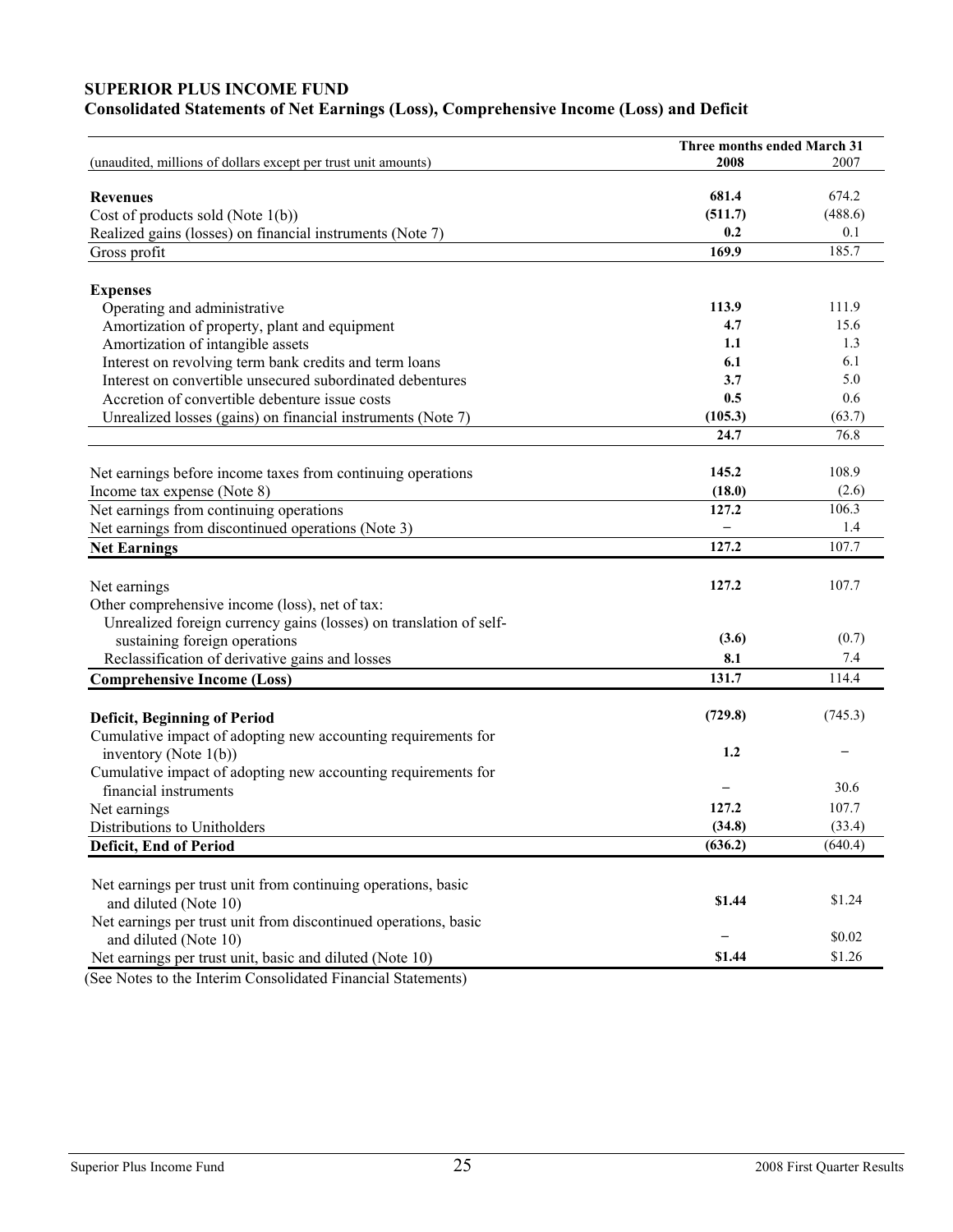# **SUPERIOR PLUS INCOME FUND Consolidated Statements of Cash Flows**

|                                                                                                                                                                                                                            | Three months ended March 31 |        |
|----------------------------------------------------------------------------------------------------------------------------------------------------------------------------------------------------------------------------|-----------------------------|--------|
| (unaudited, millions of dollars)                                                                                                                                                                                           | 2008                        | 2007   |
| <b>Operating Activities</b>                                                                                                                                                                                                |                             |        |
| Net earnings                                                                                                                                                                                                               | 127.2                       | 107.7  |
| Net earnings from discontinued operations                                                                                                                                                                                  |                             | (1.4)  |
| Items not affecting cash:                                                                                                                                                                                                  |                             |        |
| Amortization of property, plant and equipment,                                                                                                                                                                             |                             |        |
| intangible assets and accretion of convertible                                                                                                                                                                             |                             |        |
| debenture issue costs                                                                                                                                                                                                      | 6.3                         | 17.5   |
| Amortization of customer acquisition costs                                                                                                                                                                                 | 1.6                         | 1.1    |
| Amortization included in cost of sales (Note 1(b))                                                                                                                                                                         | 10.6                        |        |
| Pension expense                                                                                                                                                                                                            | 0.6                         | 0.4    |
| Unrealized losses (gains) on financial instruments                                                                                                                                                                         | (105.3)                     | (63.7) |
| Future income tax expense                                                                                                                                                                                                  | 16.3                        | 0.5    |
| Customer acquisition costs                                                                                                                                                                                                 | (0.7)                       | (2.7)  |
| Decrease (increase) in non-cash operating working capital items                                                                                                                                                            | 6.6                         | (12.1) |
| Cash flows from operating activities                                                                                                                                                                                       | 63.2                        | 47.3   |
| <b>Investing Activities</b>                                                                                                                                                                                                |                             |        |
| Maintenance capital expenditures                                                                                                                                                                                           | (2.3)                       | (0.3)  |
| Other capital expenditures                                                                                                                                                                                                 | (8.1)                       | (1.6)  |
| Proceeds on sale of JW Aluminum Company (Note 3)                                                                                                                                                                           |                             | 1.4    |
| Cash flows from investing activities                                                                                                                                                                                       | (10.4)                      | (0.5)  |
| <b>Financing Activities</b>                                                                                                                                                                                                |                             |        |
| Revolving term bank credits and term loans                                                                                                                                                                                 | 74.0                        | (43.7) |
| Repayment of accounts receivable sales program                                                                                                                                                                             | (100.0)                     | (15.0) |
| Proceeds from trust unit distribution reinvestment program                                                                                                                                                                 | 8.9                         | 3.3    |
| Distributions to Unitholders                                                                                                                                                                                               | (34.8)                      | (33.4) |
| Cash flows from financing activities                                                                                                                                                                                       | (51.9)                      | (88.8) |
|                                                                                                                                                                                                                            |                             |        |
| Net increase (decrease) in cash                                                                                                                                                                                            | 0.9                         | (42.0) |
| Cash and cash equivalents (bank indebtedness), beginning of period                                                                                                                                                         | 14.1                        | 33.6   |
| Cash and cash equivalents (bank indebtedness), end of period<br>$\mathbf{u}$ $\mathbf{v}$ $\mathbf{v}$ $\mathbf{v}$ $\mathbf{v}$ $\mathbf{v}$ $\mathbf{v}$ $\mathbf{v}$ $\mathbf{v}$ $\mathbf{v}$ $\mathbf{v}$<br>$\cdots$ | 15.0                        | (8.4)  |

(See Notes to the Interim Consolidated Financial Statements)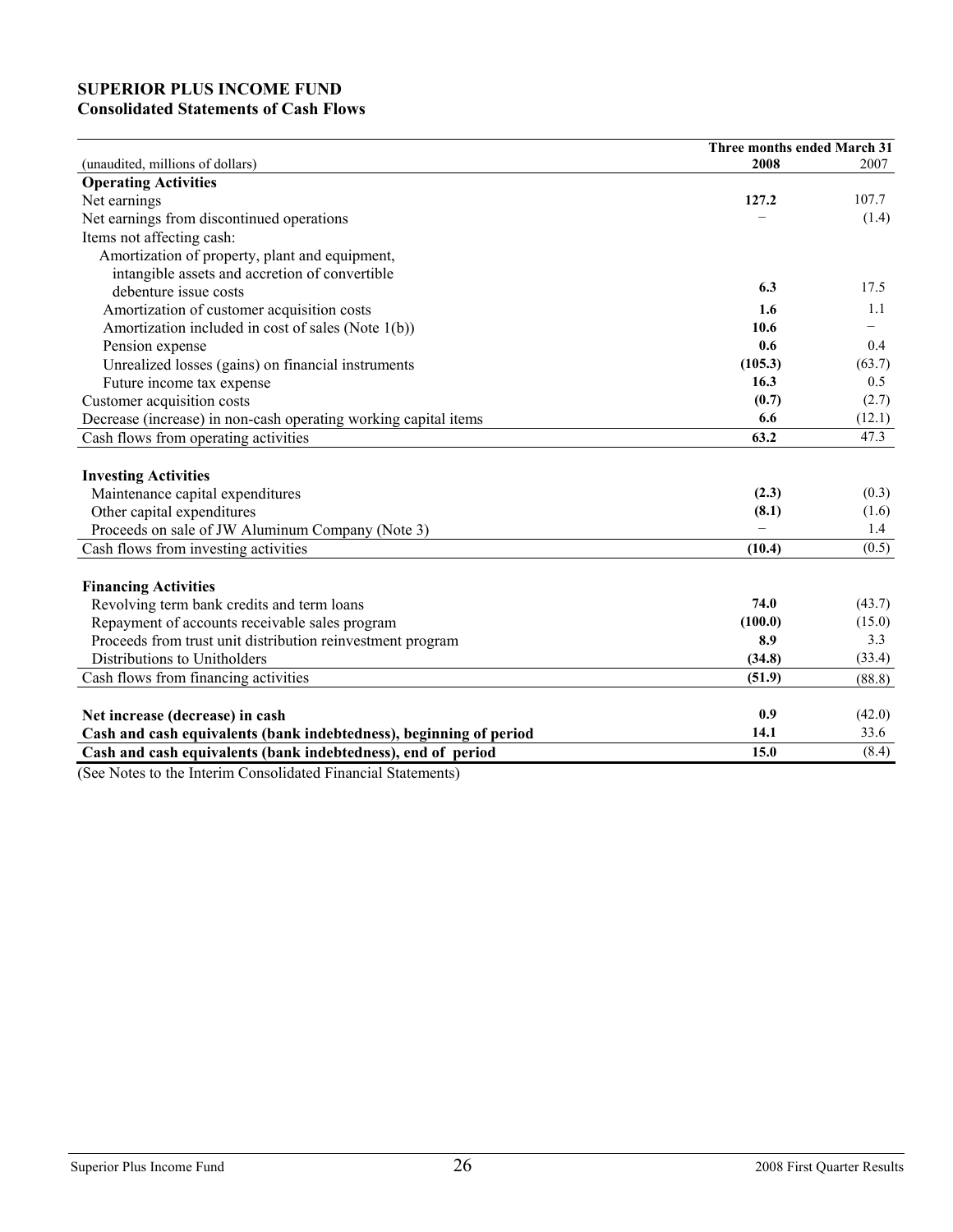#### **Notes to Interim Consolidated Financial Statements**

(unaudited, tabular amounts in millions of dollars, unless noted otherwise, except per trust unit amounts)

#### **1. Accounting Policies**

#### **(a) Basis of Presentation**

The accompanying unaudited Interim Consolidated Financial Statements have been prepared according to Canadian generally accepted accounting principles (GAAP), applied on a consistent basis with those as set out in the Fund's annual financial statements for the year ended December 31, 2007, except as noted below, and include the accounts of the Superior Plus Income Fund (the Fund), its wholly owned subsidiaries, Superior Plus LP (Superior), and Superior's subsidiaries. These financial statements do not conform in all respects to the note disclosure requirement of GAAP for annual financial statements as certain information and disclosures included in the annual financial statements notes have been condensed or omitted. These interim financial statements and notes thereto should be read in conjunction with the Fund's financial statements for the year ended December 31, 2007. All significant transactions and balances between the Fund, the Fund's subsidiaries, Superior, and Superior's subsidiaries have been eliminated on consolidation.

#### **(b) Changes in Accounting Policies**

#### *Inventory*

On January 1, 2008, the Fund adopted CICA Handbook Section 3031 *Inventory*. This section provides increased guidance on the determination of the cost and financial statement presentation of inventory. The implementation of Section 3031 impacts the calculation of the cost of inventory at ERCO Worldwide, due to the requirement to inventory the cost of certain fixed overhead items, principally, the amortization of property, plant and equipment. Additionally, Section 3031 requires that amortization that is inventoried be classified as a component of costs of product sold. Previously, all amortization was expensed and classified on the income statement as amortization. The Fund adopted Section 3031 retrospectively, but did not restate prior periods. Accordingly, the Fund increased the carrying value of its inventory as at January 1, 2008 by \$1.2 million, with a corresponding decrease to the Fund's opening accumulated deficit; comparative earnings and inventory balances for prior periods have not been restated.

#### *Financial Instruments – Disclosure and Presentation*

On January 1, 2008, the Fund adopted CICA Handbook Section 3862 *Financial Instruments – Disclosures* and Handbook Section 3863 *Financial Instruments – Presentation*. These standards provide enhanced disclosure and presentation requirements, with an increased emphasis on disclosures about the nature and extent of risks arising from financial instruments and how the entity manages these risks.

#### *Capital Disclosures*

On January 1, 2008, the Fund adopted CICA Handbook Section 1535 *Capital Disclosures*. This section requires the disclosure of (i) the Fund's objectives, policies and processes for managing capital; (ii) quantitative data about what the Fund regards as capital; (iii) whether the Fund has complied with any capital requirements; and (iv) if the Fund has not complied, the consequences of such noncompliance.

#### **(c) Future Accounting Changes**

#### *International Financial Reporting Standards*

In April 2008, the CICA published an exposure draft related to the adoption of International Financial Reporting Standards (IFRS) in Canada. This exposure draft includes an outline of key decisions that the CICA will need to make as it implements its strategic plan for publicly accountable enterprises what will converge Canadian GAAP with IFRS. The changeover date from Canadian GAAP to IFRS is for annual and interim financial statements relating to fiscal years beginning on or after January 1, 2011.

#### *Goodwill and Intangible Assets*

In February 2008, the CICA issued Handbook Section 3064, *Goodwill and Intangible Assets*, replacing Handbook Section 3062, *Goodwill and Other Intangible Assets* and Handbook Section 3450, *Research and Development Costs*. The purpose of Section 3064 is to provide more specific guidance on the recognition of internally developed intangible assets and requires that research and development expenditures be evaluated against the same criteria as expenditures for intangible assets. The Section harmonizes Canadian GAAP with IFRS and applies to annual and interim financial statements relating to fiscal years beginning on or after October 1, 2008. The Fund does not anticipate that this Section will have a material impact on its consolidated financial statements.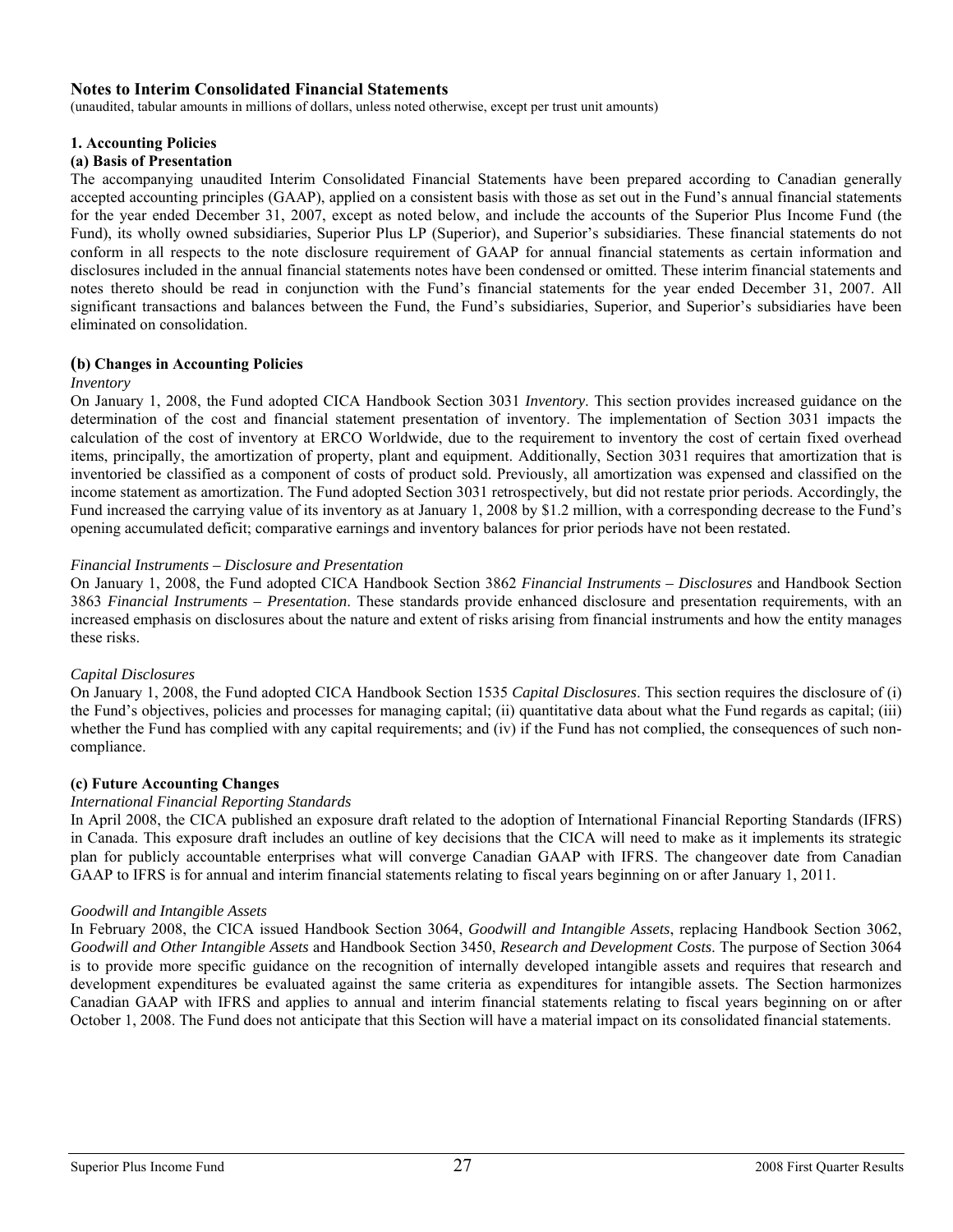#### **(d) Business Segments**

Superior operates four distinct business segments; a propane distribution and related services business operating under the Superior Propane trade name; a specialty chemicals manufacturer operating under the ERCO Worldwide trade name (ERCO); a construction products distribution business operating under the Winroc trade name; and a fixed-price energy services business operating under the Superior Energy Management trade name (SEM). (See Note 11).

#### **2. Seasonality of Operations**

#### **Superior Propane**

Propane sales typically peak in the first quarter when approximately one-third of annual propane sales volumes and gross profits are generated due to the demand from heating end use customers. They then decline through the second and third quarters rising seasonally again in the fourth quarter with heating demand. Similarly, net working capital levels are typically at seasonally high levels at the end of the first quarter, and normally decline to seasonally low levels in the second and third quarters. Net working capital levels are also significantly influenced by wholesale propane prices.

#### **Winroc**

Winroc's sales typically peak during the second and third quarters with the seasonal increase in building and remodeling activities. They then decline through the first and fourth quarters. Similarly, net working capital levels are typically at seasonally high levels during the second and third quarter, and normally decline to seasonally low levels in the first and fourth quarters.

#### **3. Disposition – JW Aluminum**

In July of 2006, the Fund announced the results of its strategic review designed to maximize Unitholder value which included the decision to sell JWA in order to reduce debt levels and refocus its operations on its existing Canadian businesses. Accordingly, effective July 1, 2006, JWA's balance sheet, results of operations and cash flows were classified as discontinued operations on a retroactive basis.

On December 7, 2006, the Fund completed the sale of all the issued and outstanding shares of JWA on a cash and debt free basis to Wellspring Capital Management LLC, for total consideration of \$356.1 million (US \$310.1 million), net of \$4.9 million (US \$4.3 million ) in disposition costs. Final post closing adjustments were completed during 2007 and accordingly, \$1.4 million in net earnings from discontinued operations for the three months ended March 31, 2007 was recorded. There was no impact on the balance sheet or the statement of cash flows for the period ended March 31, 2007.

#### **4. Accounts Receivable and Other**

Superior sells, with limited recourse, certain trade accounts receivable on a revolving basis to an entity sponsored by a Canadian chartered bank. The accounts receivable are sold at a discount to face value based on prevailing money market rates. Superior has retained the servicing responsibility for the accounts receivable sold and has therefore recognized a servicing liability. The level of accounts receivable sold under the program fluctuates seasonally with the level of accounts receivable. As at March 31, 2008 proceeds of \$nil (December 31, 2007 – \$100.0 million) had been received.

Included in accounts receivable and other as at March 31, 2008 is \$9.7 million (March 31, 2007 - \$16.6 million) of prepaid expenses.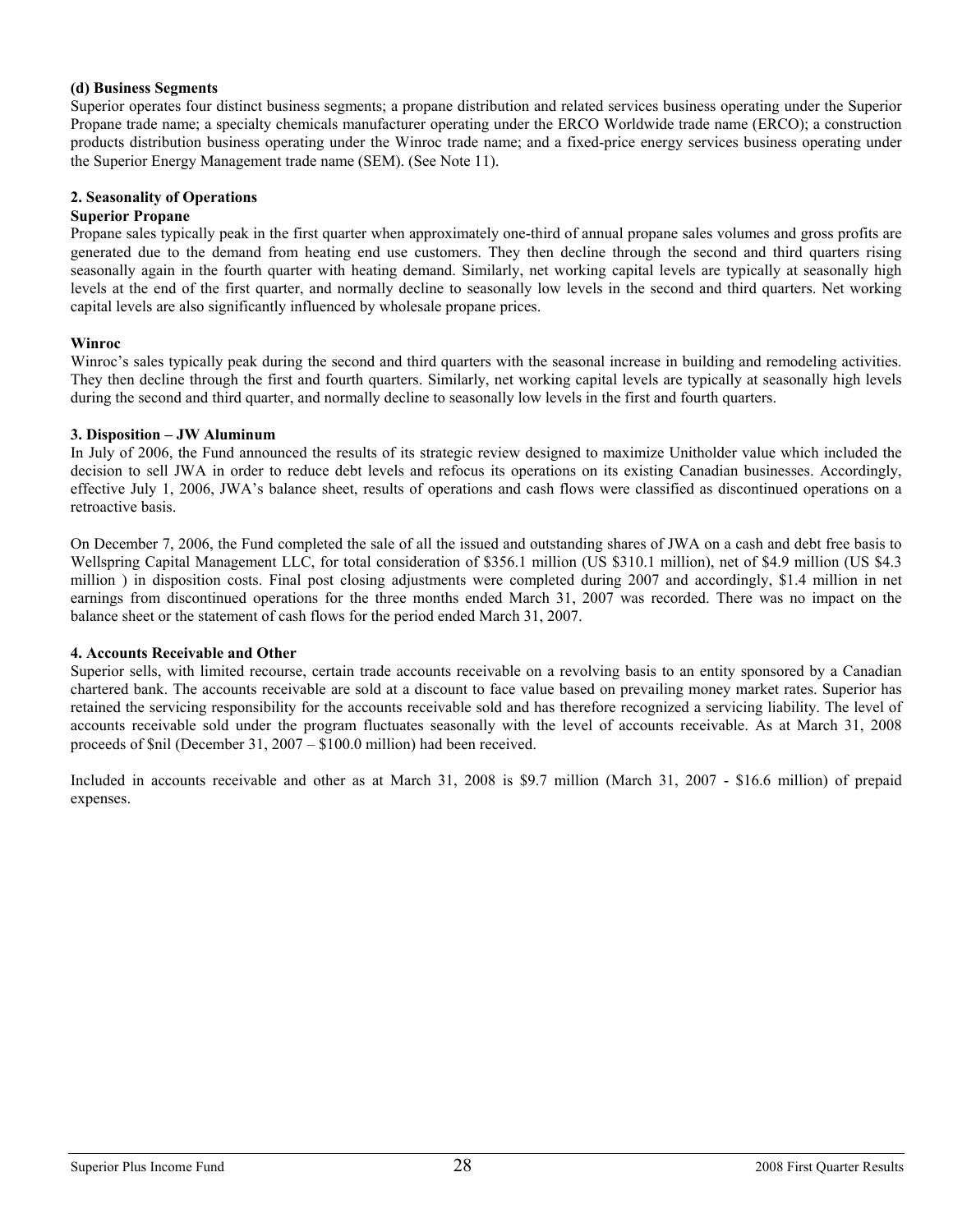#### **5. Revolving Term Bank Credits and Term Loans**

|                                                                                                                        | Maturity   | <b>Effective Interest Rate</b>                       | March 31 | December 31 |
|------------------------------------------------------------------------------------------------------------------------|------------|------------------------------------------------------|----------|-------------|
| Revolving term bank credits <sup>(1)</sup>                                                                             | Date       |                                                      | 2008     | 2007        |
| Bankers Acceptances (BA)                                                                                               | 2010       | Floating BA rate plus<br>applicable credit spread    | 173.0    | 96.5        |
| <b>LIBOR Loans</b><br>$(US$66.3 million; 2007 - US$66.7 million)$                                                      | 2010       | Floating LIBOR rate plus<br>applicable credit spread | 68.2     | 65.9        |
|                                                                                                                        |            |                                                      | 241.2    | 162.4       |
| <b>Other Debt</b>                                                                                                      |            |                                                      |          |             |
| Notes payable                                                                                                          | 2007-2010  | Prime                                                | 6.8      | 6.8         |
| Deferred consideration                                                                                                 | 2008-2010  | Non-interest bearing                                 | 4.6      | 7.0         |
| Loan payable                                                                                                           | 2008-2014  | 6.3%                                                 | 5.3      | 5.2         |
| Mortgage payable                                                                                                       | 2011       | 7.53%                                                | 0.9      | 1.0         |
| $(US$1.0 million; 2007 – US$1.0 million)$                                                                              |            |                                                      |          |             |
|                                                                                                                        |            |                                                      | 17.6     | 20.0        |
| <b>Senior Secured Notes</b>                                                                                            |            |                                                      |          |             |
| Senior secured notes subject to floating interest<br>rates (US\$60.0 million; $2007 - US$85.0$ million) <sup>(2)</sup> | 2015       | Floating LIBOR rate plus 1.7%                        | 61.7     | 84.0        |
| Senior secured notes subject to fixed interest<br>rates (US\$100.0 million; $2007 - US$75.0$ million) <sup>(2)</sup>   | 2013, 2015 | 6.65%                                                | 102.8    | 74.1        |
|                                                                                                                        |            |                                                      | 164.5    | 158.1       |
| Total revolving term bank credits and term loans before                                                                |            |                                                      |          |             |
| deferred financing fees                                                                                                |            |                                                      | 423.3    | 340.5       |
| Deferred financing fees                                                                                                |            |                                                      | (2.3)    | (2.5)       |
| Revolving term bank credits and term loans                                                                             |            |                                                      | 421.0    | 338.0       |
| Current maturities                                                                                                     |            |                                                      | (1.3)    | (3.9)       |
| Revolving term bank credits and term loans                                                                             |            |                                                      | 419.7    | 334.1       |

(1) Superior and its wholly-owned subsidiaries, Superior Plus US Holdings Inc. and Commercial e Industrial (Chile) Limitada have revolving term bank credit borrowing capacity of \$595.0 million. These facilities are secured by a general charge over the assets of Superior and certain of its subsidiaries.

 (2) Senior Secured Notes (the Notes) totaling US \$160.0 million (CDN \$164.5 million at March 31, 2008 and CDN \$158.1 million at December 31, 2007) are secured by a general charge over the assets of Superior and certain of its subsidiaries. Principal repayments begin in 2009. Management has estimated the fair value of the Notes based on comparisons to treasury instruments with similar maturities and interest rates. The estimated fair value of the Notes at March 31, 2008 was CDN \$172.5 million (December 31, 2007 – CDN \$163.8 million). In conjunction with the issue of the Notes, Superior swapped US \$60.0 million (CDN \$61.7 million) (December 31, 2007 – US \$85.0 million (CDN \$84.0 million)) of the fixed rate obligation into a US dollar floating rate obligation.

Repayment requirements of the revolving term bank credits and term loans are as follows:

| Trepayment requirements of the revolving term officially them term found are as follows. |       |
|------------------------------------------------------------------------------------------|-------|
| Current portion                                                                          | 1.3   |
| Due in $2009$                                                                            | 11.0  |
| Due in $2010$                                                                            | 247.4 |
| Due in $2011$                                                                            | 35.0  |
| Due in $2012$                                                                            | 34.1  |
| Subsequent to 2012                                                                       | 94.5  |
| Total                                                                                    | 423.3 |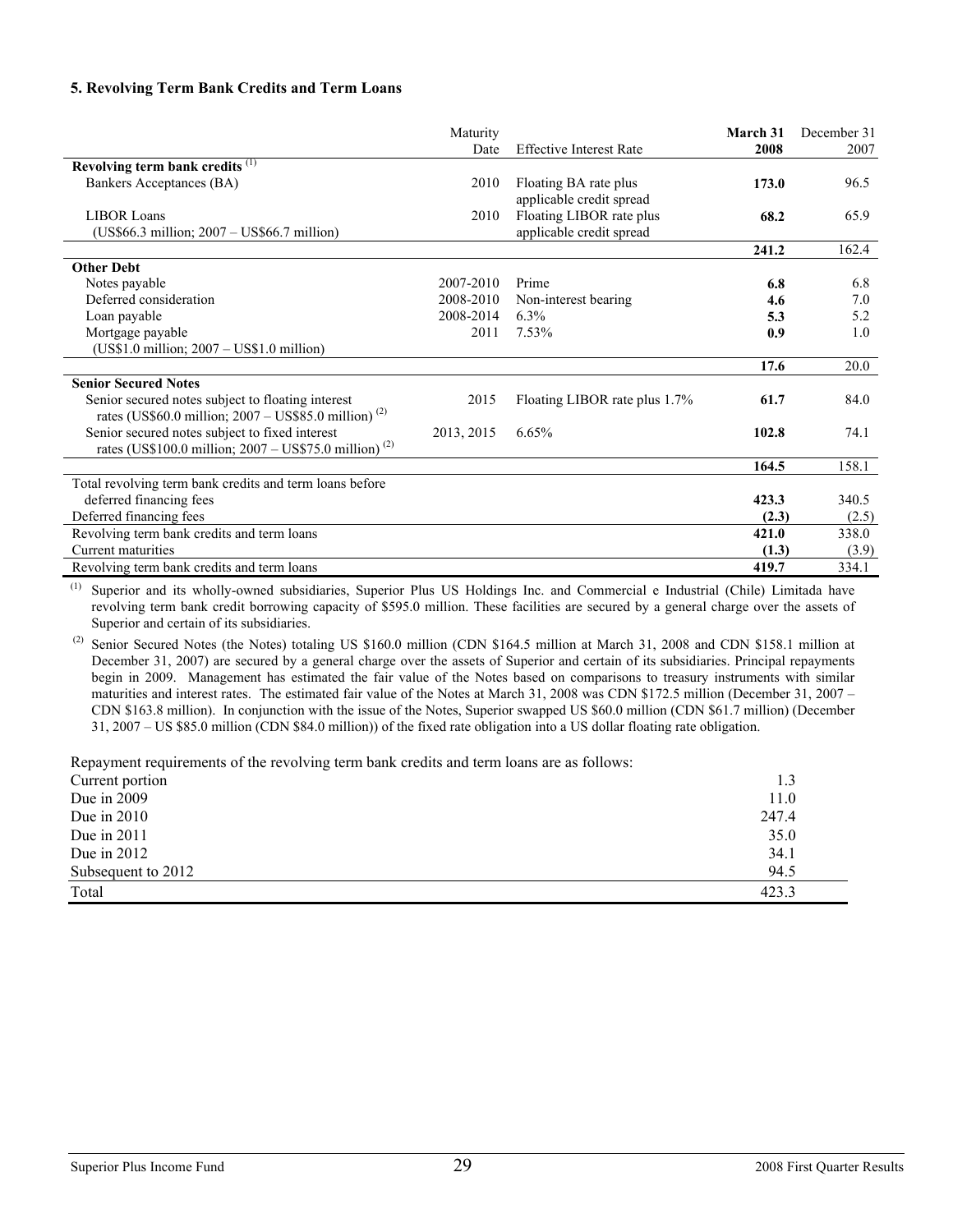#### **6. Convertible Unsecured Subordinated Debentures**

The Fund has issued two series of Debentures denoted as 5.75 percent Series 1 and 5.85 percent Series 1 as follows:

|                                                         |                 |                 | <b>Unamortized</b> | <b>Total</b><br>Carrying |
|---------------------------------------------------------|-----------------|-----------------|--------------------|--------------------------|
|                                                         | <b>Series 1</b> | <b>Series 1</b> | <b>Discount</b>    | Value                    |
|                                                         | December 31.    | October 31.     |                    |                          |
| Maturity date                                           | 2012            | 2015            |                    |                          |
| Interest rate                                           | 5.75%           | 5.85%           |                    |                          |
| Conversion price per trust unit                         | \$36.00         | \$31.25         |                    |                          |
| Debentures outstanding at December 31, 2007             | 174.9           | 75.0            | (3.3)              | 246.6                    |
| Conversion and repayment / redemption of Debentures and |                 |                 |                    |                          |
| accretion of discount during 2008                       |                 |                 | 0.8                | 0.8                      |
| Deferred issue costs                                    | (4.6)           | (2.3)           |                    | (6.9)                    |
| Debentures outstanding                                  | 170.3           | 72.7            | (2.5)              | 240.5                    |
| Ouoted market value March 31, 2008                      | 170.6           | 70.5            |                    |                          |
| Ouoted market value December 31, 2007                   | 152.2           | 67.5            |                    |                          |

The Debentures may be converted into trust units at the option of the holder at any time prior to maturity and may be redeemed by the Fund in certain circumstances. The Fund may elect to pay interest and principal upon maturity or redemption by issuing trust units to a trustee in the case of interest payments, and to the Debentureholders in the case of payment of principal. The number of any trust units issued will be determined based on market prices for the trust units at the time of issuance.

#### **7. Financial Instruments**

The fair value of a financial instrument is the amount of consideration that would be estimated to be agreed upon in an arm's length transaction between knowledgeable, willing parties who are under no compulsion to act. Fair values are determined by reference to quoted bid or asking prices, as appropriate, in the most advantageous active market for that instrument to which the Fund has immediate access. Where bid and ask prices are unavailable, the Fund uses the closing price of the most recent transaction of the instrument. In the absence of an active market, the Fund estimates fair values based on prevailing market rates (bid and ask prices, as appropriate) for instruments with similar characteristics and risk profiles or internal or external valuation models, such as discounted cash flow analysis, using , to the extent possible, observable market-based inputs.

Fair values determined using valuation models require the use of assumptions concerning the amount and timing of estimated future cash flows and discount rates. In determining those assumptions, the Fund looks primarily to available, readily observable external market inputs, including factors such as interest rate yield curves, currency rates, and price and rate volatilities as applicable. With respect to the valuation of ERCO's fixed-price electricity agreements, the valuation of these agreements requires Superior to make assumptions about the long-term price of electricity in electricity markets for which active market information is not available. The impact of the assumption for the long-term forward price curve of electricity has a material impact on the fair value of these agreements. Any changes in the fair values of financial instruments classified or designated as held-for-trading measured at fair value are recognized in net income.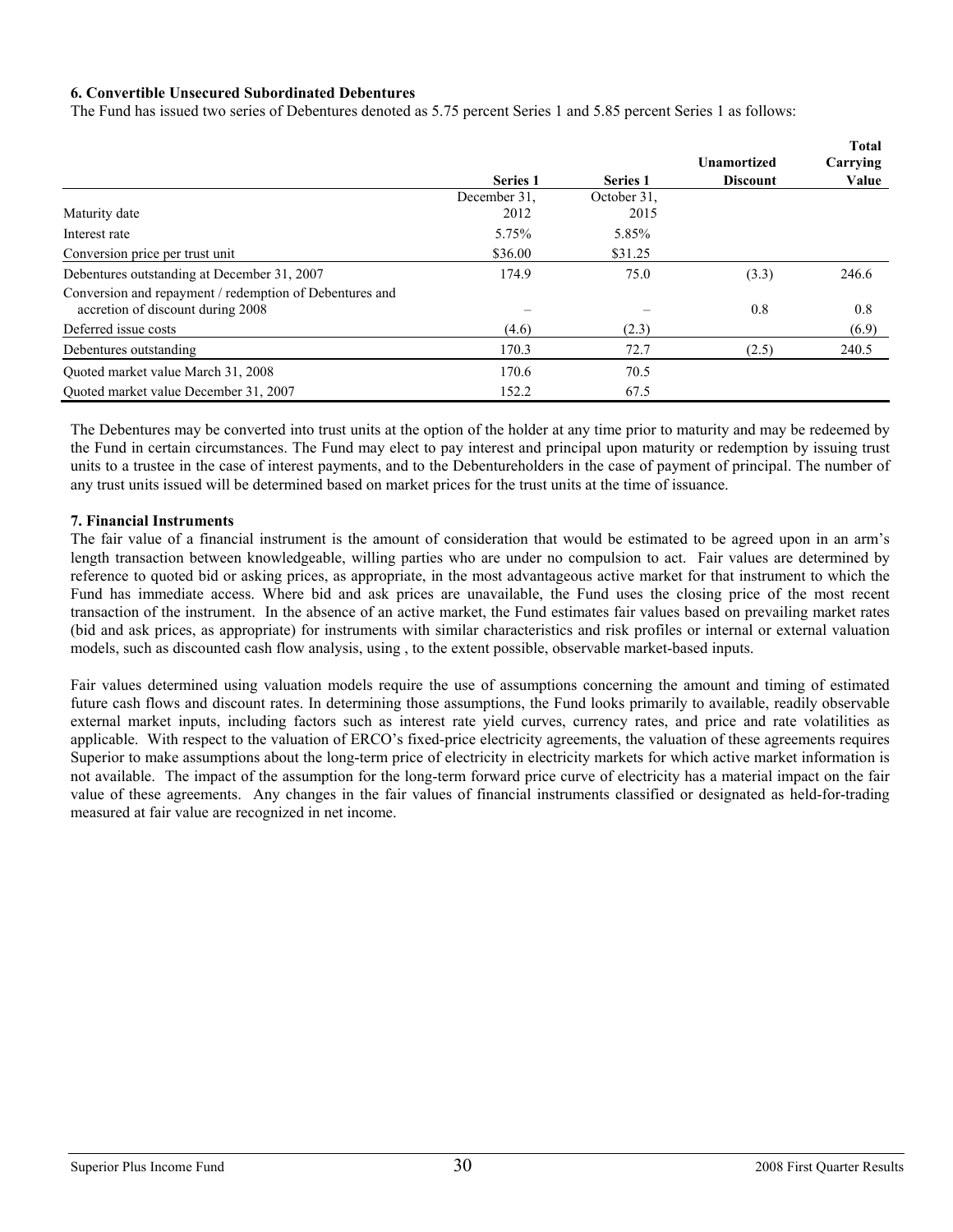#### **Financial and Non-Financial Derivatives**

|                                                    |                             |           |                                     | Fair Value as at<br><b>March 31</b> | Fair Value as at<br>December 31 |
|----------------------------------------------------|-----------------------------|-----------|-------------------------------------|-------------------------------------|---------------------------------|
| <b>Description</b>                                 | Notional <sup>(1)</sup>     | Term      | <b>Effective Rate</b>               | 2008                                | 2007                            |
| Natural gas financial swaps-NYMEX                  | 38.9 $GI^{(2)}$             | 2008-2011 | \$7.34/GJ USD                       | 88.7                                | 33.4                            |
| Natural gas financial swaps-AECO                   | 34.9 $\mathrm{GJ}^{(2)}$    | 2008-2013 | \$7.76/GJ CDN                       | 10.3                                | (18.7)                          |
| SEM electricity swaps                              | $0.5 \text{ MW}^{(3)}$      | 2008-2013 | \$71.61/MWh                         | 0.5                                 | (0.4)                           |
| Foreign currency forward contracts, net            | $$196.4$ USD <sup>(4)</sup> | 2007-2015 | 1.15                                | (34.5)                              | (46.0)                          |
| Interest rate swaps-USD                            | $$60.0$ USD <sup>(4)</sup>  | 2013-2015 | Floating LIBOR rate<br>plus $1.7\%$ | 5.1                                 | 2.6                             |
| Propane wholesale purchase and sale                |                             |           |                                     |                                     |                                 |
| contracts, net                                     | 7.1 $USG^{(5)}$             | 2007-2008 | \$1.43/USG                          | 2.5                                 | 5.5                             |
| ERCO fixed-price electricity purchase<br>agreement | 45 MW <sup>(3)</sup>        | 2008-2017 | \$45-\$52/MWh                       | 43.8                                | 26.6                            |
| ERCO fixed-price electricity purchase              |                             |           |                                     |                                     |                                 |
| agreement                                          | 43 MW $^{(6)}$              | 2008      | \$39-\$75/MWh                       |                                     |                                 |

<sup>(1)</sup> Notional values as at March 31, 2008<sup> $(2)$ </sup> Millions of gigajoules purchased  $(3)$  Mega watts ("MW") on a 24/7 continual basis per year purchased <sup>(4)</sup> Millions of dollars purchased <sup>(5)</sup> Millions of United States gallons purchased <sup>(6)</sup> 239,943 mega watt hours purchased

All financial and non-financial derivatives are designated as held for trading upon their initial recognition.

| <b>Description</b>                            | Current<br><b>Assets</b> | Long-term<br><b>Assets</b> | Current<br><b>Liabilities</b> | Long-term<br><b>Liabilities</b> |
|-----------------------------------------------|--------------------------|----------------------------|-------------------------------|---------------------------------|
| Natural gas financial swaps – NYMEX and AECO  | 82.4                     | 46.9                       | 15.4                          | 14.9                            |
| SEM electricity swaps                         | 0.3                      | 0.2                        |                               |                                 |
| Foreign currency forward contracts, net       | 4.6                      | 1.6                        | 18.6                          | 22.1                            |
| Interest rate swaps                           |                          | 5.1                        |                               |                                 |
| Propane wholesale purchase and sale contracts | 3.2                      | $\overline{\phantom{0}}$   | 0.7                           |                                 |
| ERCO fixed-price power purchase agreements    | 7.9                      | 35.9                       |                               |                                 |
| As at March 31, 2008                          | 98.4                     | 89.7                       | 34.7                          | 37.0                            |
| As at December 31, 2007                       | 48.0                     | 60.4                       | 51.1                          | 54.3                            |

|                                                               |               | For the three months ended | For the three months ended |                   |  |
|---------------------------------------------------------------|---------------|----------------------------|----------------------------|-------------------|--|
|                                                               |               | March 31, 2008             | March 31, 2007             |                   |  |
|                                                               | Realized gain | <b>Unrealized</b>          | Realized gain              | <b>Unrealized</b> |  |
| <b>Description</b>                                            | (loss)        | gain (loss)                | (loss)                     | gain (loss)       |  |
| Natural gas financial swaps - NYMEX and AECO                  | 1.7           | 84.6                       | (2.5)                      | 56.6              |  |
| SEM electricity swaps                                         |               | 0.5                        | 0.7                        |                   |  |
| Foreign currency forward contracts, net                       | (4.8)         | 10.7                       |                            | (1.8)             |  |
| Interest rate swaps                                           |               | 2.5                        |                            | 0.1               |  |
| Propane wholesale purchase and sale contracts                 |               | (3.0)                      |                            | (3.3)             |  |
| ERCO fixed-price power purchase agreements                    | 3.3           | 17.2                       | 1.9                        | 10.4              |  |
| Total realized and unrealized gains (losses) on financial and |               |                            |                            |                   |  |
| non-financial derivatives                                     | 0.2           | 112.5                      | 0.1                        | 62.0              |  |
| Foreign currency translation of senior secured notes (Note 5) |               | (6.4)                      |                            | 2.0               |  |
| Foreign currency translation of ERCO royalty assets           |               | (0.8)                      |                            | (0.3)             |  |
| Total realized and unrealized gains and losses                | 0.2           | 105.3                      | 0.1                        | 63.7              |  |

#### **Non-Derivative Financial Instruments**

The Fund's accounts receivable have been designated as available for sale due to the Fund's accounts receivable securitization program, the Fund's accounts payable, distributions and interest payable to Unitholders and Debentureholders, revolving term bank credits and term loans and Debentures have been designated as other liabilities. The carrying value of the Fund's cash, accounts receivable, accounts payable, and distributions and interest payable to Unitholders and Debentureholders approximates their fair value due to the short-term nature of these amounts. The carrying value and the fair value of the Fund's revolving term bank credits and term loans, and Debentures, is provided in Notes 5 and 6 of the Interim Consolidated Financial Statements.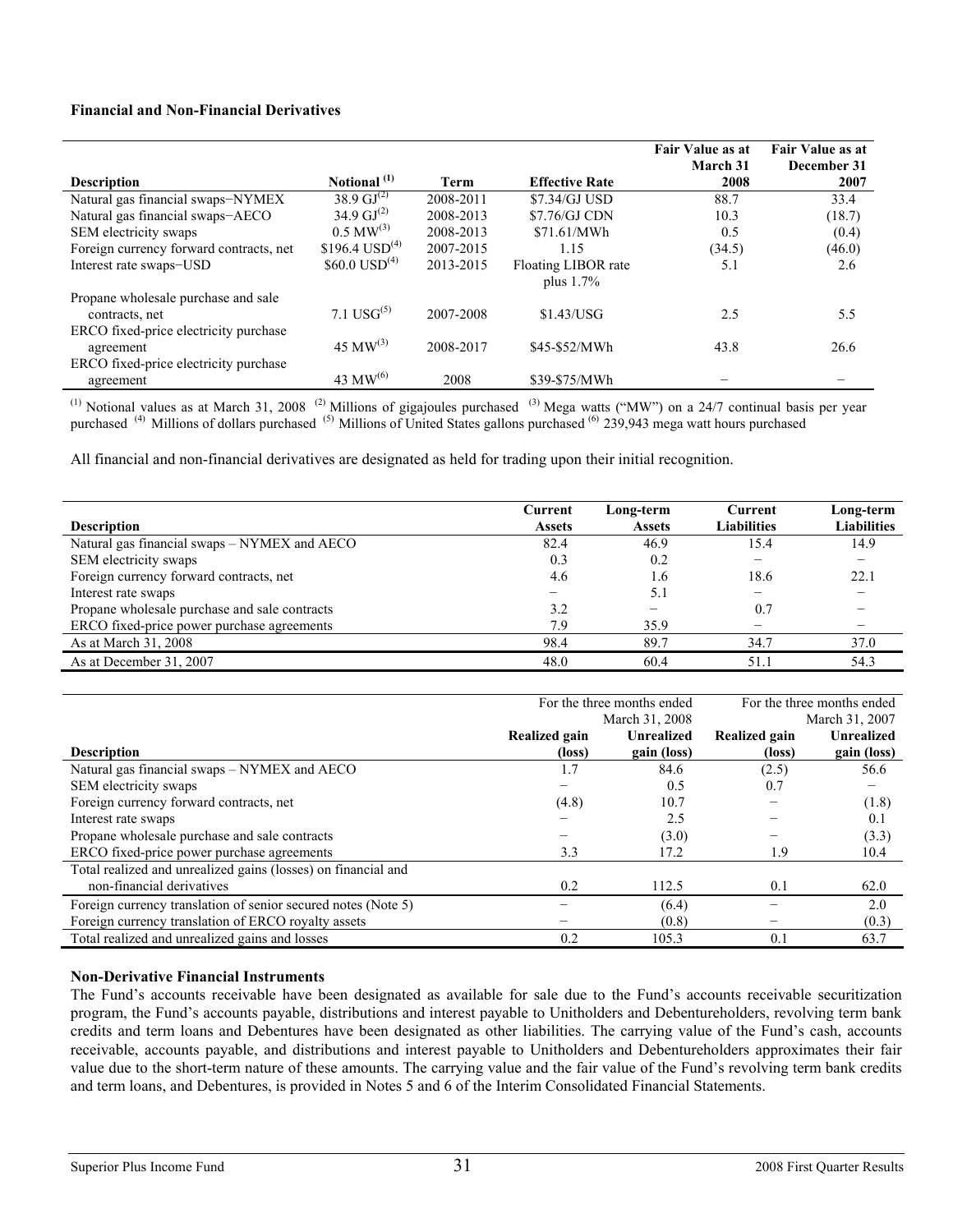#### **Financial Instruments – Risk Management**

Derivative and non-financial derivatives are used by the Fund to manage its exposure to fluctuations in foreign currency exchange rates, interest rates and commodity prices. The Fund assesses the inherent risks of these instruments by grouping derivative and nonfinancial derivatives related to the exposures these instruments mitigate. The Fund's policy is not to use derivative or non-financial derivative instruments for speculative purposes. The Fund does not formally designate its derivatives as hedges, as a result, the Fund does not apply hedge accounting and is required to designate its derivatives and non-financial derivatives as held for trading.

SEM enters into NYMEX and AECO natural gas financial swaps with nine counterparties to manage the economic exposure of providing fixed-price natural gas to its customers. SEM monitors its fixed-price natural gas positions on a daily basis to monitor compliance with established risk management policies. SEM maintains a substantially balanced fixed-price natural gas position in relation to its customer supply commitments.

SEM enters into electricity financial swaps with a single counterparty to manage the economic exposure of providing fixed-price electricity to its customers. SEM monitors its fixed-price electricity positions on a daily basis to monitor compliance with established risk management policies. SEM maintains a substantially balanced fixed-price electricity position in relation to its customer supply commitments.

ERCO has entered into fixed-price electricity purchase agreements to manage the economic exposure of certain of its chemical facilities to changes in the market price of electricity, in markets where the price of electricity is not fixed. Substantially all of the fair value with respect to these agreements is with a single counterparty.

Superior Propane enters into various propane forward purchase and sale agreements with more than twenty counterparties to manage the economic exposure of its wholesale customer supply contracts. Superior Propane monitors its fixed-price propane positions on a daily basis to monitor compliance with established risk management policies. Propane maintains a substantially balanced fixed-price propane gas position in relation to its wholesale customer supply commitments.

Superior, on behalf of its operating divisions, enters into foreign currency forward contracts with nine counterparties to manage the economic exposure of Superior's operations to movements in foreign currency exchange rates. SEM and Superior Propane contract a portion of their fixed-price natural gas, and propane purchases and sales in US dollars and enter into forward US dollar purchase contracts to create an effective Canadian dollar fixed-price purchase cost. ERCO Worldwide enters into US dollar forward sales contracts on an ongoing basis to mitigate the impact of foreign exchange fluctuations on sales margins on production from its Canadian plants that is sold in US dollars. Interest expense on Superior's US dollar debt is also used to mitigate the impact of foreign exchange fluctuations.

Superior has interest rate swaps with a single counterparty to manage the interest rate mix of its total debt portfolio and related overall cost of borrowing. Superior manages its overall liquidity risk in relation to its general funding requirements by utilizing a mix of short-term and longer-term maturity debt instruments. Superior reviews it mix of short-term and longer-term debt instruments on a on-going basis to ensure it is able to meet its liquidity requirements.

Superior utilizes a variety of counterparties in relation to its derivative and non-financial derivative instruments in order to mitigate its counterparty risk. Superior assesses the credit worthiness of its significant counterparties at the inception and through out the term of a contract. Superior is also exposed to customer credit risk. Superior Propane and Winroc deal with a large number of small customers, thereby reducing this risk. ERCO, due to the nature of its operations, sells its products to a relatively small number of customers. ERCO mitigates its customer credit risk by actively monitoring the overall credit worthiness of its customers. SEM has minimal exposure to customer credit risk as local natural gas and electricity distribution utilities have been mandated, for a nominal fee, to provide SEM with invoicing, collection and the assumption of bad debts risk for residential and small commercial customers. SEM actively monitors the credit worthiness of its industrial customers.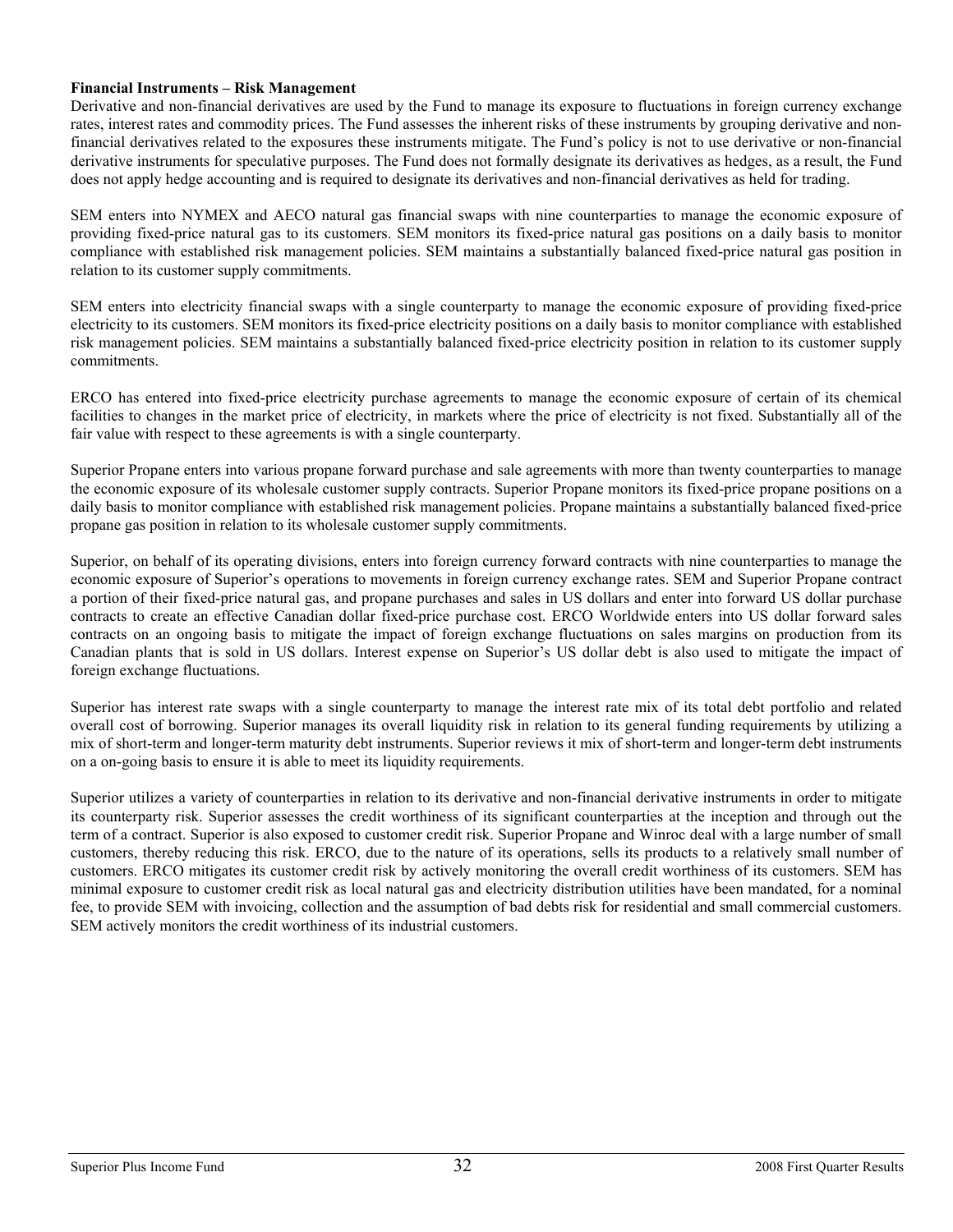Superior's contractual obligations associated with its financial liabilities are as follows:

|                                                                      |           |       |       |      |       | There-          |              |
|----------------------------------------------------------------------|-----------|-------|-------|------|-------|-----------------|--------------|
|                                                                      | 2008      | 2009  | 2010  | 2011 | 2012  | after           | <b>Total</b> |
| Revolving term bank credits and term loans                           | $\cdot$ 3 | 1.0   | 247.4 | 35.0 | 34.1  | 94.5            | 423.3        |
| Convertible unsecured subordinated debentures                        |           |       |       | -    | 174.9 | 75.0            | 249.9        |
| CDN\$ equivalent of US\$ foreign currency forward purchase contracts | 117.4     | 138.2 | 71.7  | 6.0  | -     | 30.0            | 363.3        |
| US\$ foreign currency forward sales contracts (US dollars)           | 65.6      | 48.0  | -     |      |       |                 | 113.6        |
| Fixed-price electricity purchase commitments                         | 23.8      | 17.7  | 17.7  | 17.7 | 17.7  | 88.7            | 183.3        |
| CDN\$ natural gas purchases                                          | 66.8      | 26.9  | 32.2  | 3.0  | 0.4   | $\qquad \qquad$ | 129.3        |
| US\$ natural gas purchases (US dollars)                              | 137.7     | 156.6 | 62.9  | 2.8  | -     | -               | 360.0        |
| CDN\$ propane purchases                                              | 0.3       | -     |       |      |       |                 | 0.3          |
| US\$ propane purchases (US dollars)                                  | 31.8      | -     |       |      |       |                 | 31.8         |

Superior's contractual obligations are considered to be normal course operating commitments and do not include the impact of mark-to-market fair values on financial and non-financial derivatives. Superior expects to fund these obligations through a combination of cash flow from operations, proceeds on revolving term bank credits and proceeds on the issuance of trust unit equity.

Superior's financial instruments sensitivity to changes in foreign currency exchange rates, interest rates and various commodity prices and the impact to net earnings are detailed below:

|                                                                                               | Three months ended    |
|-----------------------------------------------------------------------------------------------|-----------------------|
|                                                                                               | <b>March 31, 2008</b> |
| Increase (decrease) to net earnings of a \$0.01 increase in the CDN\$ to the US\$             | (1.6)                 |
| Increase (decrease) to net earnings of a 0.5% increase in interest rates                      | (0.3)                 |
| Increase (decrease) to net earnings of a \$0.40/GJ increase in the spot price of natural gas  | 37.1                  |
| Increase (decrease) to net earnings of a \$0.04/litre increase in the spot price of propane   | 0.3                   |
| Increase (decrease) to net earnings of a \$1.00/KwH increase in the spot price of electricity | 1.8                   |

The calculation of Superior's sensitivity to changes in foreign currency exchange rates, interest rates and various commodity prices represent the change in fair value of the financial instrument without consideration of the value of the underlying variable, for example, the underlying customer contracts. The recognition of the sensitivities identified above would have impacted Superior's unrealized gain (loss) on financial instruments and would not have had a material impact on Superior's cash flow from operations.

### **8. Income Taxes**

The Fund is a Mutual Fund Trust for income tax purposes. In June 2007 the Government of Canada enacted new legislation imposing additional income taxes upon publicly traded income trusts, including Superior Plus Income Fund, effective January 1, 2011. Prior to the legislation, the Fund was only taxable on any taxable income not allocated to the Unitholders and estimated its future income tax on certain temporary differences between amounts recorded on its balance sheet for book and tax purposes at a nil effective tax rate. Under the legislation, the Fund estimates the effective tax rate on the post 2010 reversal of these temporary differences to be 29.5% in 2011 and 28.0% in years thereafter. Temporary differences reversing before 2011 will still give rise to \$nil future income taxes. Accordingly, the Fund began recording a Canadian future income tax provision effective June 30, 2007. Consistent with prior periods, the Fund recognizes a provision for income taxes for its subsidiaries that are subject to current and future income taxes, including United States income tax, United States non-resident withholding tax and Chilean tax.

For the three months ended March 31, 2008 future income tax expense/recovery from operations in Canada, the United States and Chile was a \$16.0 million expense compared to future income tax expense of \$0.5 million for the comparative period. Total income tax expense, comprised of current and future taxes for the three months ended March 31, 2008 was \$18.0 million compared to an income tax expense of \$2.6 million for the comparative period.

The Fund expects it will be subject to current and future income taxes under the new legislation, however, the estimated effective tax rate on temporary difference reversals after January 1, 2011 may change in future periods. As the legislation is new, future technical interpretations of the legislation may occur and could materially affect management's estimate of the future income tax asset/liability. The amount and timing of reversals of temporary differences will also depend on the Fund's future operating results, acquisitions and dispositions of assets and liabilities, and distribution policy. A significant change in any of the preceding assumptions could materially affect the Fund's estimate of the future income tax asset/liability.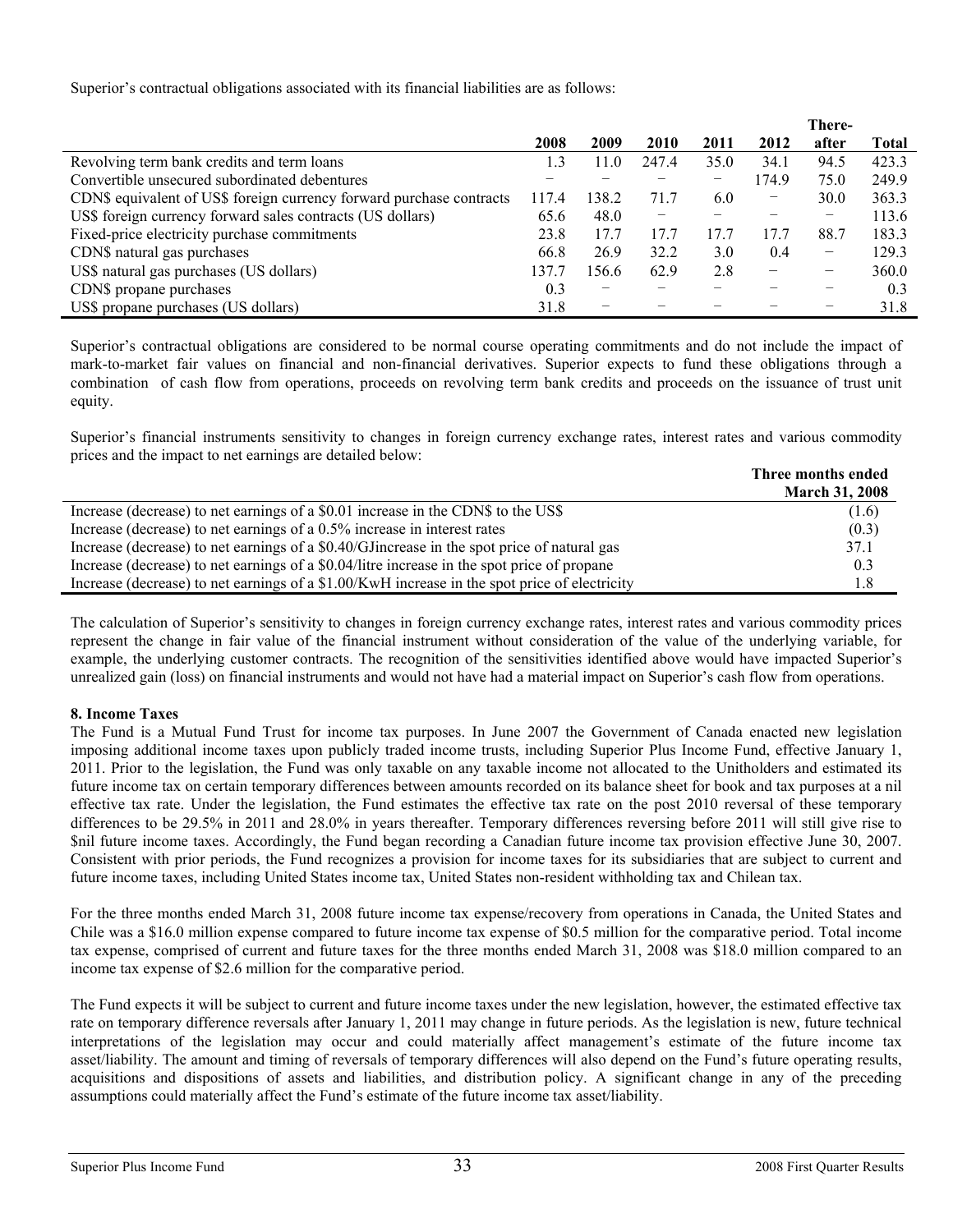#### **9. Unitholders' Equity Authorized**

The Fund may issue an unlimited number of trust units. Each trust unit represents an equal undivided beneficial interest in any distributions from the Fund and in the net assets in the event of termination or wind-up of the Fund. All trust units are of the same class with equal rights and privileges.

|                                                                                     | <b>Issued Number</b> |             |
|-------------------------------------------------------------------------------------|----------------------|-------------|
|                                                                                     | of Trust Units       | Unitholders |
|                                                                                     | (millions)           | Equity      |
| Unitholders' equity, December 31, 2007                                              | 87.5                 | 616.7       |
| Trust unit distribution reinvestment program                                        | 0.8                  | 8.9         |
| Cumulative impact of adopting new accounting requirements for inventory (Note 1(b)) |                      | 1.2         |
| Net earnings                                                                        |                      | 127.2       |
| Other comprehensive income                                                          |                      | 4.5         |
| Distributions to unitholders                                                        |                      | (34.8)      |
| Unitholders' equity, March 31, 2008                                                 | 88.3                 | 723.7       |

Unitholders' capital, deficit and accumulated other comprehensive income as at March 31, 2008 and December 31, 2007 consists of the following components:

|                                                                                     | March 31  | December 31 |
|-------------------------------------------------------------------------------------|-----------|-------------|
|                                                                                     | 2008      | 2007        |
| Unitholders' capital                                                                |           |             |
| Trust unit equity                                                                   | 1,370.9   | 1,362.0     |
| Conversion feature on warrants and convertible debentures                           | 4.8       | 4.8         |
|                                                                                     | 1,375.7   | 1,366.8     |
|                                                                                     |           |             |
| <b>Accumulated deficit</b>                                                          |           |             |
| Retained earnings from operations                                                   | 591.1     | 433.3       |
| Cumulative impact to deficit upon implementation of new accounting requirements for |           |             |
| inventory (Note $1(b)$ )                                                            | 1.2       |             |
| Cumulative impact to deficit upon implementation of new accounting requirements     |           |             |
| financial instruments                                                               |           | 30.6        |
| Accumulated distributions on trust unit equity                                      | (1,228.5) | (1, 193.7)  |
|                                                                                     | (636.2)   | (729.8)     |
|                                                                                     |           |             |
| Accumulated other comprehensive income (loss)                                       |           |             |
| Balance at beginning of year                                                        | (20.3)    |             |
| Transitional adjustment upon implementation of financial instruments                |           | (18.0)      |
| Unrealized foreign currency gains (losses) on translation of self-sustaining        |           |             |
| foreign operations                                                                  | (3.6)     | (13.5)      |
| Reclassification of derivative gains and losses previously deferred                 | 8.1       | 11.2        |
|                                                                                     | (15.8)    | (20.3)      |

As at March 31, 2008, the Fund had 2.3 million trust unit warrants outstanding (December 31, 2007 – 2.3 million), exercisable at \$20 per trust unit warrant. The trust unit warrants expire May 8, 2008.

### **Additional Capital Disclosures**

The Fund's objectives when managing capital are: (i) to maintain a flexible capital structure to preserve its ability to meet its financial obligations, including potential obligations from acquisitions; (ii) safeguard the Fund's assets while at the same time maximizing the growth of its businesses and returns to its Unitholders.

In the management of capital, the Fund includes Unitholders' equity (excluding accumulated other comprehensive income) (AOCI), current and long-term debt, convertible debentures, securitized accounts receivable and cash and cash equivalents.

The Fund manages its capital structure and makes adjustments in light of changes in economic conditions and nature of the underlying assets. In order to maintain or adjust the capital structure, the Fund may adjust the amount of distributions to Unitholders,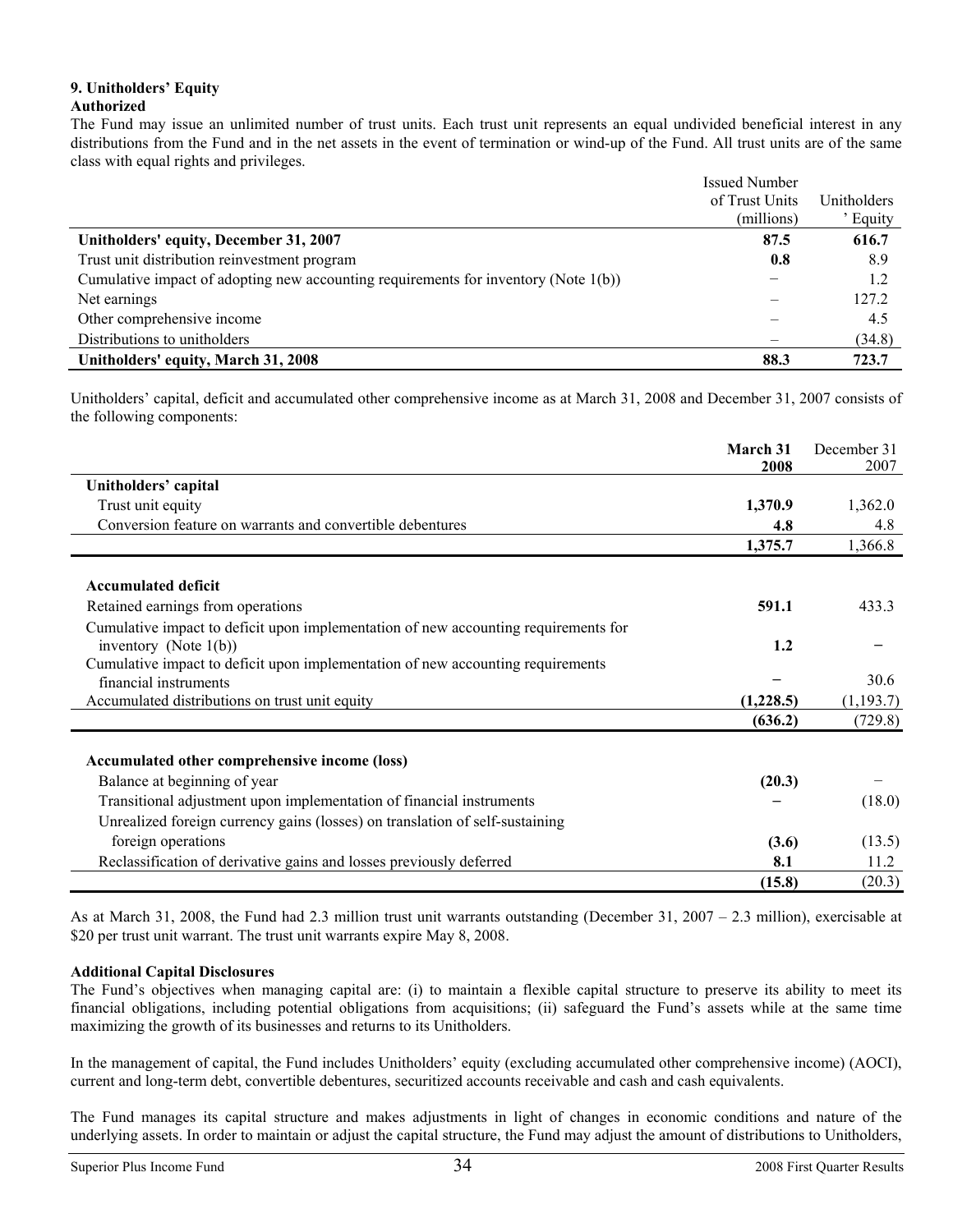issue additional trust units, issue new debt or convertible debentures, issue new debt or convertible debentures with different characteristics and/or increase or decrease the amount of securitized accounts receivable.

The Fund monitors its capital based on the ratio of senior debt outstanding to net earnings before interest, taxes, depreciation, amortization and other non-cash charges (EBITDA), as defined by its revolving term credit facility, and the ratio of total debt outstanding to EBITDA.

The Fund is subject to various financial covenants in its credit facility agreements, including senior debt and total debt to EBITDA ratios, which are measured on a quarterly basis. As at March 31, 2008 and December 31 2007, the Fund was in compliance with all of its financial covenants.

The Fund's financial objectives and strategy related to managing its capital as described above have remained unchanged from the prior fiscal year. The Fund believes that its debt to EBITDA ratios are within reasonable limits, in light of the Fund's size, the nature of its businesses and its capital management objectives.

The capital structure of the Fund and the calculation of its key capital ratios are as follows:

|                                                              | March 31<br>2008 | December 31<br>2007 |
|--------------------------------------------------------------|------------------|---------------------|
| Unitholders' equity (excluding AOCI)                         | 739.5            | 637.0               |
|                                                              |                  |                     |
| Current portion of term loans                                | 1.3              | 3.9                 |
| Revolving term bank credits and term loans <sup>(1)</sup>    | 422.0            | 340.5               |
| Accounts receivable securitization program                   |                  | 100.0               |
| Total senior debt                                            | 423.3            | 444.4               |
| Convertible unsecured subordinated debentures <sup>(1)</sup> | 247.4            | 247.3               |
| Total debt                                                   | 670.7            | 691.7               |
| Cash                                                         | (15.0)           | (14.1)              |
| Total capital                                                | 1,395.2          | 1,314.6             |

|                                                           | Twelve months ended Twelve months ended<br>March 31<br>2008 | December 31<br>2007 |
|-----------------------------------------------------------|-------------------------------------------------------------|---------------------|
| Net earnings (loss) from continuing operations            | 140.3                                                       | 119.8               |
| Adjusted for:                                             |                                                             |                     |
| Interest on revolving term bank credits and term loans    | 25.2                                                        | 25.2                |
| Interest on convertible unsecured subordinated debentures | 18.2                                                        | 19.5                |
| Accretion of convertible debenture issue costs            | 2.7                                                         | 2.8                 |
| Amortization of property, plant and equipment             | 46.7                                                        | 57.6                |
| Amortization included in cost of sales                    | 10.6                                                        | -                   |
| Amortization of intangible assets                         | 4.7                                                         | 4.9                 |
| Income taxes                                              | 10.3                                                        | (5.1)               |
| Unrealized (gains) losses on financial instruments        | (44.3)                                                      | (2.7)               |
| Management internalization costs                          | 0.5                                                         | 0.5                 |
| Superior Propane non-cash pension expense                 | 1.9                                                         | 1.7                 |
| EBITDA $^{(2)}$                                           | 216.8                                                       | 224.2               |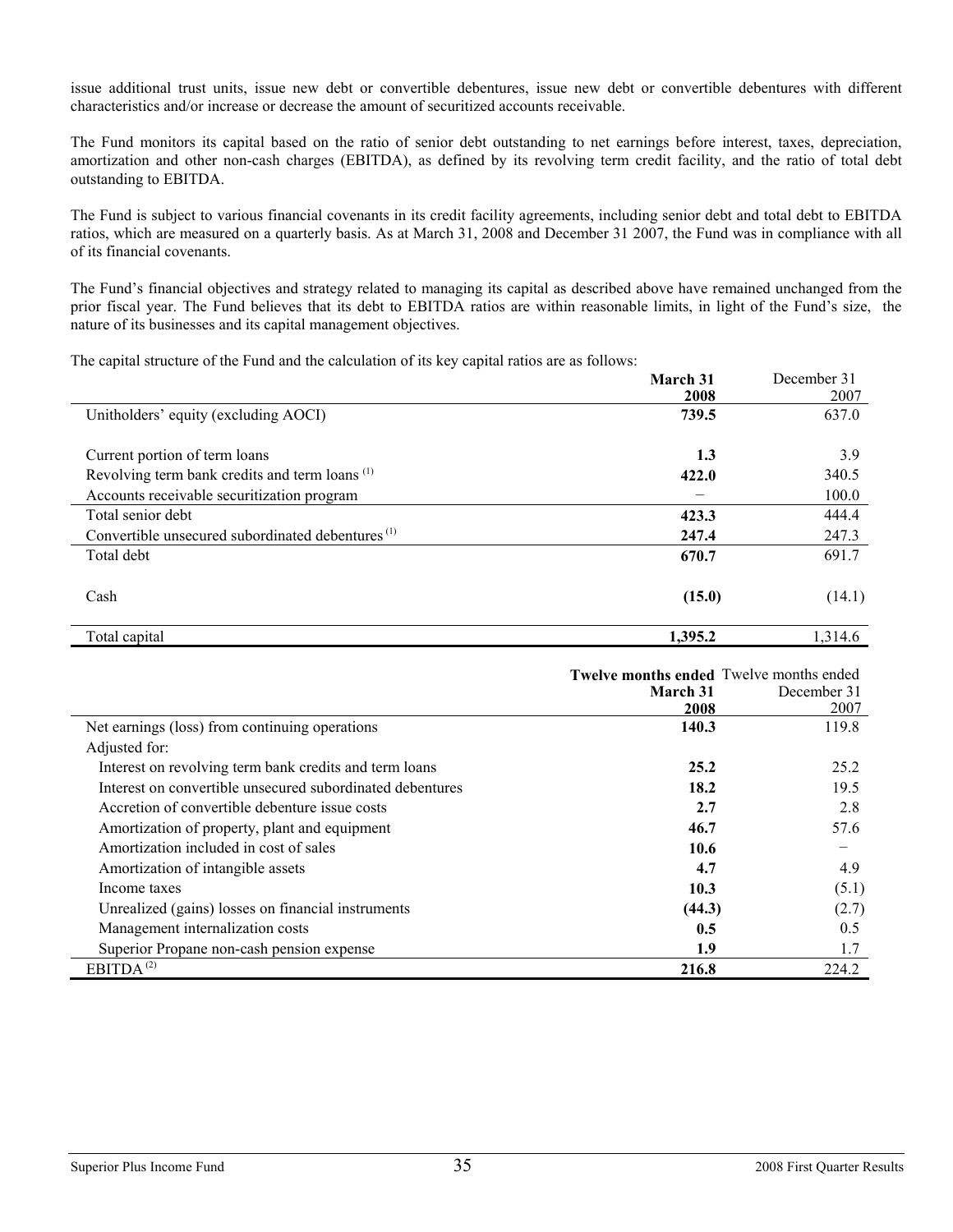|                                |                 | March 31 | December 31 |
|--------------------------------|-----------------|----------|-------------|
|                                | Target          | 2008     | 2007        |
| Senior Debt to Adjusted EBITDA | $1.5:1 - 2.0:1$ | 2.0      | 2.0         |
| Total Debt to Adjusted EBITDA  | $2.5:1 - 3.0:1$ |          |             |

(1) Revolving term bank credits and term loans and convertible unsecured subordinated debentures are before deferred issue costs.<br>(2) ERITDA as defined by Superior's revolving term credit facility is calculated on a trail

 $^{(2)}$  EBITDA, as defined by Superior's revolving term credit facility, is calculated on a trailing twelve month basis taking into consideration the proforma impact of acquisitions and dispositions in accordance with the requirements of Superior's credit facility. Superior's calculation of EBITDA and debt to EBITDA may differ from those of similar entities.

#### **10. Net Earnings per Trust Unit**

|                                                                             |        | Three months ended |
|-----------------------------------------------------------------------------|--------|--------------------|
|                                                                             |        | March 31           |
|                                                                             | 2008   | 2007               |
| Net earnings per trust unit computation, basic and diluted <sup>(1)</sup>   |        |                    |
| Net earnings from continuing operations                                     | 127.2  | 106.3              |
| Net earnings from discontinued operations                                   |        | 1.4                |
| Net earnings                                                                | 127.2  | 107.7              |
| Weighted average trust units outstanding                                    | 88.1   | 85.7               |
| Net earnings from continuing operations per trust unit, basic and diluted   | \$1.44 | \$1.24             |
| Net earnings from discontinued operations per trust unit, basic and diluted |        | \$0.02             |
| Net earnings per trust unit, basic and diluted                              | \$1.44 | \$1.26             |

 $<sup>(1)</sup>$  All outstanding trust unit options and warrants were excluded from this calculation as they were anti-dilutive.</sup>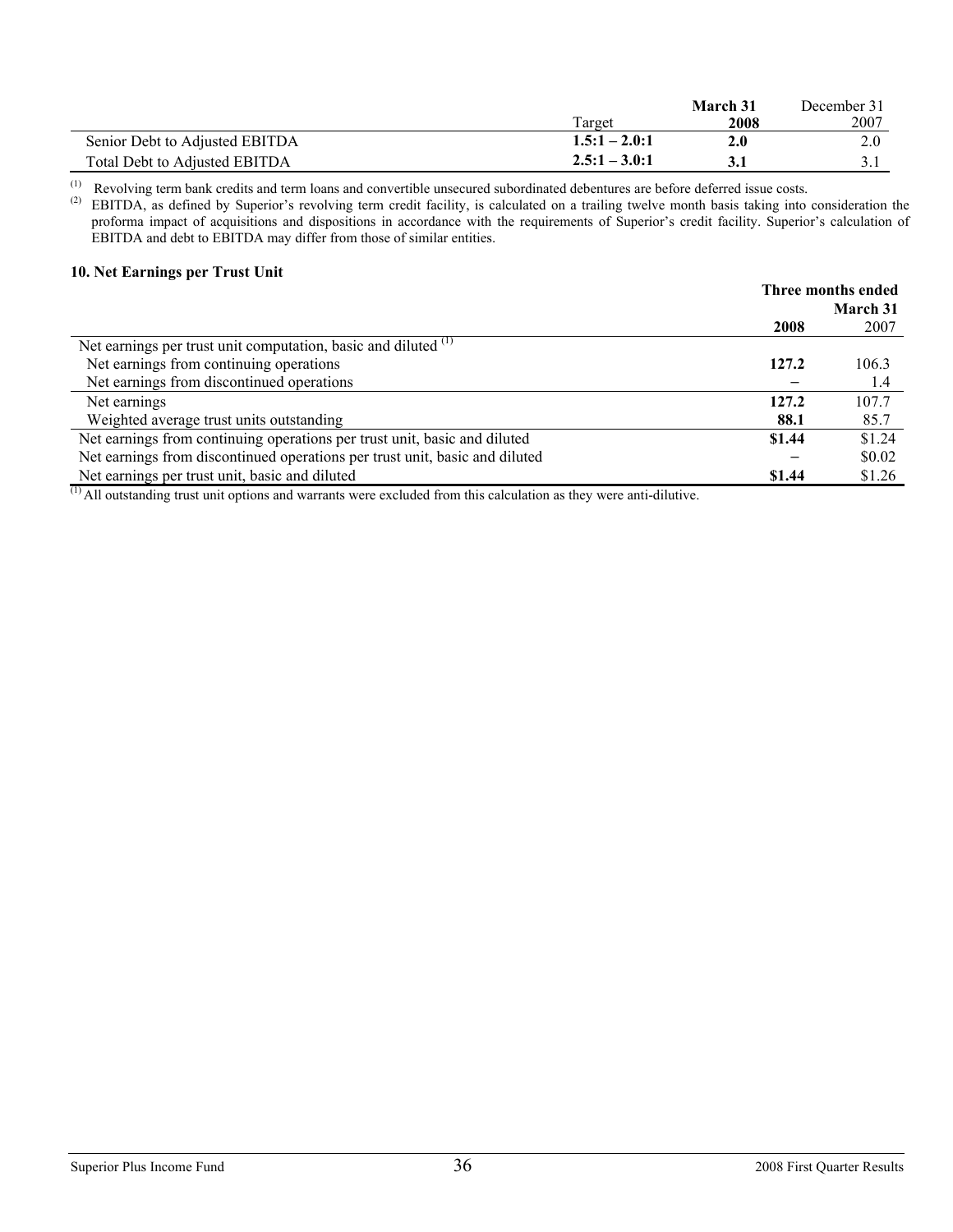#### **11. Business Segments**

Superior operates four distinct business segments; a propane distribution and related services business operating under the Superior Propane trade name; a specialty chemicals manufacturer operating under the ERCO Worldwide trade name (ERCO); a construction products distribution business operating under the Winroc trade name; and a fixed-price energy services business operating under the Superior Energy Management trade name (SEM). Superior's corporate office arranges intersegment foreign exchange contracts from time to time between its business segments. Intersegment revenues and cost of sales pertaining to intersegment foreign exchange gains and losses are eliminated under the Corporate cost column.

|                                                    | <b>Superior</b> |             |        |            |           | <b>Total</b> |
|----------------------------------------------------|-----------------|-------------|--------|------------|-----------|--------------|
| For the three months ended March 31, 2008          | <b>Propane</b>  | <b>ERCO</b> | Winroc | <b>SEM</b> | Corporate | Consolidated |
| <b>Revenues</b>                                    | 370.7           | 113.4       | 115.4  | 81.9       |           | 681.4        |
| Cost of products sold                              | (277.7)         | (77.3)      | (86.8) | (69.9)     |           | (511.7)      |
| Realized gains (losses) on financial instruments   | (1.0)           | 5.8         |        | (4.6)      | -         | 0.2          |
| <b>Gross profit</b>                                | 92.0            | 41.9        | 28.6   | 7.4        |           | 169.9        |
| <b>Expenses</b>                                    |                 |             |        |            |           |              |
| Operating and administrative                       | 54.7            | 26.5        | 23.8   | 5.4        | 3.5       | 113.9        |
| Amortization of property, plant and equipment      | 3.8             |             | 0.9    |            |           | 4.7          |
| Amortization of intangible assets                  |                 | 1.0         | 0.1    |            |           | 1.1          |
| Interest on revolving term bank                    |                 |             |        |            |           |              |
| credits and term loans                             |                 |             |        |            | 6.1       | 6.1          |
| Interest on convertible unsecured                  |                 |             |        |            |           |              |
| subordinated debentures                            |                 |             |        |            | 3.7       | 3.7          |
| Accretion of convertible debenture issue costs     |                 |             |        |            | 0.5       | 0.5          |
| Unrealized (gains) losses on financial instruments | 3.0             | (16.4)      | —      | (85.1)     | (6.8)     | (105.3)      |
|                                                    | 61.5            | 11.1        | 24.8   | (79.7)     | 7.0       | 24.7         |
| Net earnings (loss)                                | 30.5            | 30.8        | 3.8    | 87.1       | (7.0)     | 145.2        |
| Income tax expense                                 | (3.8)           | (11.3)      | (0.6)  | (1.1)      | (1.2)     | (18.0)       |
| <b>Net Earnings (Loss)</b>                         | 26.7            | 19.5        | 3.2    | 86.0       | (8.2)     | 127.2        |

|                                                         | <b>Superior</b> |             |        |                   |        | <b>Total</b>                  |
|---------------------------------------------------------|-----------------|-------------|--------|-------------------|--------|-------------------------------|
| For the three months ended March 31, 2007               | Propane         | <b>ERCO</b> | Winroc | <b>SEM</b>        |        | <b>Corporate Consolidated</b> |
| <b>Revenues</b>                                         | 353.6           | 119.5       | 117.0  | 84.1              |        | 674.2                         |
| Cost of products sold                                   | (258.7)         | (69.0)      | (87.9) | (73.0)            |        | (488.6)                       |
| Realized gains (losses) on financial instruments        | 0.1             | 4.3         | —      | (4.3)             |        | 0.1                           |
| <b>Gross profit</b>                                     | 95.0            | 54.8        | 29.1   | 6.8               |        | 185.7                         |
| <b>Expenses</b>                                         |                 |             |        |                   |        |                               |
| Operating and administrative                            | 54.1            | 28.2        | 22.2   | 4.1               | 3.3    | 111.9                         |
| Amortization of property, plant and equipment           | 5.2             | 9.4         | 1.0    |                   |        | 15.6                          |
| Amortization of intangible assets                       |                 | 1.2         | 0.1    |                   |        | 1.3                           |
| Interest on revolving term bank credits and term loans  |                 |             |        |                   | 6.1    | 6.1                           |
| Interest on convertible unsecured                       |                 |             |        |                   |        |                               |
| subordinated debentures                                 |                 |             |        |                   | 5.0    | 5.0                           |
| Accretion of convertible debenture issue costs          |                 |             |        |                   | 0.6    | 0.6                           |
| Unrealized (gains) losses on financial instruments      | 3.3             | (10.1)      |        | (56.6)            | (0.3)  | (63.7)                        |
|                                                         | 62.6            | 28.7        | 23.3   | (52.5)            | 14.7   | 76.8                          |
| Net earnings (loss) before income taxes from continuing |                 |             |        |                   |        |                               |
| operations                                              | 32.4            | 26.1        | 5.8    | 59.3              | (14.7) | 108.9                         |
| Income tax expense                                      |                 | (2.3)       | (0.3)  | $\qquad \qquad -$ |        | (2.6)                         |
| Net earnings (loss) from continuing operations          | 32.4            | 23.8        | 5.5    | 59.3              | (14.7) | 106.3                         |
| Net earnings from discontinued operations (Note 3)      |                 |             |        |                   |        | 1.4                           |
| <b>Net Earnings</b>                                     |                 |             |        |                   |        | 107.7                         |